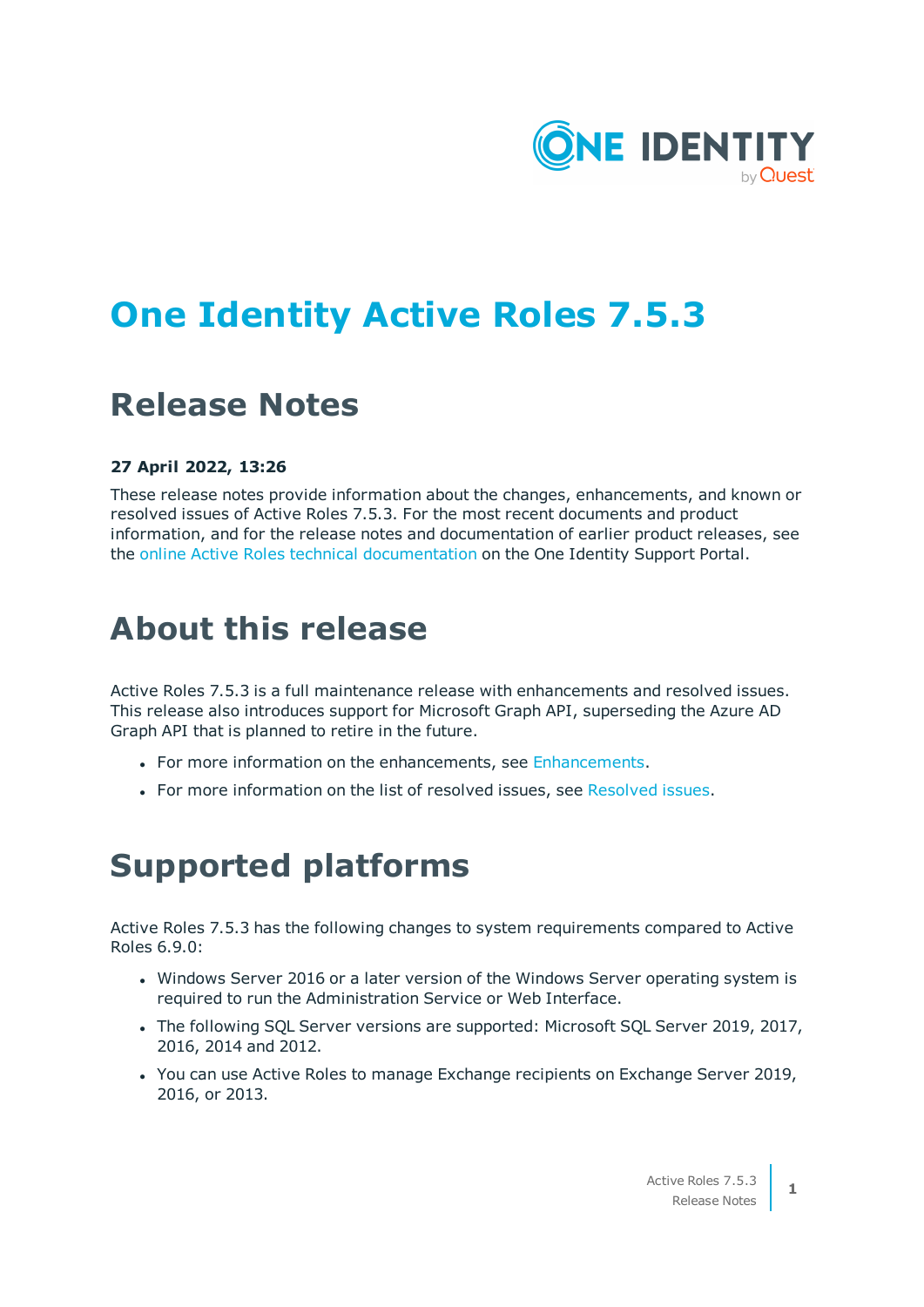NOTE: Microsoft Exchange 2013 CU11 is no longer supported. For more information, refer to [Knowledge](https://support.quest.com/kb/202695) Base Article 202695.

- Internet Explorer 7, 8, 9, and 10 are no longer supported for the Web Interface access. You can use the following Web browsers to access the Web Interface:
	- Internet Explorer 11
	- Google Chrome 61 (or newer)
	- Microsoft Edge 79 (or newer), based on Chromium
	- Mozilla Firefox 36 (or newer)
- . The Active Roles Web Interface is optimized for screen resolutions of 1280x800 or higher.

The minimum supported screen resolution is 1024x768.

<span id="page-1-0"></span>For more information, see System [requirements](#page-12-0).

# **Enhancements**

The following is a list of enhancements implemented in Active Roles 7.5.3.

### **Table 1: General Active Roles enhancements**

| <b>Enhancement</b>                                                                                                                                                                                                                                                                             | <b>Issue</b><br>ID |
|------------------------------------------------------------------------------------------------------------------------------------------------------------------------------------------------------------------------------------------------------------------------------------------------|--------------------|
| Previously, Group Family Key comparison operations (such as group<br>reevaluations) in scheduled tasks or manually performed operations had<br>suboptimal performance when being performed on a large number of users and<br>on different user properties.                                     | 300104             |
| This has been enhanced, so that such comparisons are now faster when a large<br>number of Group Families are affected.                                                                                                                                                                         |                    |
| Previously, group reevaluation operations affecting a large number of Dynamic<br>Groups had suboptimal performance. This has been enhanced to increase<br>performance.                                                                                                                         | 300512             |
| Active Roles7.5.3 introduces support for cryptography libraries and algorithms<br>compliant with Federal Information Processing Standards (FIPS) 140-2. For<br>more information on FIPS-compliant libraries and algorithms, see the official<br>Approved Security Functions for FIPS document. | 298978             |
| NOTE: Consider the following when planning to use FIPS-compliant crypto-<br>graphy libraries or algorithms:                                                                                                                                                                                    |                    |
| • Although Active Roles continues to support non-FIPS compliant crypto-<br>graphy libraries and algorithms, it will not work properly if it is<br>configured to use non-FIPS compliant solutions in a FIPS-compliant                                                                           |                    |

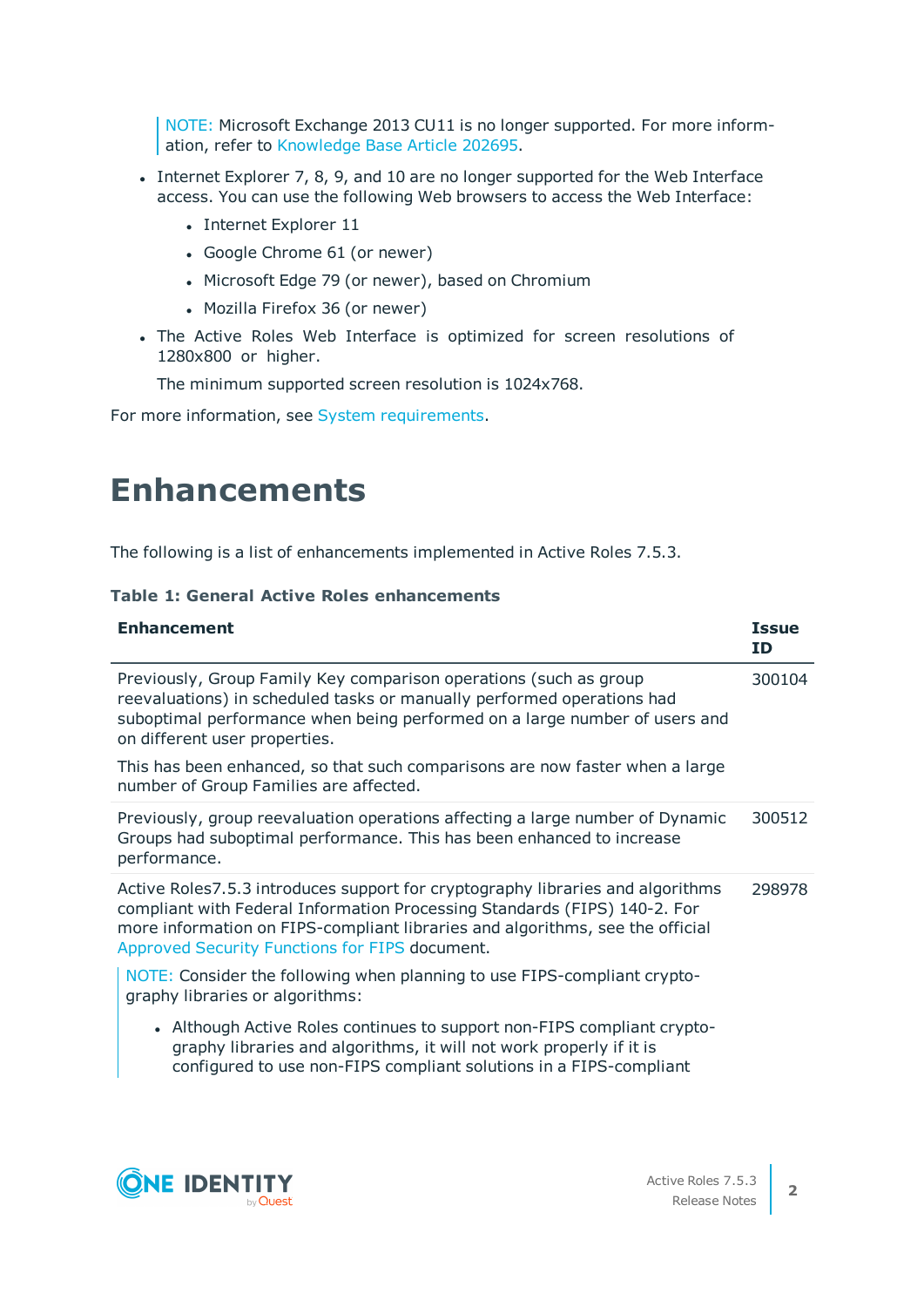| <b>Enhancement</b> | <b>Issue</b> |
|--------------------|--------------|
|                    | ΙD           |

environment.

• If you already use FIPS-compliant security algorithms in your environment (such as the TripleDES security algorithm, or the SHA256 hash algorithm), you must export your existing configuration, and import it in a new Active Roles installation.

### **Table 2: Active Roles Synchronization Service enhancements**

| <b>Enhancement</b>                                                       | <b>Issue</b><br>ID |
|--------------------------------------------------------------------------|--------------------|
| The Azure AD Connector has been reworked to support Microsoft Graph API. | 302258             |

# **Deprecated features**

Active Roles 7.5.3 no longer supports the following feature.

### **Redistributable STS**

Redistributable STS (rSTS) was a third party authentication component that you could use as an alternative to the default IIS Windows authentication when logging in to the Active Roles Web Interface. You could configure the rSTS authentication method in the rSTS API Admin Tool and the Active Roles Configuration Center. You also needed the rSTS API Admin Tool to configure Active Roles integration with Duo or Okta.

Starting from Active Roles 7.5.3:

- <sup>l</sup> For new Active Roles installations, the rSTS authentication method and the rSTS Admin Tool are no longer supported and available.
- For Active Roles installations upgraded to 7.5.3 from an earlier version, existing rSTS installations and configurations are preserved. However, rSTS will not be available for fresh Active Roles 7.5.3 (or newer) installations.

The Active Roles documentation has been updated to reflect this change.

- To use Active Roles with Duo, contact One Identity Professional Services. For more information, see <https://support.oneidentity.com/active-roles/professional-services>.
- <sup>l</sup> To use Active Roles integration with Okta, see *Appendix H: Active Roles Integration with Okta* in the *Active Roles Administration Guide*.

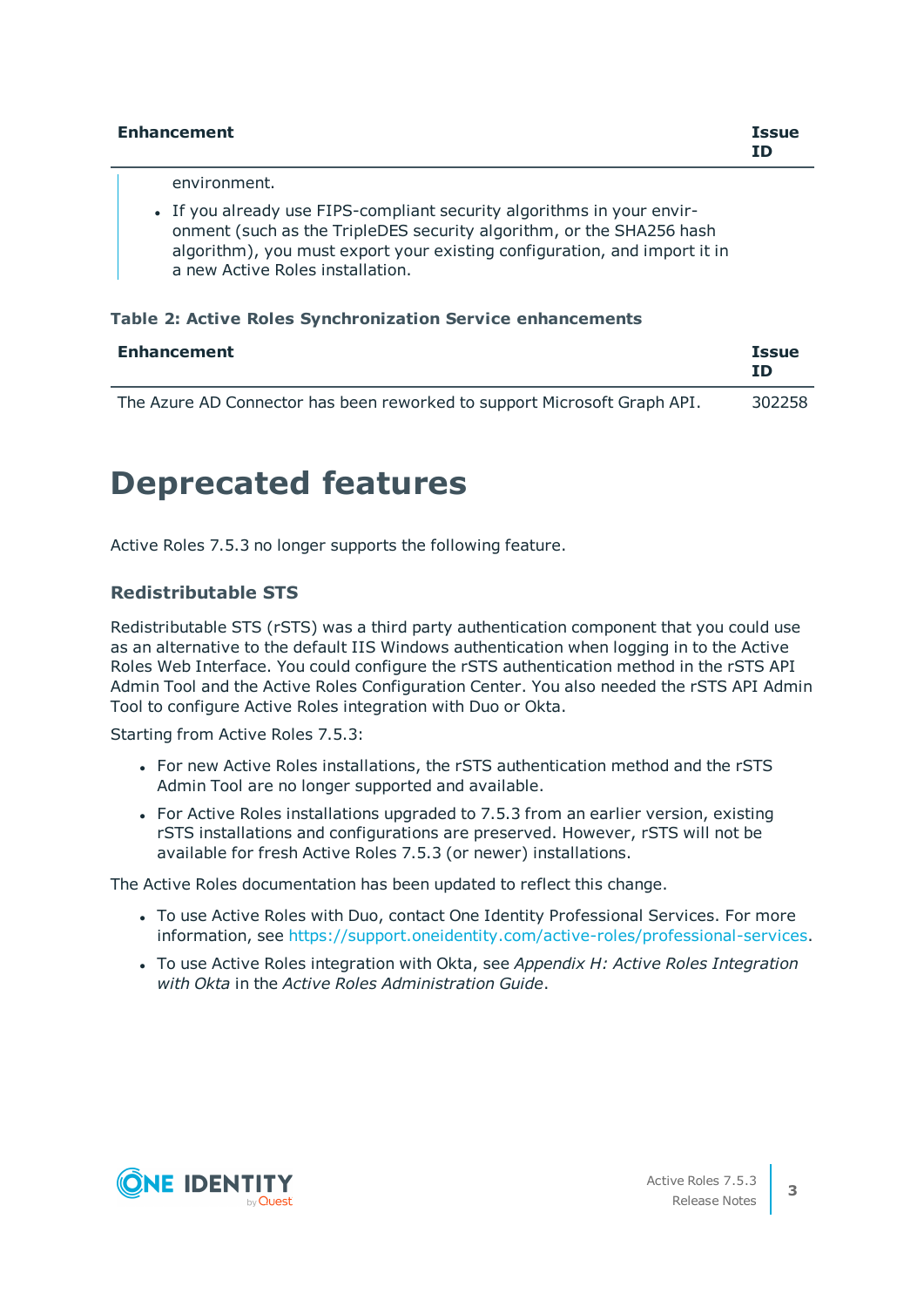# <span id="page-3-0"></span>**Resolved issues**

The following is a list of issues addressed in this release.

### **Table 3: Resolved Issues – Active Roles Administration Service**

| <b>Resolved issue</b>                                                                                                                                                                                                                                                                                                                                                       | <b>Issue</b><br>ID        |
|-----------------------------------------------------------------------------------------------------------------------------------------------------------------------------------------------------------------------------------------------------------------------------------------------------------------------------------------------------------------------------|---------------------------|
| Previously, when upgrading to Active Roles 7.5.2 from an earlier version,<br>performing a Management History import could delete configured Active Roles<br>Web Interface sites. In such cases, you had to redeploy deleted sites from an<br>existing configuration in the Active Roles database.                                                                           | 306753                    |
| This critical issue has been fixed in Active Roles 7.5.3.                                                                                                                                                                                                                                                                                                                   |                           |
| Previously, when importing a specific configuration, the Active Roles<br>Administration Service was stuck at the getting ready phase because the<br>IsOnInitCommentedOut function had an infinite loop when the script had more than<br>one comment.                                                                                                                        | 287577                    |
| The issue has been fixed.                                                                                                                                                                                                                                                                                                                                                   |                           |
| Table 4: Resolved Issues - Active Roles Configuration Center                                                                                                                                                                                                                                                                                                                |                           |
| <b>Resolved issue</b>                                                                                                                                                                                                                                                                                                                                                       | <b>Issue</b><br><b>ID</b> |
| Previously, in the Active Roles Configuration Center during an upgrade, when<br>navigating to Active Roles databases > Import Configuration to import the<br>configuration database of an earlier Active Roles 7.x version to a newer Active<br>Roles 7.x version, the following error could occur:                                                                         | 240451                    |
| [Error] [ArsBaseCommand.ProcessRecord]: Violation of UNIQUE KEY<br>constraint 'UQ_APOs_distinguishedName'. Cannot insert duplicate key in<br>object 'dbo.APOs'. The duplicate key value is (CN=Built-in Policy - Azure<br>- Default Rules to Generate Proper-<br>ties, CN=Builtin, CN=Administration, CN=Policies, CN=Configuration). The<br>statement has been terminated. |                           |
| This error occurred if you changed the name of any built-in object, such as a<br>policy, and then created a new built-in object with the same name, which caused<br>the import configuration operation to fail.                                                                                                                                                             |                           |
| The issue has been fixed: the import configuration operation finishes<br>successfully even if there are built-in objects with the same name, and the error<br>will be logged and displayed at the end instead of causing the operation to fail.                                                                                                                             |                           |
| Previously, attempting to configure a new Active Roles Web Interface in the<br>Active Roles Configuration Center from an existing 7.4.x configuration was not<br>possible, as the previous Web Interface configuration did not appear in the list                                                                                                                           | 297632                    |

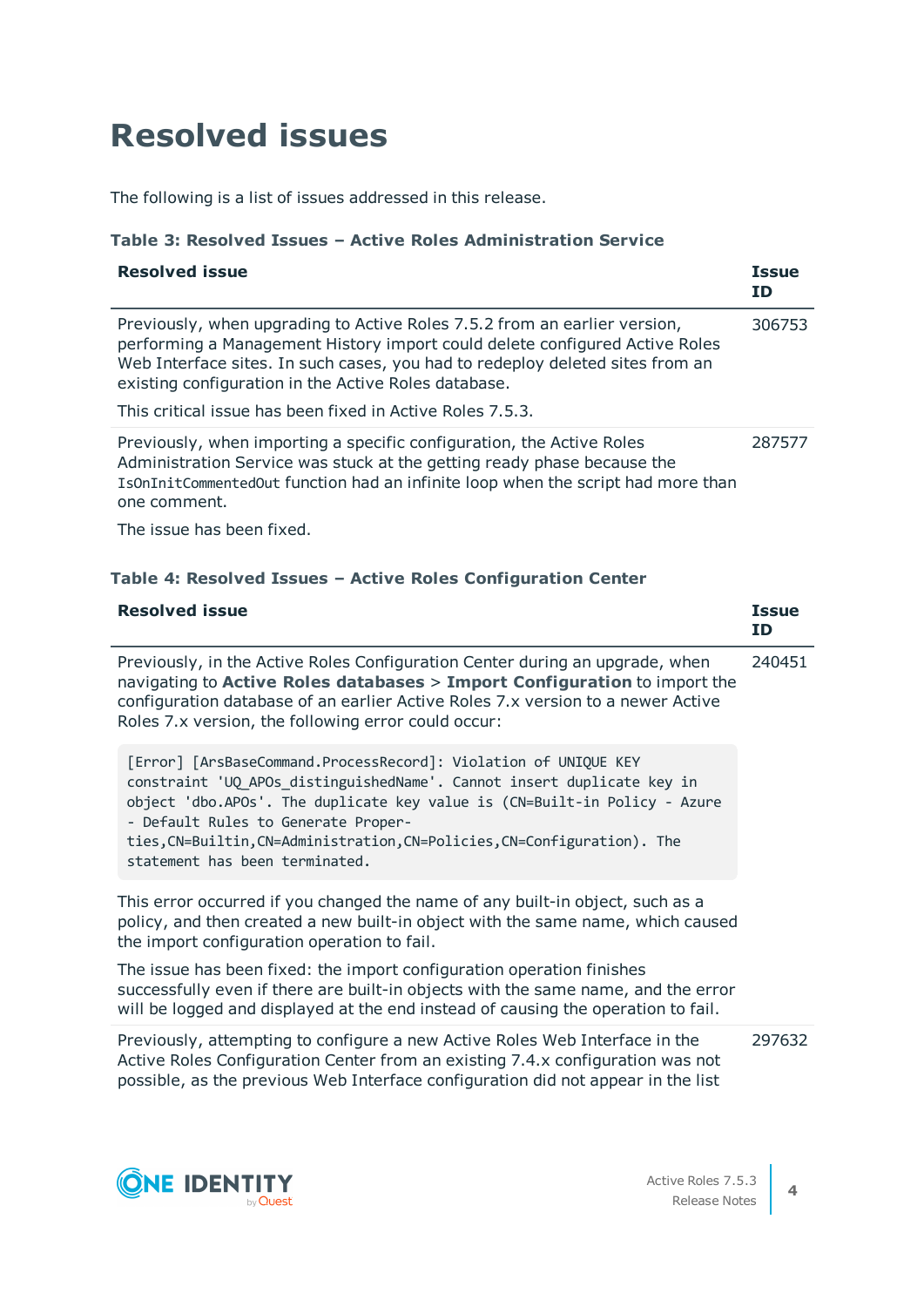| <b>Resolved issue</b> | <b>Issue</b> |
|-----------------------|--------------|
|                       | ΙD           |

of configuration files.

This issue was caused by a version information update error, resulting in the existing Web Interface configuration accidentally filtered out by the Active Roles Configuration Center. This issue has been fixed in this release.

### **Table 5: Resolved Issues – Active Roles Console (MMC Interface)**

| <b>Resolved issue</b>                                                                                                                                                                                                                                                                                                                                                                                                | <b>Issue</b><br><b>ID</b> |
|----------------------------------------------------------------------------------------------------------------------------------------------------------------------------------------------------------------------------------------------------------------------------------------------------------------------------------------------------------------------------------------------------------------------|---------------------------|
| Previously, in the Active Roles Console, using the \$context.0365ImportModule<br>(" <modulename>") command in a workflow with the azuread or the<br/>exchangeonlinemanagement module resulted in a null reference exception instead<br/>of importing and connecting the modules using the stored credentials.</modulename>                                                                                           | 280567                    |
| The issue has been fixed and now the \$context.0365ImportModule<br>(" <modulename>") command imports and connects the module successfully using<br/>the stored credentials.</modulename>                                                                                                                                                                                                                             |                           |
| Previously, in customer environments where database replication was<br>configured, when a workflow approval was created in the Active Roles Console<br>(MMC Interface), and the approval request was approved (via the Active Roles<br>Self Service Web Interface) on a different Administration Service, the<br>secondary approval activity in the workflow approval was bypassed and the<br>request was completed. | 251629                    |
| The issue has been fixed and now the second level workflow approval is not<br>bypassed anymore when the first approval is performed:                                                                                                                                                                                                                                                                                 |                           |
| • On the publisher Active Roles instance when the modification which needs<br>to be approved is done on the subscriber.                                                                                                                                                                                                                                                                                              |                           |
| On the subscriber Active Roles instance when the modification which<br>needs to be approved is done on the publisher.                                                                                                                                                                                                                                                                                                |                           |
| Previously, in the Active Roles Console (MMC Interface), using the<br>\$context.0365ImportModules function in a script module inside a workflow did not<br>work. Instead, you could import multiple modules at once by specifying a string<br>array with the \$context.0365ImportModule function.                                                                                                                    | 283192                    |
| The issue has been fixed by changing the behavior of these functions as follows:                                                                                                                                                                                                                                                                                                                                     |                           |
| • Use the \$context.0365ImportModule function to import a single Microsoft<br>Azure or O365 PowerShell module. If you have multiple versions of the<br>specified module installed, you can optionally specify the major version to<br>import.                                                                                                                                                                        |                           |
| • Use the \$context.0365ImportModules function to import multiple Microsoft<br>Azure or O365 PowerShell modules at once by specifying them in an<br>array.                                                                                                                                                                                                                                                           |                           |

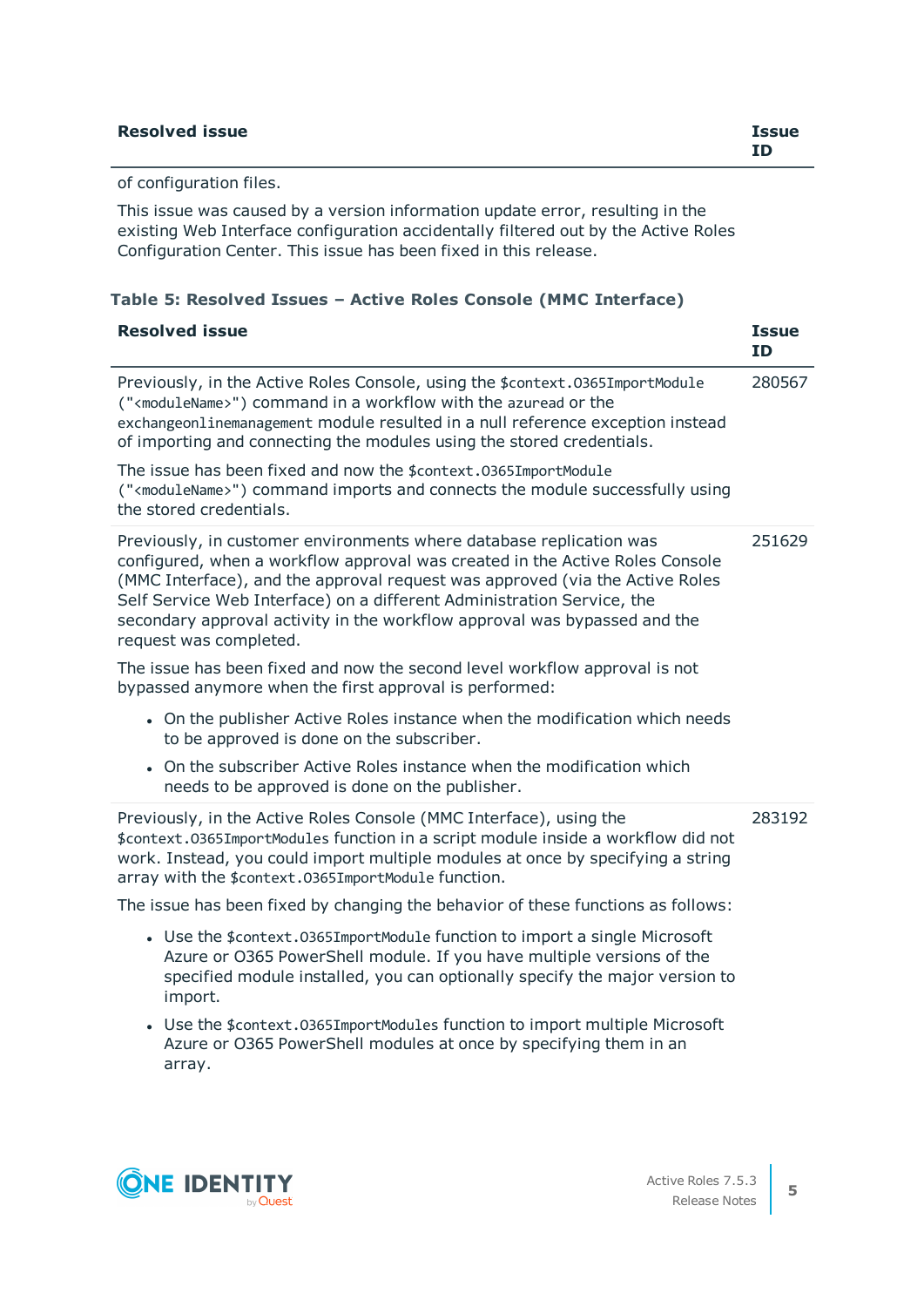| <b>Resolved issue</b>                                                                                                                                                                                                                                                                                       | <b>Issue</b><br><b>ID</b> |
|-------------------------------------------------------------------------------------------------------------------------------------------------------------------------------------------------------------------------------------------------------------------------------------------------------------|---------------------------|
| Both functions support importing the following Azure and O365 Windows<br>PowerShell modules:                                                                                                                                                                                                                |                           |
| • Azure Az                                                                                                                                                                                                                                                                                                  |                           |
| AzureAD                                                                                                                                                                                                                                                                                                     |                           |
| ExchangeOnlineManagement<br>$\bullet$                                                                                                                                                                                                                                                                       |                           |
| MicrosoftTeams PowerShell Module                                                                                                                                                                                                                                                                            |                           |
| Previously, the Active Roles Console did not list any Access Templates for<br>Security Groups and Resource Mailboxes. This issue has been fixed, and the new<br>Security Group and Resource Mailbox Access Templates are available under the<br><b>Configuration &gt; Access Templates &gt; Azure node.</b> | 297763                    |
| Table 6: Resolved Issues - Active Roles Installer                                                                                                                                                                                                                                                           |                           |
| <b>Resolved issue</b>                                                                                                                                                                                                                                                                                       | <b>Issue</b><br><b>ID</b> |
| Previously, the Active Roles installer could not detect the required Microsoft OLE<br>DB Driver for SQL Server component if you had version 19.0 or newer of the<br>component installed on the machine.                                                                                                     | 306900                    |
| This issue was caused by a change in how Microsoft stores the OLE DB Driver<br>version number in the Windows Registry, introduced in Microsoft OLE DB Driver<br>for SQL version 19.0.                                                                                                                       |                           |
| The issue has been fixed by updating the Active Roles installer to make sure it<br>always properly detects the component version.                                                                                                                                                                           |                           |
| Previously, the Active Roles Installer stopped with an error if users launched it<br>without the required elevated permissions. This issue is now fixed, and the<br>installer prompts users to restart it with elevated permissions to perform the<br>installation.                                         | 298958                    |
| Table 7: Resolved Issues - Active Roles SPML Provider                                                                                                                                                                                                                                                       |                           |
| <b>Resolved issue</b>                                                                                                                                                                                                                                                                                       | <b>Issue</b><br><b>ID</b> |
| Previously, when the Active Roles SPML Provider was installed on a separate<br>host from the Active Roles Administration Service, submitting a modification                                                                                                                                                 | 289838                    |

request using Constrained Delegation resulted in an unsupportedOperation error due to a com\_object that the Active Roles SPML Provider could not cast properly.

The issue has been fixed.

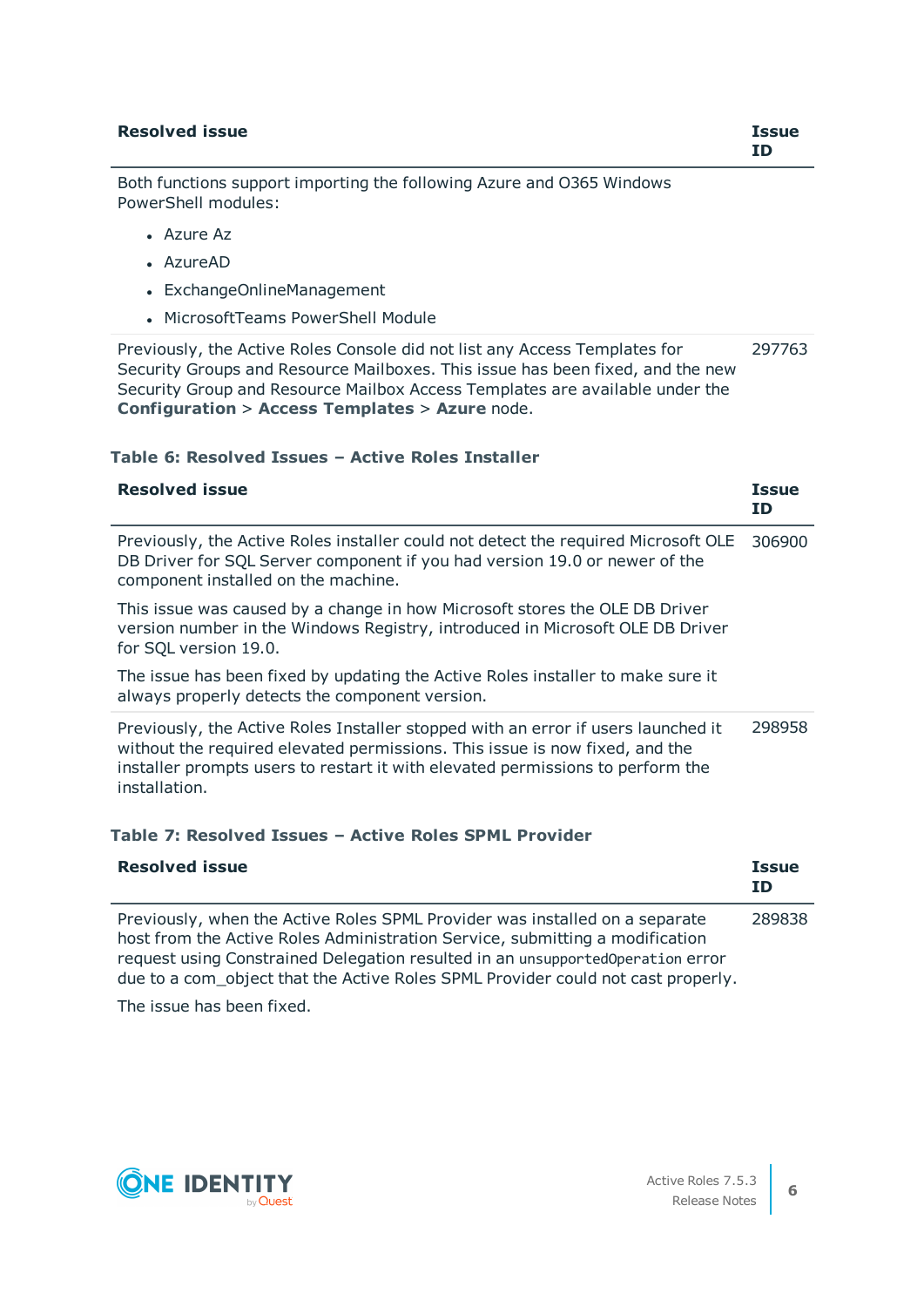| <b>Resolved issue</b>                                                                                                                                                                                                                                                                                                                                              | <b>Issue</b><br>ID |
|--------------------------------------------------------------------------------------------------------------------------------------------------------------------------------------------------------------------------------------------------------------------------------------------------------------------------------------------------------------------|--------------------|
| Previously, after upgrading Active Roles to a new version, the Azure Backsync<br>wizard could appear for reconfiguration when launching the Active<br>RolesSynchronization Service console, even if Azure BackSync has not been<br>configured and used before in your deployment.                                                                                  | 306257             |
| This issue has been fixed by implementing additional checks to ensure that the<br>Azure BackSync wizard appears automatically after an in-place upgrade only if<br>it has been configured and used before.                                                                                                                                                         |                    |
| Also, starting from Active Roles7.5.3, clicking Cancel in the Azure BackSync<br>update wizard dialog will result in the wizard dialog not appearing anymore<br>automatically.                                                                                                                                                                                      |                    |
| Previously, in the Active Roles Synchronization Service, when you created or<br>updated a connector with incorrect configuration (that is, you entered an<br>incorrect username, password, and so on), you could not modify your settings<br>later due to connection failure.                                                                                      | 302092             |
| The issue has been fixed and now if you create or update a connector with<br>incorrect configuration, an error message appears with a Open and fix button,<br>allowing you to fix the configuration.                                                                                                                                                               |                    |
| Previously, in the Active Roles Synchronization Service, if you configured a new<br>mapping pair between Active Roles and a SCIM connector created in the Active<br>Roles Synchronization Service Console that used the configuration of an Azure<br>AD connector created in Starling Connect, running a full map caused the SCIM<br>Connector to loop infinitely. | 296338             |
| The issue has been fixed and now mapping a SCIM connector which was created<br>in Starling Connect with Active Roles does not cause the SCIM connector to loop<br>infinitely.                                                                                                                                                                                      |                    |
| Previously, in the Active Roles Synchronization Service, you could save a<br>connection with an incorrect username or password without any warning.                                                                                                                                                                                                                | 90712              |
| The issue has been fixed and now if you try to save a connection with an<br>incorrect username or password, Active Roles Synchronization Service will warn<br>you to fix your settings.                                                                                                                                                                            |                    |
| Previously, in the Active Roles Synchronization Service, when creating a new<br>connection with the Oracle Database Connector, then creating another<br>connection to Active Directory (AD) and configuring password synchronization,<br>the Oracle Database Connector connection was listed as available for password<br>synchronization.                         | 301940             |
| The issue has been fixed and now the Oracle Database Connector connection is<br>not listed as available for password synchronization.                                                                                                                                                                                                                              |                    |
| Previously, in the Active Roles Synchronization Service, creating a new                                                                                                                                                                                                                                                                                            | 301941             |

### **Table 8: Resolved Issues – Active Roles Synchronization Service**

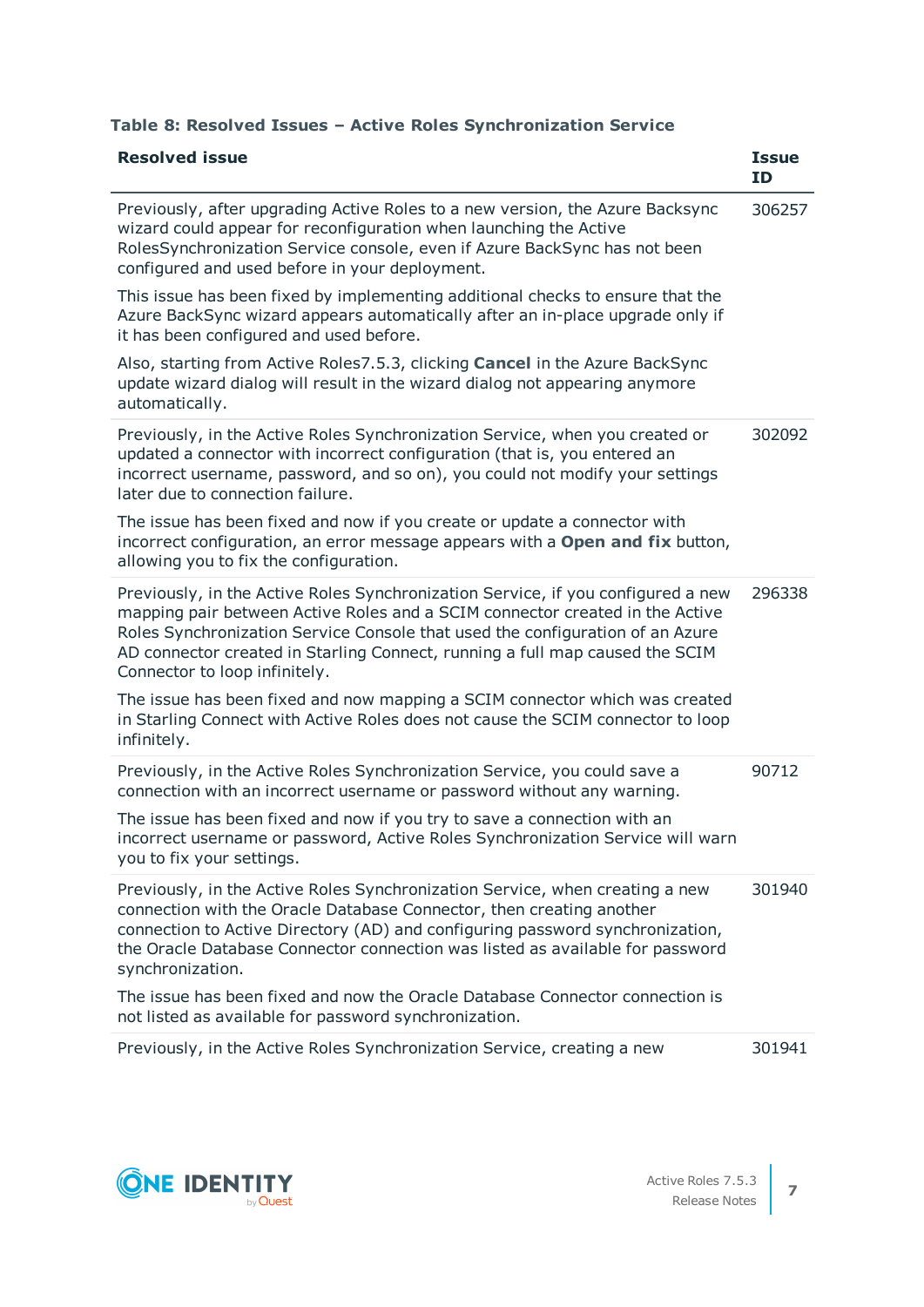| <b>Resolved issue</b>                                                                                                                                                                                                                                                                                                                                                                                                 | <b>Issue</b><br><b>ID</b> |
|-----------------------------------------------------------------------------------------------------------------------------------------------------------------------------------------------------------------------------------------------------------------------------------------------------------------------------------------------------------------------------------------------------------------------|---------------------------|
| connection using the Oracle Database User Accounts Connector with any<br>connection information or even blank values resulted in the following error:<br>Value cannot be null. Parameter name: type.                                                                                                                                                                                                                  |                           |
| This error was caused by a case sensitivity issue when loading the assembly,<br>and is now fixed.                                                                                                                                                                                                                                                                                                                     |                           |
| Previously, in the Active Roles Synchronization Service and Quick Connect,<br>when synchronizing groups, both in case of Azure-to-Active Directory or Active<br>Directory-to-Active Directory merge attempts, the merge rule on the members<br>attribute ignored mapping and did not resolve object references.                                                                                                       | 270758                    |
| The issue has been fixed and now when synchronizing groups, the merge rule on<br>the members attribute handles members as references and not as string<br>attributes (either DN in case of an on-prem Active Directory object, or Object ID<br>in case of an Azure Active Directory object), so the merge rule does not<br>overwrite DNs or Object IDs.                                                               |                           |
| An earlier fix in the Active Roles Synchronization Service included a different<br>null result handling for scripts, causing issues.                                                                                                                                                                                                                                                                                  | 286380                    |
| The issue has been fixed.                                                                                                                                                                                                                                                                                                                                                                                             |                           |
| Previously, in the Active Roles Synchronization Service, defining a mapping rule<br>on the Microsoft Office 365 (O365) Connector failed due to the incorrect handling<br>of invalid, corrupted or unrecognizable license files located in the connected<br>O365 platform. Such license files can be the result of a broken Azure operation<br>originating from an earlier version.                                    | 294905                    |
| The issue has been fixed and now invalid, corrupted or unrecognizable license<br>files are ignored during the O365 Connector mapping operations.                                                                                                                                                                                                                                                                      |                           |
| Attempting to define a mapping rule for the Microsoft Office 365 Connector<br>results in an error if the Azure BackSync application does not have the minimum<br>set of roles assigned.                                                                                                                                                                                                                               | 296252                    |
| To solve this issue, the Active Roles Synchronization Service Administration<br>Guide has been updated to clarify that the O365 Connector works only if the<br>Azure BackSync application receives the minimum set of roles (namely, the<br>Exchange Administrator and the Directory Writers roles) required for<br>implementing automatic permission and role assignment in Active Roles<br>Synchronization Service. |                           |
| Previously, configuring a Microsoft Office 365 Connector workflow returned a<br>True value for all license attributes instead of individual values, even if just one<br>license has been applied.                                                                                                                                                                                                                     | 297183                    |
| This issue was caused by a license synchronization problem due to the incorrect<br>processing of certain cmdlet calls, and has been fixed by ensuring that the O365                                                                                                                                                                                                                                                   |                           |

Connector returns the proper True or False values depending on whether the related service plan is enabled or disabled for a user within a specific license.

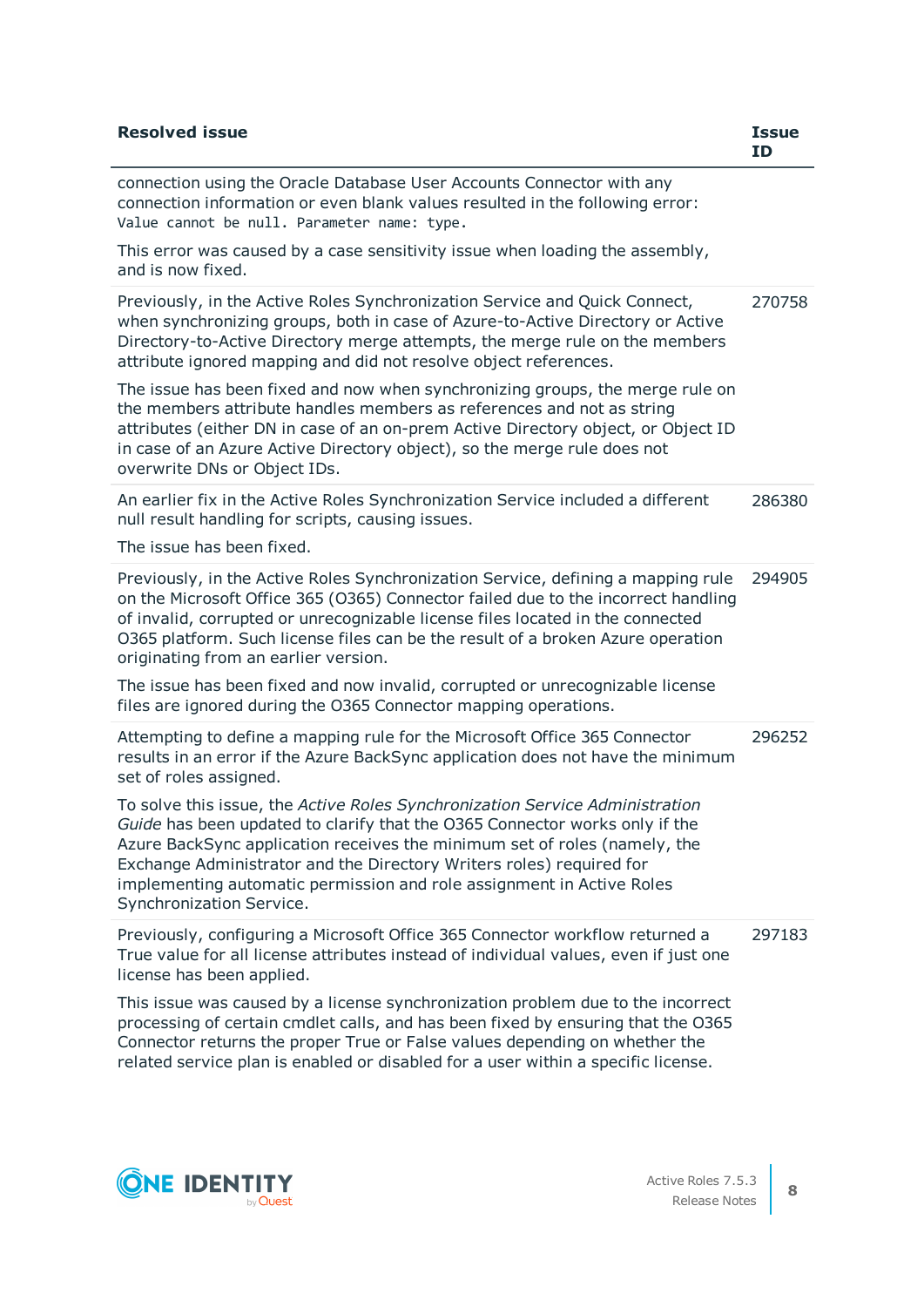| <b>Resolved issue</b>                                                                                                                                                                                                                                                                                                                                                                                                                                                                                                                                                                             | <b>Issue</b><br><b>ID</b> |
|---------------------------------------------------------------------------------------------------------------------------------------------------------------------------------------------------------------------------------------------------------------------------------------------------------------------------------------------------------------------------------------------------------------------------------------------------------------------------------------------------------------------------------------------------------------------------------------------------|---------------------------|
| Previously, in the Active Roles Web Interface, after registering an Azure Tenant<br>in the Active Roles Configuration Center, searching for a room mailbox in the<br>global search bar did not return any room mailbox objects.                                                                                                                                                                                                                                                                                                                                                                   | 301535                    |
| The issue has been fixed and now you can search for room mailbox objects in<br>the global search bar of the Active Roles Web Interface.                                                                                                                                                                                                                                                                                                                                                                                                                                                           |                           |
| Previously, in the Active Roles Web Interface, after registering an Azure Tenant<br>in the Active Roles Configuration Center, opening the User properties of any<br>user took 4-5 seconds.                                                                                                                                                                                                                                                                                                                                                                                                        | 303259                    |
| The issue has been fixed and now opening the User properties takes the same<br>amount of time both when the Azure Tenant is not registered and when it is<br>registered.                                                                                                                                                                                                                                                                                                                                                                                                                          |                           |
| Previously, in the Active Roles Web Interface, you could only select users for<br>email forwarding, while all other email-enabled objects, such as groups or<br>contacts, were not available for email forwarding because searches only<br>returned user objects.                                                                                                                                                                                                                                                                                                                                 | 299990                    |
| The issue has been fixed and now you can select any email-enabled object for<br>email forwarding.                                                                                                                                                                                                                                                                                                                                                                                                                                                                                                 |                           |
| Previously, in the Active Roles Web Interface, examining an approval task or<br>approving group memberships without configuring Azure resulted in the<br>following exception error:                                                                                                                                                                                                                                                                                                                                                                                                               | 291961                    |
| Can't execute custom entry method Get_Azure0365GroupMembers due following<br>error: "Exception of type 'ActiveRoles.We-<br>b.ScriptServices.ScriptServiceException' was thrown."                                                                                                                                                                                                                                                                                                                                                                                                                  |                           |
| This UI-related issue has been fixed.                                                                                                                                                                                                                                                                                                                                                                                                                                                                                                                                                             |                           |
| Previously, importing an Active Roles configuration with the Administration<br>Service > Active Roles databases > Import configuration wizard of the<br>Active Roles Configuration Center could result in an inconsistent Active Roles<br>Web Interface configuration state if the Active Roles Web Interface had been<br>previously configured with the Dashboard $>$ Web Interface $>$ Configure<br>setting. This issue was caused by a discrepancy between the previously<br>configured Active Roles Web Interface configuration and the imported Active<br>Roles Web Interface configuration. | 275240                    |
| The issue has been fixed and now importing an Active Roles Web Interface<br>configuration will not result in a conflicted Active Roles Web Interface<br>configuration state if the Active Roles Web Interface has already been<br>configured in the Active Roles Configuration Center.                                                                                                                                                                                                                                                                                                            |                           |
| Previously, there was a reflected cross-site scripting (XSS) vulnerability in the                                                                                                                                                                                                                                                                                                                                                                                                                                                                                                                 | 284021                    |

### **Table 9: Resolved Issues – Active Roles Web Interface**

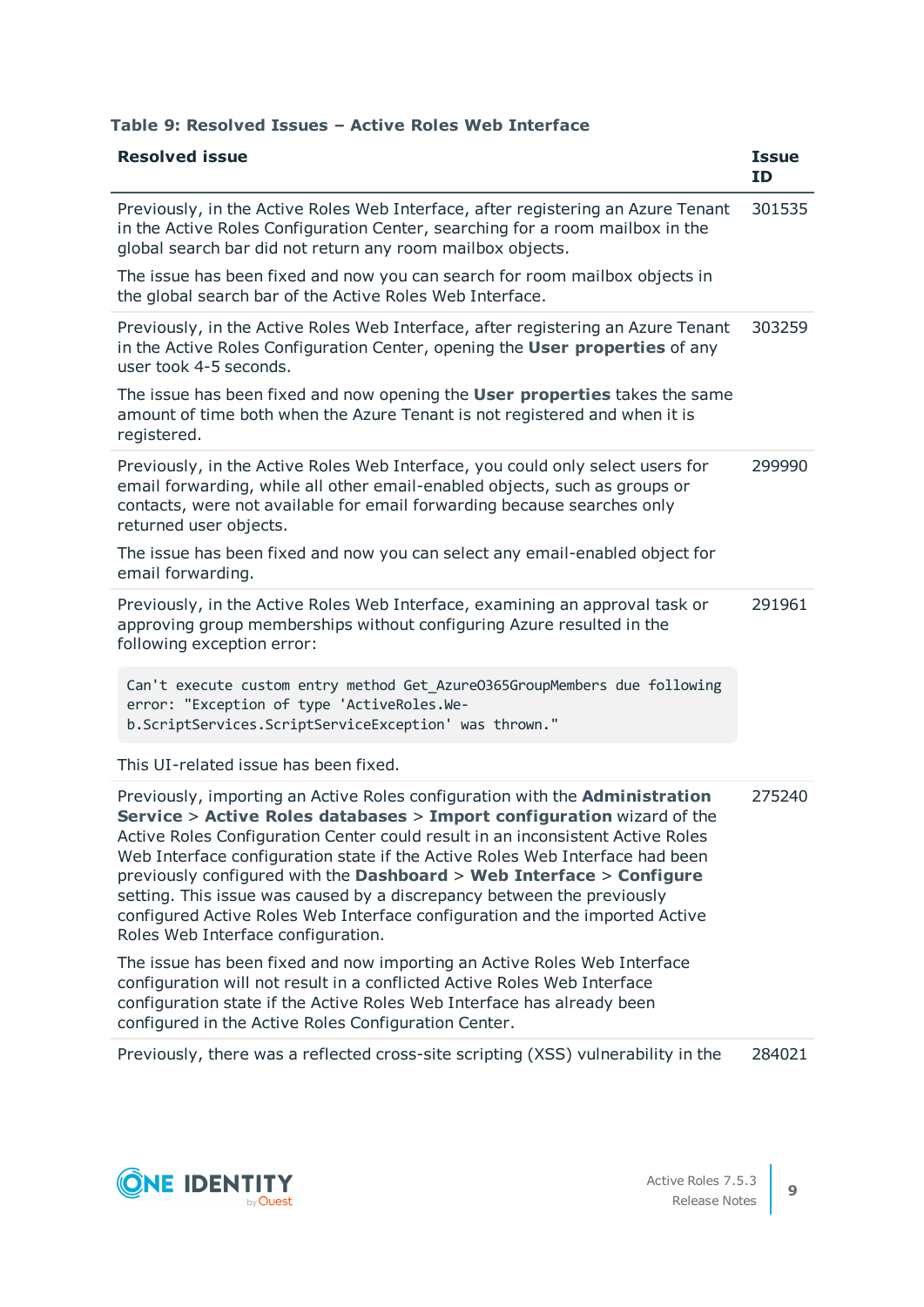| <b>Resolved issue</b>                                                                                                     | <b>Issue</b><br>ΙD |
|---------------------------------------------------------------------------------------------------------------------------|--------------------|
| the contract of the contract of the contract of the contract of the contract of the contract of the contract of<br>______ |                    |

Active Roles Web Interface's internal redirect URL handling.

The issue has been fixed, the XSS vulnerability is now removed, and all querystring inputs are sanitized correctly.

## **Known issues**

The following is a list of issues known to exist at the time of release.

### **Table 10: General known issues**

|    | <b>Known Issue</b>                                                                                                                                       | <b>Issue</b><br><b>ID</b> |
|----|----------------------------------------------------------------------------------------------------------------------------------------------------------|---------------------------|
|    | Activating the EnableAntiForgery key ( <add <br="" key="EnableAntiForgery">value="true"/&gt; in web.config) may cause the following error message:</add> | 91977                     |
|    | Session timeout due to inactivity. Please reload the page to continue.                                                                                   |                           |
|    | Workaround                                                                                                                                               |                           |
|    | Update the <b>IgnoreValidation</b> key in the <appsettings> section by adding a<br/>property value in lowercase:</appsettings>                           |                           |
|    | 1. Open the IIS Manager.                                                                                                                                 |                           |
|    | 2. In the left pane, under <b>Connections</b> , expand the tree view to <b>Sites</b> ><br><b>Default Web Site.</b>                                       |                           |
|    | 3. Under Default Web Site, click on the Active Roles application<br>(ARWebAdmin by default).                                                             |                           |
|    | 4. Double-click Configuration Editor.                                                                                                                    |                           |
| 5. | From the Section drop-down, select appSettings.                                                                                                          |                           |
|    | 6. Find the IgnoreForValidation key.                                                                                                                     |                           |
|    | 7. Append the comma-separated value to IgnoreForValidation, for<br>example: lowercasecontrolname.                                                        |                           |

- 8. In the right pane, under **Actions**, click **Apply**.
- 9. Recycle the App pool.

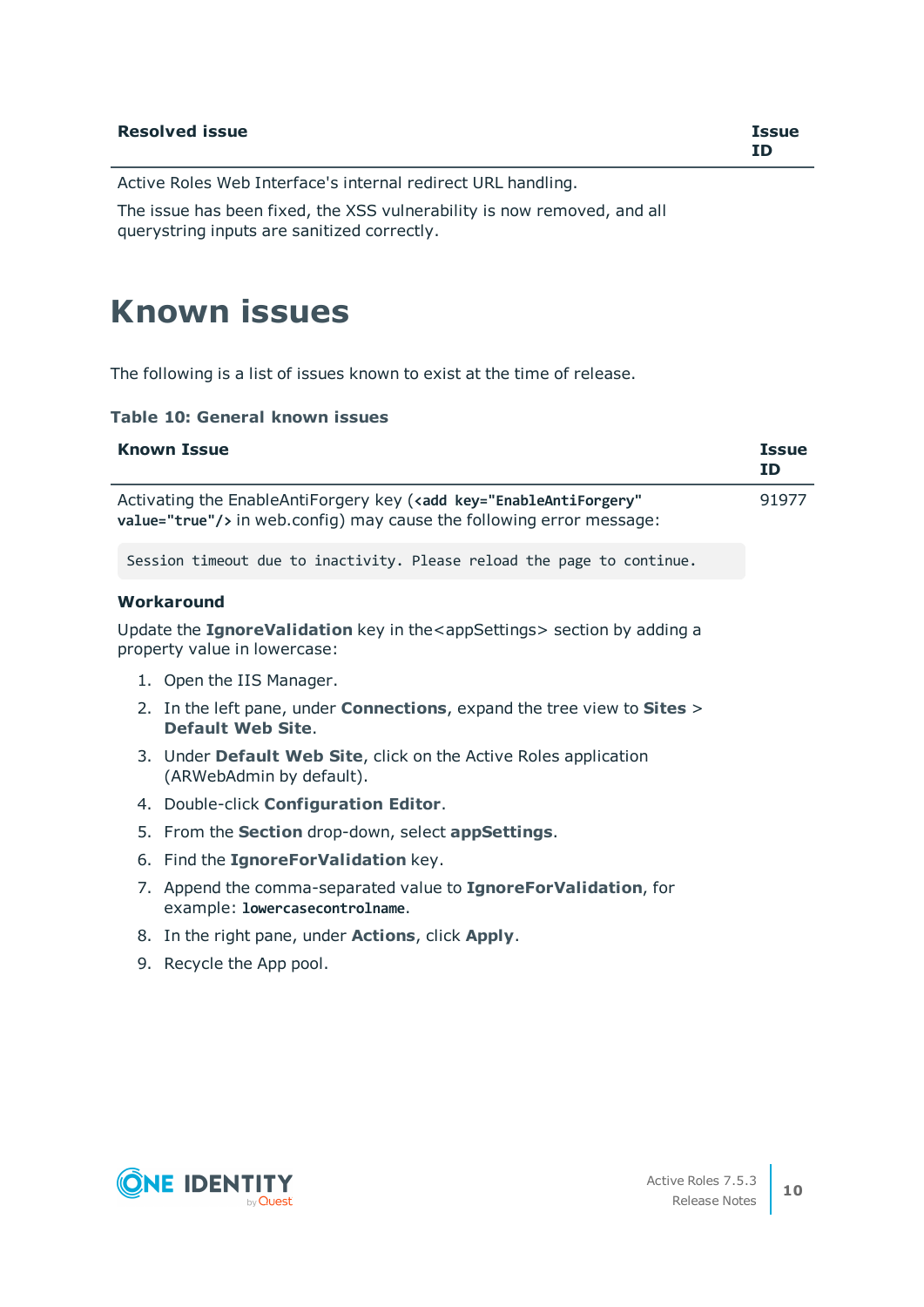### **Table 11: Known Issues – Active Roles Configuration Center**

| <b>Known Issue</b>                                                                                                                                          | <b>Issue</b><br><b>ID</b> |
|-------------------------------------------------------------------------------------------------------------------------------------------------------------|---------------------------|
| When configured for Group and Contacts, the Office 365 and Azure Tenant<br>Selection policy displays additional tabs.                                       | 229031                    |
| Tenant selection supports selecting only a single tenant.                                                                                                   | 229030                    |
| In the Starling Connect Connection Settings link, clicking Next displays<br>progress, but the functionality is not affected, so the button is not required. | 126892                    |

### **Table 12: Known Issues – Active Roles Console (MMC Interface)**

| <b>Known Issue</b>                                                                                                                                                                                                                        | <b>Issue</b><br><b>ID</b> |
|-------------------------------------------------------------------------------------------------------------------------------------------------------------------------------------------------------------------------------------------|---------------------------|
| Automation workflow with Office 365 script fails, if multiple workflows share the<br>same script and the script is scheduled to execute at the same time.                                                                                 | 200328                    |
| Workaround                                                                                                                                                                                                                                |                           |
| One Identity recommends scheduling the workflows with different scripts or at a<br>different time.                                                                                                                                        |                           |
| When a workflow is copied from built-in workflows, it may not be executed as<br>expected.                                                                                                                                                 | 153539                    |
| Azure Group Properties are not available if they are added to the Office 365<br>Portal or Hybrid Exchange Properties from the forwarding address attribute of<br>Exchange online users.                                                   | 98186                     |
| In Active Roles with the Office 365 Licenses Retention policy applied, after<br>deprovisioning the Azure AD user, the Deprovisioning Results for the <b>Office</b><br>365 Licenses Retention policy are not displayed in the same window. | 91901                     |
| Workaround                                                                                                                                                                                                                                |                           |
| To view the Deprovisioning Results after deprovisioning the Azure AD user:                                                                                                                                                                |                           |
| • In Active Roles MMC Console, right-click and select Deprovisioning<br>Results.                                                                                                                                                          |                           |
| In the right pane of the Active Roles Web Interface, click Deprovisioning<br>Results.                                                                                                                                                     |                           |

• To refresh the form, press F5.

### **Table 13: Known Issues – Active Roles Installer**

| <b>Known Issue</b>                                                                                      | Issue |
|---------------------------------------------------------------------------------------------------------|-------|
| ـ 01020 - مطلسة المورد العمالية علم من معامد المربوبون معتاد ومن مطلس معام 10 مرينة والمستوحين برمنة في |       |

After upgrading Active Roles, the pending approval tasks are not displayed in the 91933 Active Roles Web Interface.

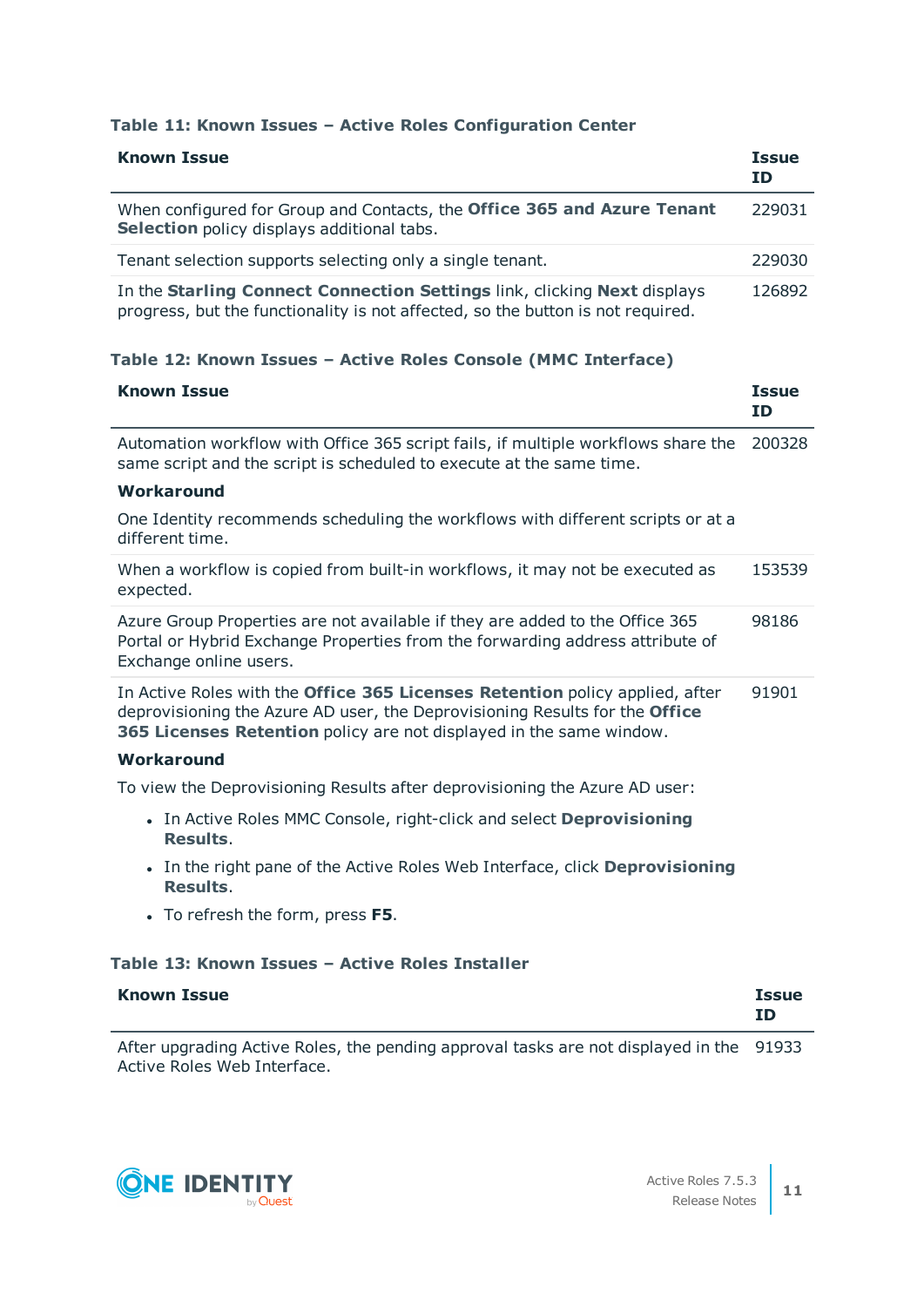### **Table 14: Known Issues – Active Roles Synchronization Service**

| <b>Known Issue</b>   |                                                                                                                                                                 | <b>Issue</b><br><b>ID</b> |
|----------------------|-----------------------------------------------------------------------------------------------------------------------------------------------------------------|---------------------------|
| Microsoft Graph API: | In the Active Roles Synchronization Service, the following new attributes of the<br>AzureAD Connector are currently not supported and cannot be queried via the | 304074                    |
| user                 | group                                                                                                                                                           |                           |
| aboutMe              | allowExternalSenders                                                                                                                                            |                           |
| birthday             | autoSubscribeNewMembers                                                                                                                                         |                           |
| hireDate             | hideFromAddressLists                                                                                                                                            |                           |
| interests            | hideFromOutlookClients                                                                                                                                          |                           |
| mySite               | isSubscribedByMail                                                                                                                                              |                           |
| officeLocation       | unseenCount                                                                                                                                                     |                           |
| pastProjects         | acceptedSenders                                                                                                                                                 |                           |
| preferredName        | membersWithLicenseErrors                                                                                                                                        |                           |
| responsibilities     | rejectedSenders                                                                                                                                                 |                           |
| schools              | hasMembersWithLicenseErrors                                                                                                                                     |                           |
| skills               |                                                                                                                                                                 |                           |
| contacts             |                                                                                                                                                                 |                           |

This means that although these attributes are visible, they cannot be set in a mapping rule.

After running the **get-qcworkflowstatus** cmdlet in the Synchronization Service, the workflow status is not accurate. 125768

### **Table 15: Known Issues – Active Roles Web Interface**

| <b>Known Issue</b>                                                                                                                             | <b>Issue</b><br>ΙD |
|------------------------------------------------------------------------------------------------------------------------------------------------|--------------------|
| In the Active Roles Web Interface, Azure roles are not restored automatically<br>after performing an <b>Undo Deprovision</b> action on a user. | 172655             |
| Workaround                                                                                                                                     |                    |
| After the <b>Undo Deprovision</b> action is completed, assign the Azure roles to the<br>user manually.                                         |                    |
| Active Roles does not support creating Azure groups for existing groups.                                                                       | 117015             |

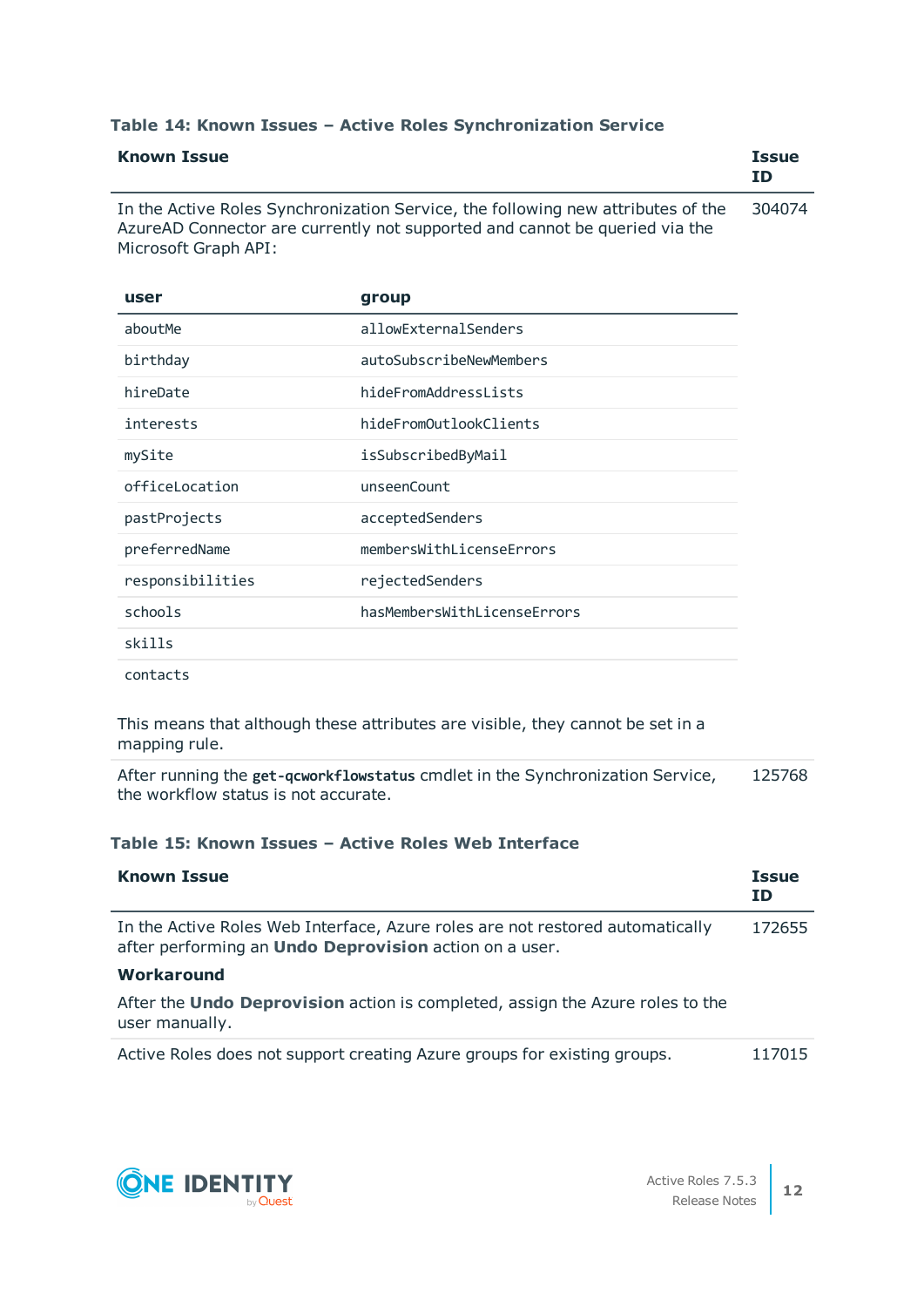| <b>Known Issue</b>                                                                                                                                                                                                                                                                                | <b>Issue</b><br><b>ID</b> |
|---------------------------------------------------------------------------------------------------------------------------------------------------------------------------------------------------------------------------------------------------------------------------------------------------|---------------------------|
| Active Roles Web Interface does not support setting the <b>Exchange Online</b><br>Property of the ProhibitSendQuota value in Storage Quotas.                                                                                                                                                      | 91905                     |
| In the Active Roles Web Interface, when you click Azure > Resource<br>Mailboxes to query room mailboxes after being idle for approximately 15-20<br>minutes, the Active Roles Web Interface will not list any room mailboxes.<br>Workaround<br>Restart the Administration Service.                | 293380                    |
| Trying to reset the password of an Azure user in the Active Roles Web Interface<br>returns the following error message:                                                                                                                                                                           | 293601                    |
| One or more errors occurred. Http Exception - Status Code Forbidden.<br>Reason phrase Forbidden {"error": {"code": Authorization<br>RequestDenied", "message": "Insufficient privileges to complete the<br>operation"}}                                                                           |                           |
| This error occurs because of a Microsoft Graph API-related issue, described in<br>the Authorization RequestDenied error when you try to change a password<br>using Graph API article of the Microsoft Azure Troubleshooting documentation.<br>Workaround                                          |                           |
| To solve this problem, assign the <b>Company Administrator</b> Office 365 admin-<br>istrative role to Active Roles with the following PowerShell cmdlets:                                                                                                                                         |                           |
| Connect-MsolService<br>\$displayName = "ActiveRoles"<br>\$objectId = (Get-MsolServicePrincipal -SearchString \$displayName). Ob-<br>jectId<br>\$roleName = "Company Administrator"<br>Add-MsolRoleMember -RoleName \$roleName -RoleMemberType ServicePrincipal -<br>RoleMemberObjectId \$objectId |                           |

# <span id="page-12-0"></span>**System requirements**

Before installing Active Roles 7.5.3, ensure that your system meets the following minimum hardware and software requirements.

NOTE: When setting up a virtual environment, carefully consider the configuration aspects such as CPU, memory availability, I/O subsystem, and network infrastructure to ensure the virtual layer has the necessary resources available. Please consult [One](https://support.oneidentity.com/essentials/support-guide#tab3) [Identity's](https://support.oneidentity.com/essentials/support-guide#tab3) Product Support Policies for more information on environment virtualization.

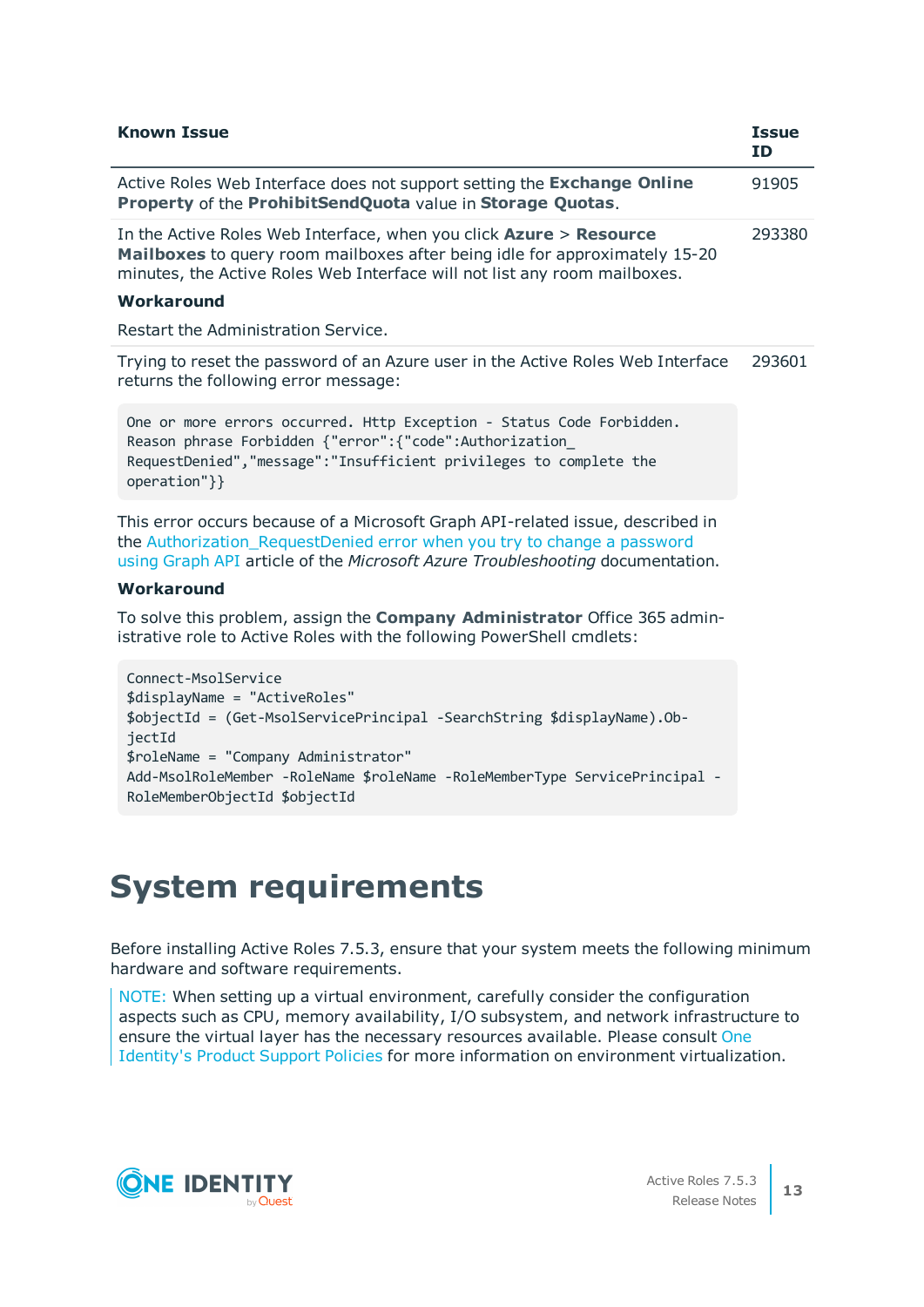Before installing Active Roles 7.5.3, ensure that your system meets the following minimum hardware and software requirements, and install the following required software:

NOTE: To run these PowerShell commands, use the 64-bit version of Windows PowerShell.

| Exchange                                 | The Exchange Online PowerShell V2 module version 2.0.3 (or newer)                                                                                                                                                                                                                                         |
|------------------------------------------|-----------------------------------------------------------------------------------------------------------------------------------------------------------------------------------------------------------------------------------------------------------------------------------------------------------|
| <b>Online Power-</b>                     | must be installed on the computer(s) running the Administration Service.                                                                                                                                                                                                                                  |
| Shell V <sub>2</sub>                     | For installation instructions, see Install and maintain the EXO V2 module                                                                                                                                                                                                                                 |
| module 2.0.3                             | in the Microsoft Azure Exchange PowerShell documentation.                                                                                                                                                                                                                                                 |
| Azure AD<br>PowerShell<br>module         | The latest version of the Azure Active Directory (AD) PowerShell module<br>must be installed on the computer(s) running the Administration Service.<br>For installation instructions, see Installing the Azure AD Module in the<br>Microsoft Azure PowerShell documentation.                              |
| Azure Az<br>PowerShell<br>module $2.5.3$ | The Azure Az PowerShell module version 2.5.3 (or older) must be<br>installed on the computer(s) running the Administration Service and the<br>Synchronization Service. For installation instructions, see Install the<br>Azure Az PowerShell module in the Microsoft Azure PowerShell document-<br>ation. |
| Microsoft                                | The Microsoft Teams PowerShell version 2.3.1 must be installed on the                                                                                                                                                                                                                                     |
| Teams Power-                             | computer running the Administration Service. For installation instruc-                                                                                                                                                                                                                                    |
| Shell module                             | tions, see Install Microsoft Teams PowerShell in the Microsoft Teams                                                                                                                                                                                                                                      |
| 2.3.1                                    | documentation.                                                                                                                                                                                                                                                                                            |
| <b>SharePoint</b>                        | The SharePoint Online Management Shell must be installed on the                                                                                                                                                                                                                                           |
| Online                                   | computer running the Administration Service. For installation instruc-                                                                                                                                                                                                                                    |
| Management                               | tions, see Get started with SharePoint Online Management Shell in the                                                                                                                                                                                                                                     |
| Shell - $x64$                            | Microsoft SharePoint PowerShell documentation.                                                                                                                                                                                                                                                            |

### **Requirement Details**

For the system requirements of each Active Roles component, see the following sections:

- [Administration](#page-15-0) Service requirements
- Web Interface [requirements](#page-16-0)
- Console [requirements](#page-18-0)
- Management Tools [requirements](#page-18-1)
- **.** [Synchronization](#page-19-0) Service requirements
	- **.** [Synchronization](#page-20-0) Service Capture Agent

This section lists the hardware and software requirements for installing and running each of these components.

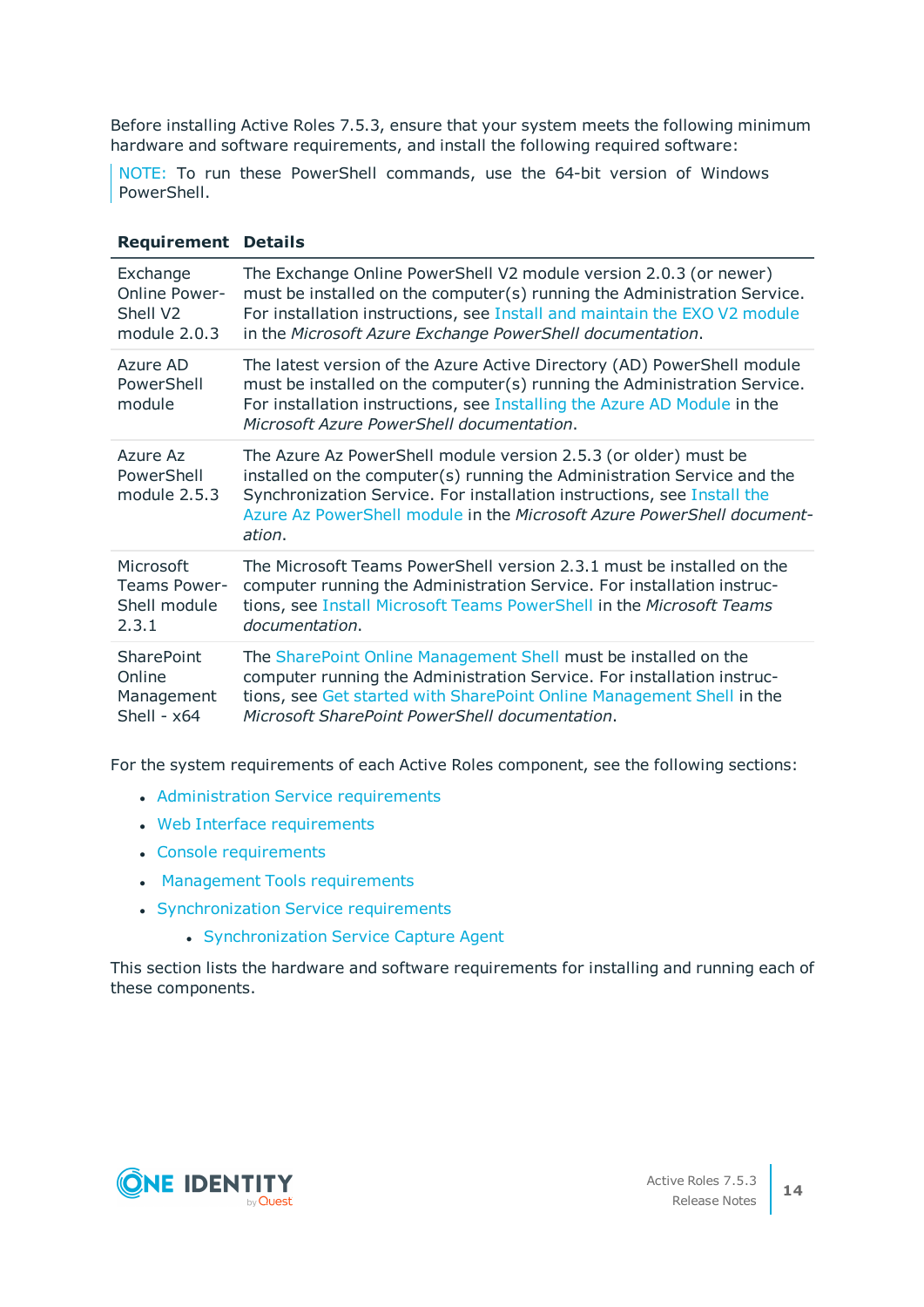# **Hardware requirements**

### **Table 16: Hardware requirements**

| <b>Requirement</b>                                                                             | <b>Details</b>                                                                                                                                                                       |  |
|------------------------------------------------------------------------------------------------|--------------------------------------------------------------------------------------------------------------------------------------------------------------------------------------|--|
| Processor<br>NOTE: The amount of processors required<br>depends on the total number of managed | For Administration Service, Web<br>Interface, and Synchronization Service,<br>any of the following:                                                                                  |  |
| objects. Depending on the size of the envir-                                                   | $\bullet$ Intel 64 (EM64T)                                                                                                                                                           |  |
| onment, the number of processors required<br>may vary.                                         | • AMD64                                                                                                                                                                              |  |
|                                                                                                | Minimum 2 processors                                                                                                                                                                 |  |
|                                                                                                | • Processor speed: 2.0 GHz or faster.                                                                                                                                                |  |
|                                                                                                | NOTE: For Synchronization Service, One<br>Identity recommends using a multi-core<br>processor for the best performance.                                                              |  |
|                                                                                                | For Console and Management Tools, any<br>of the following:                                                                                                                           |  |
|                                                                                                | $\bullet$ Intel $x86$                                                                                                                                                                |  |
|                                                                                                | $\bullet$ Intel 64 (EM64T)                                                                                                                                                           |  |
|                                                                                                | $\bullet$ AMD64                                                                                                                                                                      |  |
|                                                                                                | • Processor speed: 1.0 GHz or faster.                                                                                                                                                |  |
| Memory                                                                                         | <b>Administration Service:</b>                                                                                                                                                       |  |
| NOTE: The amount of memory required                                                            | A minimum of 4 GB of RAM.                                                                                                                                                            |  |
| depends on the total number of managed<br>objects. Depending on the size of the envir-         | Web Interface, Synchronization Service:                                                                                                                                              |  |
| onment, the amount of memory required                                                          | A minimum of 2 GB of RAM.                                                                                                                                                            |  |
| may vary.                                                                                      | Console, Management Tools:                                                                                                                                                           |  |
|                                                                                                | A minimum of 1 GB of RAM.                                                                                                                                                            |  |
| Hard disk space                                                                                | Administration Service, Web Interface,<br>Console, Management Tools:                                                                                                                 |  |
|                                                                                                | A minimum of 100 MB of free disk space.                                                                                                                                              |  |
|                                                                                                | <b>Synchronization Service:</b>                                                                                                                                                      |  |
|                                                                                                | A minimum of 250 MB of free disk space.                                                                                                                                              |  |
|                                                                                                | NOTE: If SQL Server and Synchron-<br>ization Service are installed on the<br>same computer, the amount required<br>depends on the size of the Synchron-<br>ization Service database. |  |

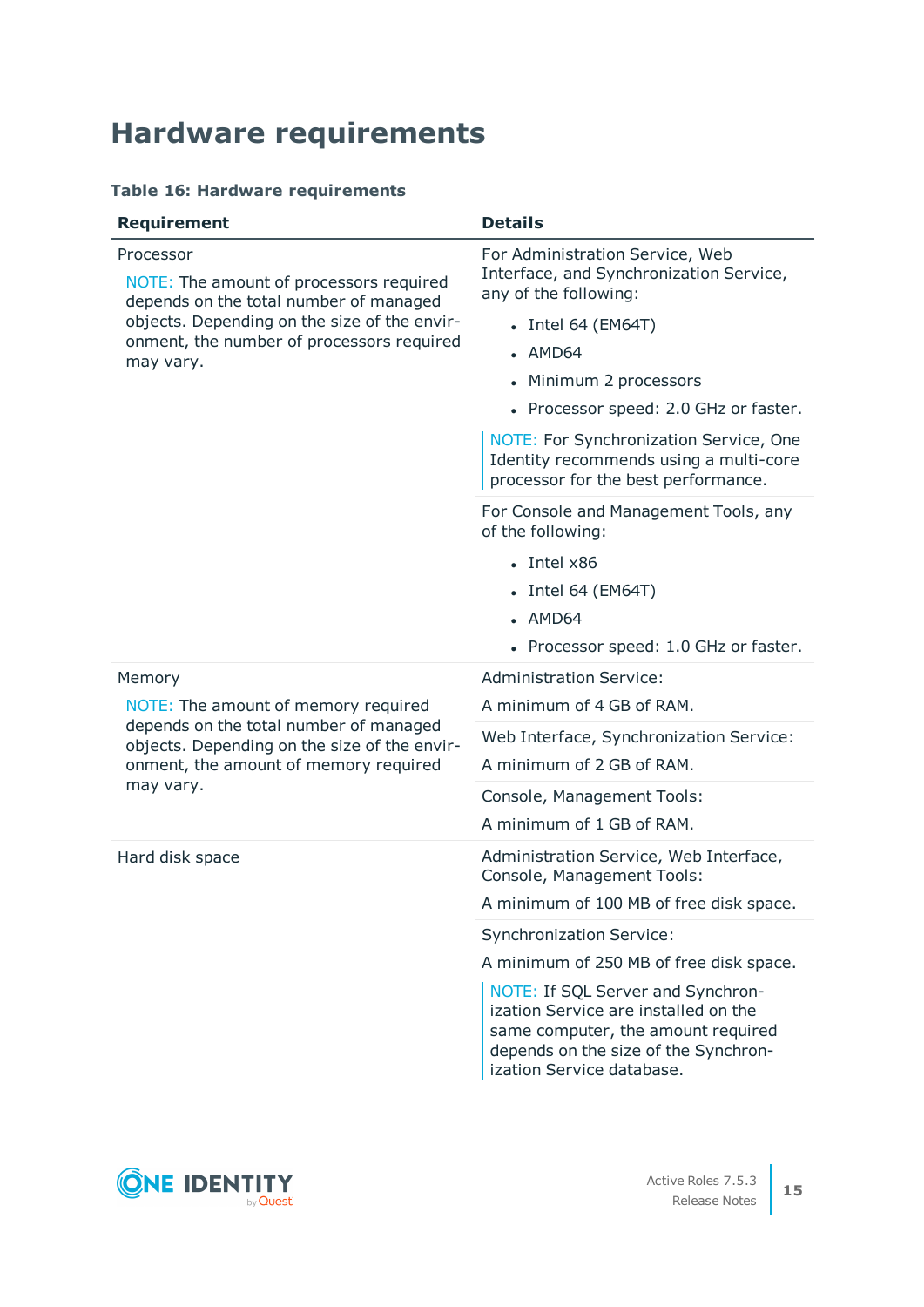| <b>Requirement</b>                                         | <b>Details</b>                                                                                   |
|------------------------------------------------------------|--------------------------------------------------------------------------------------------------|
| Operating system<br>NOTE: Active Roles is not supported on | You can install any of the Active Roles<br>components on a computer running:                     |
| Windows Server Core mode setup.                            | • Microsoft Windows Server 2022,<br>Standard or Datacenter edition.                              |
|                                                            | • Microsoft Windows Server 2019,<br>Standard or Datacenter edition.                              |
|                                                            | • Microsoft Windows Server 2016,<br>Standard or Datacenter edition.                              |
|                                                            | In addition, you can install Console and<br>Management Tools on a computer<br>running:           |
|                                                            | • Microsoft Windows 10, Professional<br>or Enterprise edition, 32-bit (x86)<br>or 64-bit (x64).  |
|                                                            | • Microsoft Windows 8.1, Professional<br>or Enterprise edition, 32-bit (x86)<br>or 64-bit (x64). |

### <span id="page-15-0"></span>**Administration Service requirements**

This section lists the system requirements of the Active Roles Administration Service.

All Active Roles components require:

- . Microsoft .NET Framework 4.7.2. For more information, see [Installing](https://docs.microsoft.com/en-us/dotnet/framework/install/guide-for-developers?redirectedfrom=MSDN) .NET [Framework](https://docs.microsoft.com/en-us/dotnet/framework/install/guide-for-developers?redirectedfrom=MSDN) for developers in the *Microsoft .NET documentation*.
- $\cdot$  Visual C++ 2017 Redistributable.

### **Table 17: Administration Service requirements**

| <b>Requirement Details</b> |                                                                                                              |
|----------------------------|--------------------------------------------------------------------------------------------------------------|
| <b>SQL Server</b>          | You can host the Active Roles database on:                                                                   |
|                            | • Microsoft SQL Server 2019, any edition.                                                                    |
|                            | • Microsoft SQL Server 2017, any edition.                                                                    |
|                            | • Microsoft SQL Server 2016, any edition.                                                                    |
|                            | • Microsoft SQL Server 2014, any edition, 32-bit (x86) or 64-bit<br>(x64), with or without any Service Pack. |
|                            | • Microsoft SQL Server 2012, any edition, 32-bit (x86) or 64-bit<br>(x64), with or without any Service Pack. |
|                            |                                                                                                              |

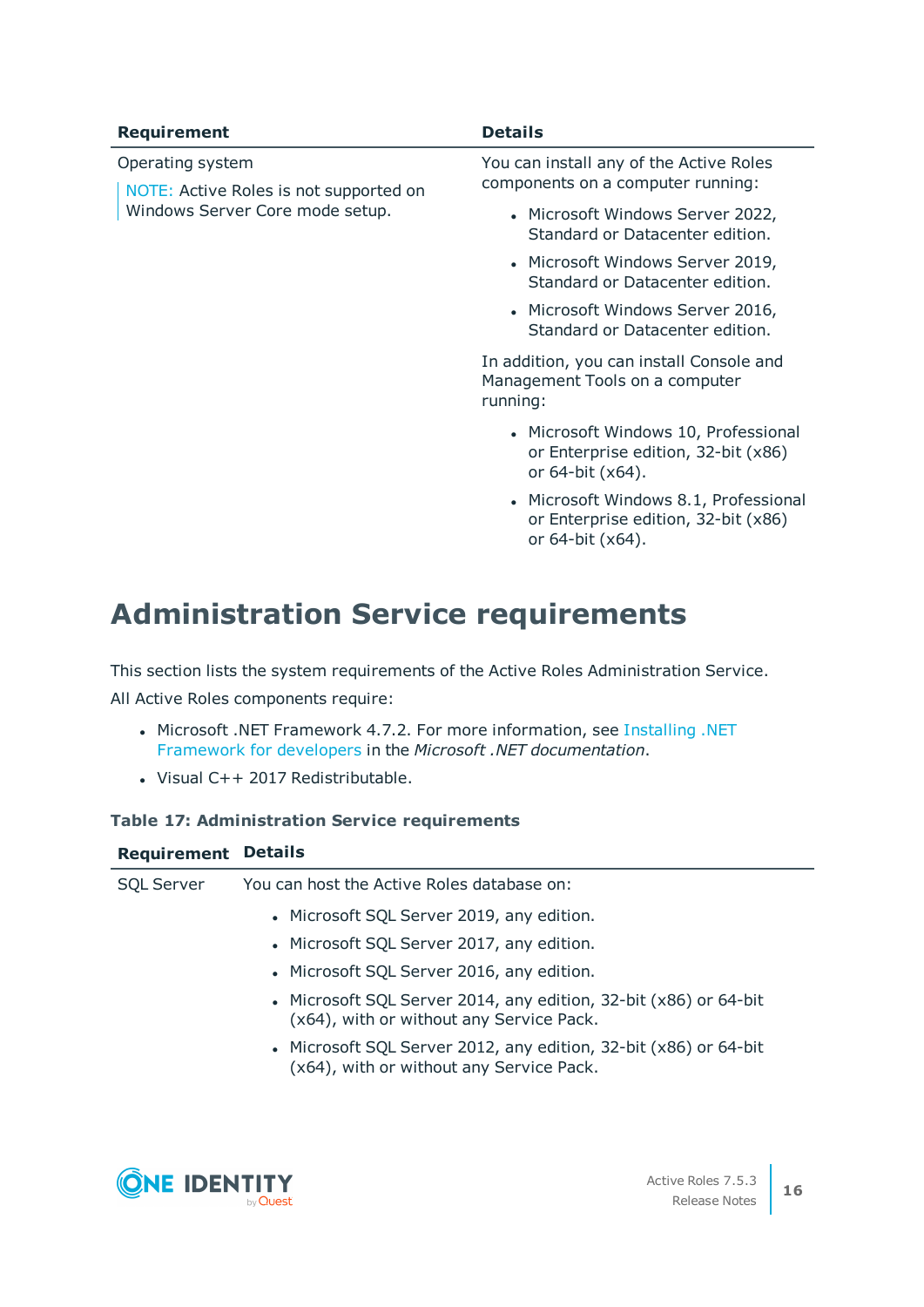### **Requirement Details**

|                                    | • Microsoft OLE DB Driver for SQL Server (MSOLEDBSQL).                                                                                                                                                                                                       |
|------------------------------------|--------------------------------------------------------------------------------------------------------------------------------------------------------------------------------------------------------------------------------------------------------------|
|                                    | Active Roles also supports Azure SQL hosted database.                                                                                                                                                                                                        |
| Windows<br>Management<br>Framework | On all supported operating systems, the Active Roles Administration<br>Service requires Windows Management Framework 5.1 (available for<br>download here).                                                                                                   |
| Operating<br>system on<br>domain   | Active Roles retains all features and functions when managing Active<br>Directory on domain controllers running any of these operating systems,<br>any edition, with or without any Service Pack:                                                            |
| controllers                        | • Microsoft Windows Server 2022                                                                                                                                                                                                                              |
|                                    | • Microsoft Windows Server 2019                                                                                                                                                                                                                              |
|                                    | • Microsoft Windows Server 2016                                                                                                                                                                                                                              |
|                                    | Active Roles deprecates managed domains with the domain functional<br>level lower than Windows Server 2008 R2. One Identity recommends<br>that you raise the functional level of the domains managed by Active<br>Roles to Windows Server 2008 R2 or higher. |
| Exchange<br>Server                 | Active Roles is capable of managing Exchange recipients on:                                                                                                                                                                                                  |
|                                    | • Microsoft Exchange Server 2019                                                                                                                                                                                                                             |
|                                    | • Microsoft Exchange Server 2016                                                                                                                                                                                                                             |
|                                    | • Microsoft Exchange Server 2013                                                                                                                                                                                                                             |
|                                    | NOTE: Microsoft Exchange 2013 CU11 is no longer supported. For more<br>information, see Knowledge Base Article 202695.                                                                                                                                       |

### <span id="page-16-0"></span>**Web Interface requirements**

This section lists the system requirements of the Active Roles Web Interface.

All Active Roles components require:

- . Microsoft .NET Framework 4.7.2. For more information, see [Installing](https://docs.microsoft.com/en-us/dotnet/framework/install/guide-for-developers?redirectedfrom=MSDN) .NET [Framework](https://docs.microsoft.com/en-us/dotnet/framework/install/guide-for-developers?redirectedfrom=MSDN) for developers in the *Microsoft .NET documentation*.
- $\cdot$  Visual C++ 2017 Redistributable.

### **Table 18: Web Interface requirements**

#### **Requirement Details**

| Internet | On Windows Server 2016, Windows Server 2019, and Windows Server    |
|----------|--------------------------------------------------------------------|
| Services | 2022, the Active Roles Web Interface requires the Web Server (IIS) |
|          | server role with the following role services:                      |

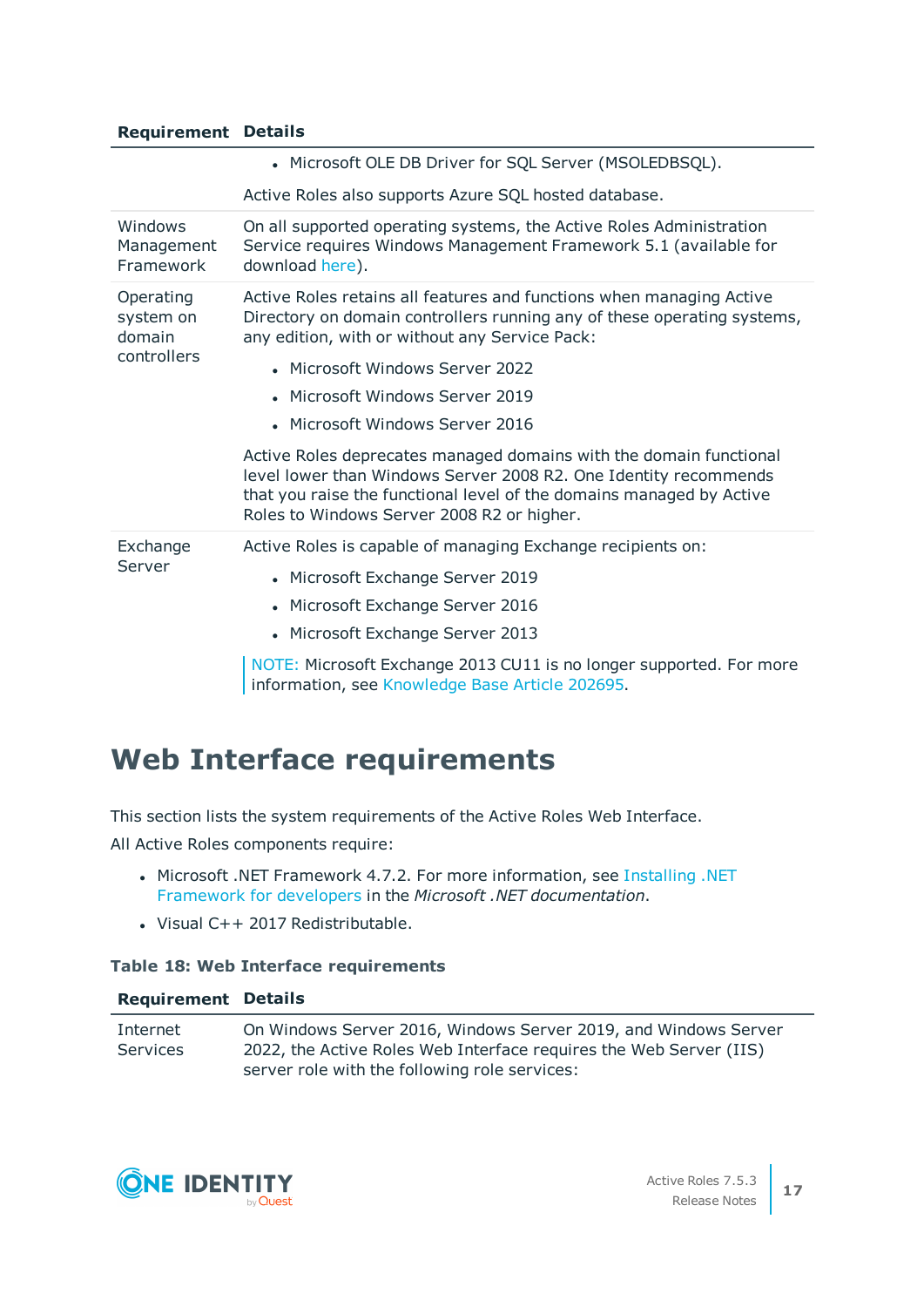### **Requirement Details**

- Web Server/Common HTTP Features/
- Default Document
- **.** HTTP Frrors
- Static Content
- HTTP Redirection
- Web Server/Security/
- Request Filtering
- **.** Basic Authentication
- Windows Authentication
- Web Server/Application Development/
- . .NET Extensibility
- $ASP$
- <sup>l</sup> ASP.NET
- **.** ISAPI Extensions
- **.** ISAPI Filters
- Management Tools/IIS 6 Management Compatibility/
- IIS 6 Metabase Compatibility

Internet Information Services (IIS) must be configured to provide **Read/Write** delegation for the following features:

- Handler Mappings
- Modules
- <sup>l</sup> Use **Feature Delegation** in Internet Information Services (IIS) Manager to confirm that these features have their delegation set to **Read/Write**.

Web browser You can access Active Roles Web Interface using:

- Mozilla Firefox 36 (or newer) on Windows.
	- Google Chrome 61 (or newer) on Windows.
	- Microsoft Edge 79 (or newer), based on Chromium on Windows 10.

You can use a later version of Firefox and Google Chrome to access the Active Roles Web Interface. However, the Active Roles Web Interface was tested only with the browser versions listed above.

- Minimum screen resolution The Active Roles Web Interface is optimized for screen resolutions of 1280x800 or higher.
- The minimum supported screen resolution is 1024x768.

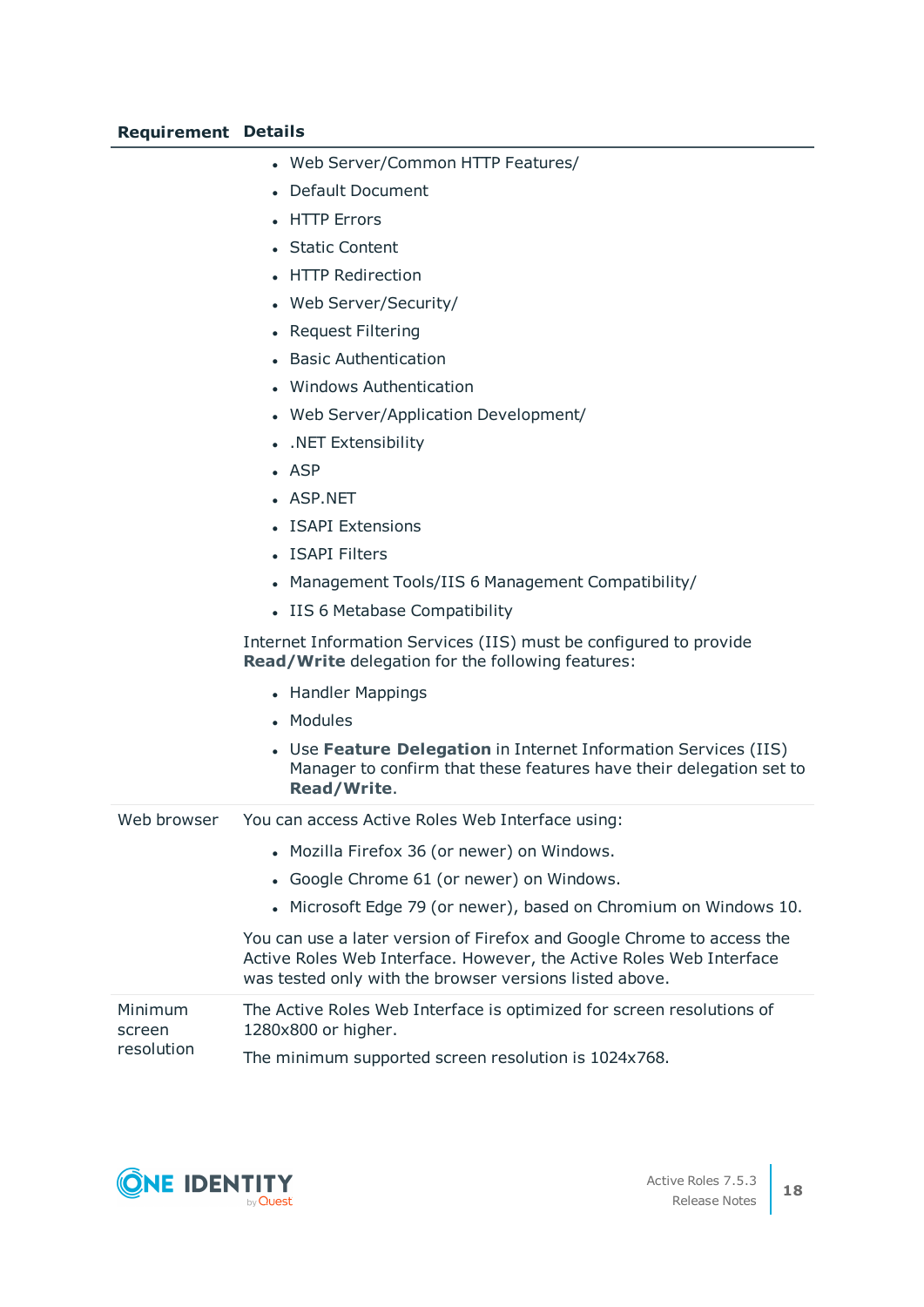## <span id="page-18-0"></span>**Console requirements**

This section lists the system requirements of the Active Roles Console (MMC Interface). All Active Roles components require:

- . Microsoft .NET Framework 4.7.2. For more information, see [Installing](https://docs.microsoft.com/en-us/dotnet/framework/install/guide-for-developers?redirectedfrom=MSDN) .NET [Framework](https://docs.microsoft.com/en-us/dotnet/framework/install/guide-for-developers?redirectedfrom=MSDN) for developers in the *Microsoft .NET documentation*.
- $\bullet$  Visual C++ 2017 Redistributable.

### **Table 19: Console (MMC Interface) requirements**

### **Requirement Details**

Web browser The Active Roles Console requires Microsoft Edge 79 (or newer), based on Chromium.

### <span id="page-18-1"></span>**Management Tools requirements**

The Active Roles Management Tools is a composite component that includes the Active Roles Management Shell, ADSI Provider, and SDK. On a 64-bit (x64) system, the Active Roles Management Tools also include the Active Roles Configuration Center.

This section lists the system requirements of the Active Roles Management Tools.

All Active Roles components require:

- . Microsoft .NET Framework 4.7.2. For more information, see [Installing](https://docs.microsoft.com/en-us/dotnet/framework/install/guide-for-developers?redirectedfrom=MSDN) .NET [Framework](https://docs.microsoft.com/en-us/dotnet/framework/install/guide-for-developers?redirectedfrom=MSDN) for developers in the *Microsoft .NET documentation*.
- $\cdot$  Visual C++ 2017 Redistributable.

### **Table 20: Management Tools requirements**

| <b>Requirement Details</b> |  |
|----------------------------|--|
|----------------------------|--|

| Windows                                            | On all supported operating systems, the Active Roles Management Tools                                                                                                                                                                                                                                                                                                              |
|----------------------------------------------------|------------------------------------------------------------------------------------------------------------------------------------------------------------------------------------------------------------------------------------------------------------------------------------------------------------------------------------------------------------------------------------|
| Management                                         | require Windows Management Framework 5.1 (available for download                                                                                                                                                                                                                                                                                                                   |
| Framework                                          | here).                                                                                                                                                                                                                                                                                                                                                                             |
| Remote<br>Server<br>Administration<br>Tools (RSAT) | To manage Terminal Services user properties by using the Active Roles<br>Management Shell, Management Tools require Remote Server<br>Administration Tools (RSAT) for Active Directory. For more information<br>on installing the RSAT version applicable to your operating system, see<br>Remote Server Administration Tools (RSAT) for Windows in the Microsoft<br>Documentation. |

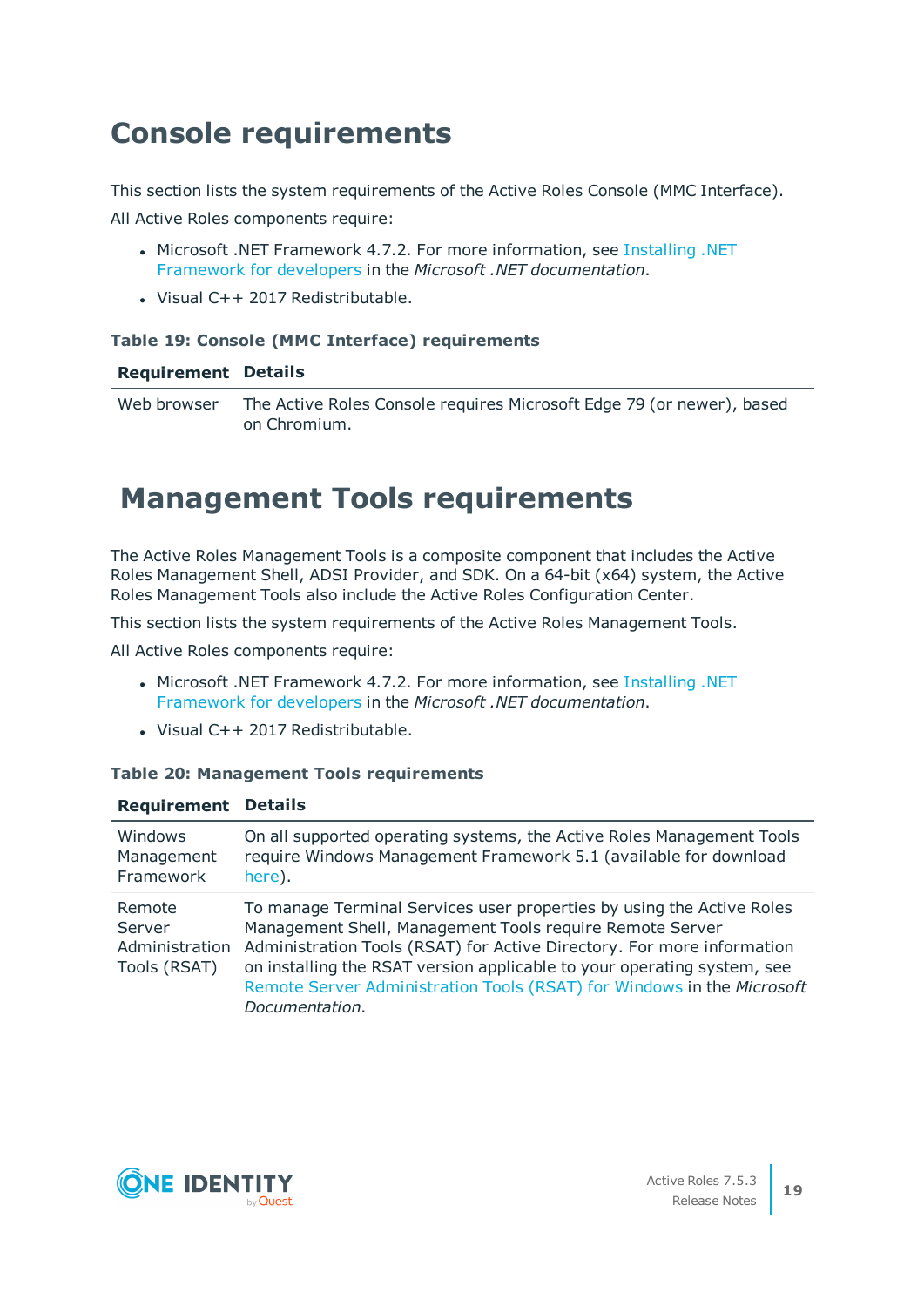## <span id="page-19-0"></span>**Synchronization Service requirements**

This section lists the system requirements of the Active Roles Synchronization Service. All Active Roles components require:

- . Microsoft .NET Framework 4.7.2. For more information, see [Installing](https://docs.microsoft.com/en-us/dotnet/framework/install/guide-for-developers?redirectedfrom=MSDN) .NET [Framework](https://docs.microsoft.com/en-us/dotnet/framework/install/guide-for-developers?redirectedfrom=MSDN) for developers in the *Microsoft .NET documentation*.
- $\cdot$  Visual C++ 2017 Redistributable.

| <b>Requirement Details</b>         |                                                                                                                                                             |  |  |
|------------------------------------|-------------------------------------------------------------------------------------------------------------------------------------------------------------|--|--|
| <b>SQL Server</b>                  | You can host the Active Roles Synchronization Service database on:                                                                                          |  |  |
|                                    | • Microsoft SQL Server 2019, any edition.                                                                                                                   |  |  |
|                                    | • Microsoft SQL Server 2017, any edition.                                                                                                                   |  |  |
|                                    | • Microsoft SQL Server 2016, any edition.                                                                                                                   |  |  |
|                                    | • Microsoft SQL Server 2014, any edition, 32-bit (x86) or 64-bit<br>(x64), with or without any Service Pack.                                                |  |  |
|                                    | • Microsoft SQL Server 2012, any edition, 32-bit (x86) or 64-bit<br>(x64), with or without any Service Pack.                                                |  |  |
|                                    | NOTE: The Active Roles Synchronization Service does not support<br>Azure SQL hosted database.                                                               |  |  |
| Windows<br>Management<br>Framework | On all supported operating systems, the Active Roles Synchronization<br>Service requires Windows Management Framework 5.1 (available for<br>download here). |  |  |
| Supported<br>connections           | The Active Roles Synchronization Service can connect to:                                                                                                    |  |  |
|                                    | • Microsoft Active Directory Domain Services with the domain or<br>forest functional level of Windows Server 2016 or higher.                                |  |  |
|                                    | Microsoft Active Directory Lightweight Directory Services running<br>on any Windows Server operating system supported by Microsoft.                         |  |  |
|                                    | • Microsoft Exchange Server version 2019, 2016, or 2013.                                                                                                    |  |  |
|                                    | NOTE: Microsoft Exchange 2013 CU11 is no longer supported. For<br>more information, see Knowledge Base Article 202695.                                      |  |  |
|                                    | • Microsoft Lync Server version 2013 with limited support.                                                                                                  |  |  |
|                                    | Microsoft Skype for Business 2019, 2016 or 2015.                                                                                                            |  |  |
|                                    | • Microsoft Windows Azure Active Directory using Microsoft Graph<br>API version 1.0.                                                                        |  |  |
|                                    | Microsoft Office 365 directory.                                                                                                                             |  |  |
|                                    | • Microsoft Exchange Online service.                                                                                                                        |  |  |

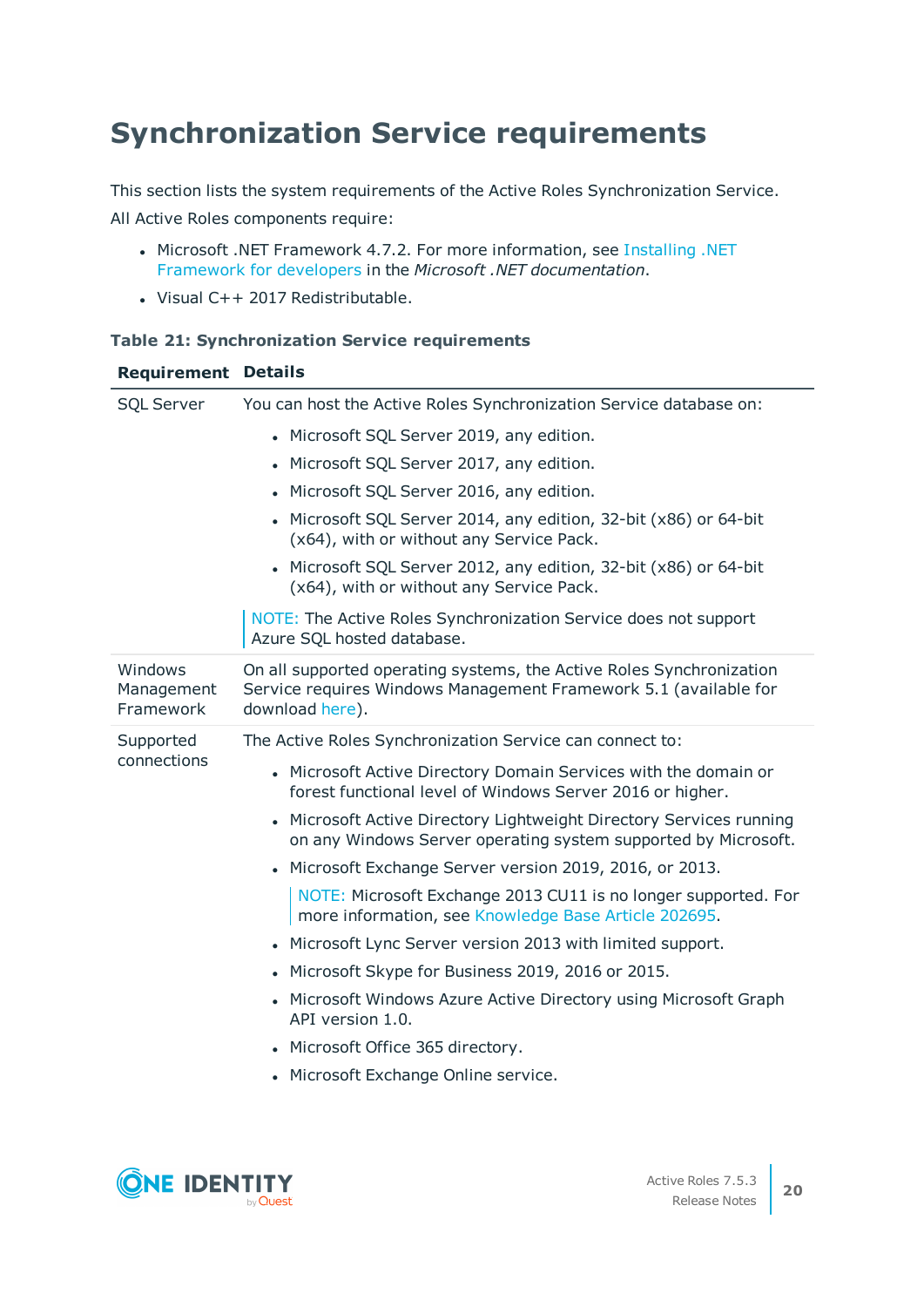### **Requirement Details**

|                                         | • Microsoft Skype for Business Online service.                                                                                                                                                                                                          |  |
|-----------------------------------------|---------------------------------------------------------------------------------------------------------------------------------------------------------------------------------------------------------------------------------------------------------|--|
|                                         | • Microsoft SharePoint Online service.                                                                                                                                                                                                                  |  |
|                                         | • Microsoft SQL Server, any version supported by Microsoft.                                                                                                                                                                                             |  |
|                                         | • Microsoft SharePoint 2019, 2016, or 2013.                                                                                                                                                                                                             |  |
|                                         | • Active Roles version 7.4.3, 7.4.1, 7.3, 7.2, 7.1, 7.0, and 6.9                                                                                                                                                                                        |  |
|                                         | • One Identity Manager version 7.0 (D1IM 7.0)                                                                                                                                                                                                           |  |
|                                         | • One Identity Manager version 8.0                                                                                                                                                                                                                      |  |
|                                         | • Support for Generic LDAP Connector, MySQL Connector, Open LDAP<br>Connector, IBM Db2 Connector, Salesforce Connector, Service now<br>Connector, and IBM RACF Connector.                                                                               |  |
|                                         | • Support for Oracle Database, Oracle Database User Accounts,<br>Oracle Unified Directory, Micro Focus NetIQ Directory, and IBM<br>AS/400 connectors.                                                                                                   |  |
|                                         | • Data sources accessible through an OLE DB provider                                                                                                                                                                                                    |  |
|                                         | • Delimited text files                                                                                                                                                                                                                                  |  |
| Legacy Active<br>Roles ADSI<br>Provider | To connect to Active Roles version 6.9, see the Active Roles ADSI<br>Provider of Quick Start Guide for the appropriate Active Roles version.                                                                                                            |  |
| One Identity<br>Manager API             | To connect to One Identity Manager 7.0, One Identity Manager Connector<br>must be installed on the computer running the Active Roles<br>Synchronization Service. This connector works with RESTful web service<br>and SDK installation is not required. |  |
| Internet<br>Connection                  | To connect to cloud directories or online services, the computer running<br>the Active Roles Synchronization Service must have a reliable connection<br>to the Internet.                                                                                |  |

### <span id="page-20-0"></span>**Synchronization Service Capture Agent**

This section lists the system requirements of the Active Roles Synchronization Service Capture Agent.

All Active Roles components require:

- . Microsoft .NET Framework 4.7.2. For more information, see [Installing](https://docs.microsoft.com/en-us/dotnet/framework/install/guide-for-developers?redirectedfrom=MSDN) .NET [Framework](https://docs.microsoft.com/en-us/dotnet/framework/install/guide-for-developers?redirectedfrom=MSDN) for developers in the *Microsoft .NET documentation*.
- $\cdot$  Visual C++ 2017 Redistributable.

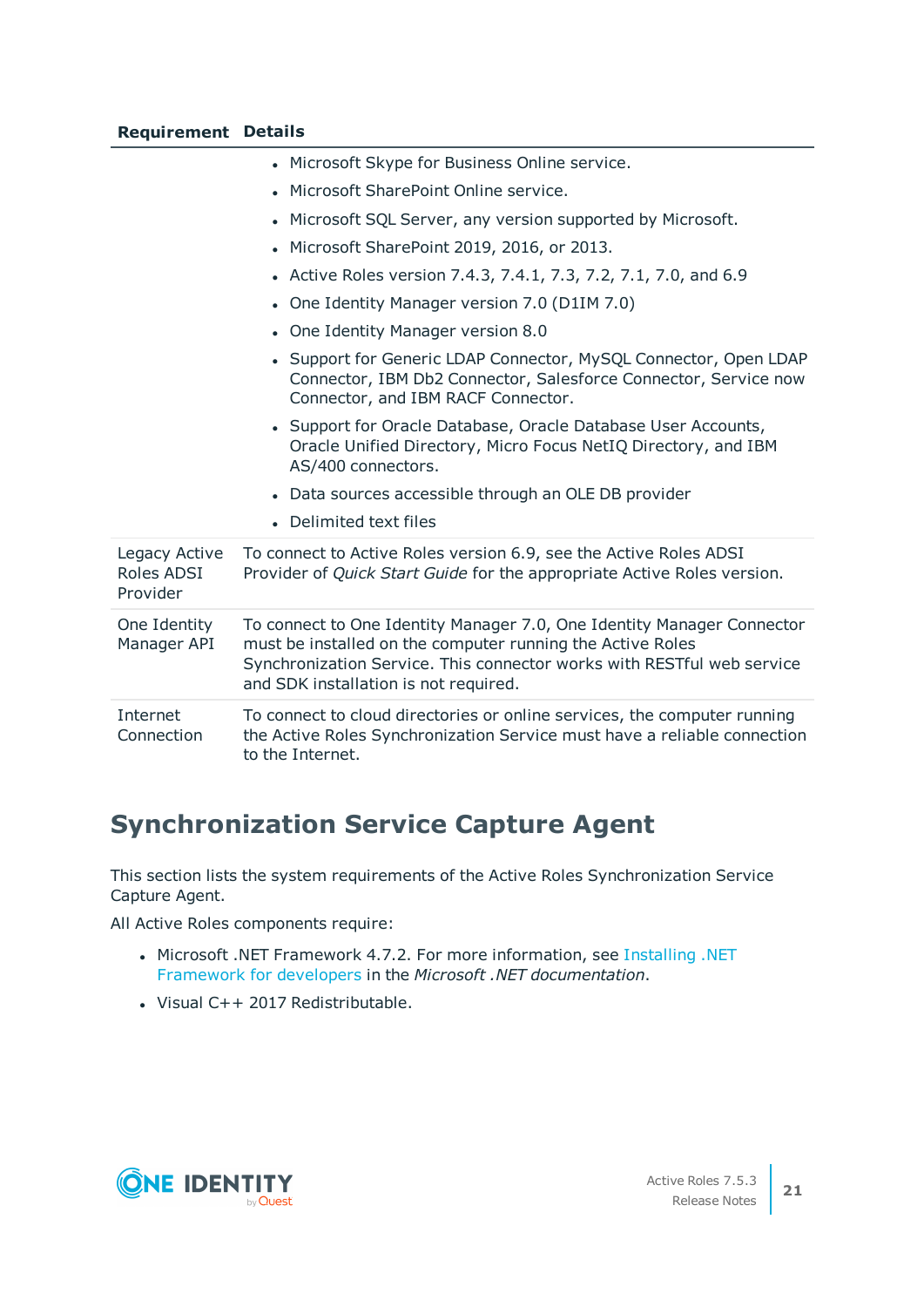### **Table 22: Synchronization Service Capture Agent requirements**

#### **Requirement Details**

| Additional<br>Requirements | To synchronize passwords from an Active Directory domain to some<br>other connected data system, you must install the Active Roles<br>Synchronization Service Capture Agent on all domain controllers in the<br>source Active Directory domain. |
|----------------------------|-------------------------------------------------------------------------------------------------------------------------------------------------------------------------------------------------------------------------------------------------|
|                            | The domain controllers on which you install the Active Roles<br>Synchronization Service Capture Agent must run one of the following<br>operating systems with or without any Service Pack (both x86 and x64<br>platforms are supported):        |
|                            | • Microsoft Windows Server 2022                                                                                                                                                                                                                 |
|                            | • Microsoft Windows Server 2019                                                                                                                                                                                                                 |
|                            | • Microsoft Windows Server 2016                                                                                                                                                                                                                 |
|                            | For more information, see the Active Roles Synchronization Service<br>Administration Guide.                                                                                                                                                     |

### **Product licensing**

Use of this software is governed by the Software Transaction Agreement found at [www.oneidentity.com/legal/sta.aspx](http://www.oneidentity.com/legal/sta.aspx). This software does not require an activation or license key to operate.

The product usage statistics can be used as a guide to show the scope and number of managed objects in Active Roles.

### **Upgrade and compatibility**

**CAUTION: You must run the Active Roles Setup in Administrator Mode. Failing to do so will result in Active Roles not starting up at all.**

You can upgrade any 7.x version of Active Roles to Active Roles 7.5.3.

For instructions on how to upgrade from an earlier version of Active Roles, see the *Active Roles Quick Start Guide*.

NOTE: Consider the following before upgrading to a new version of Active Roles:

- Components of an earlier Active Roles version may not work with the components of the new version you are upgrading to.
- Custom solutions (scripts or other modifications) that rely on Active Roles features may fail to work after an upgrade due to compatibility issues. Therefore, before

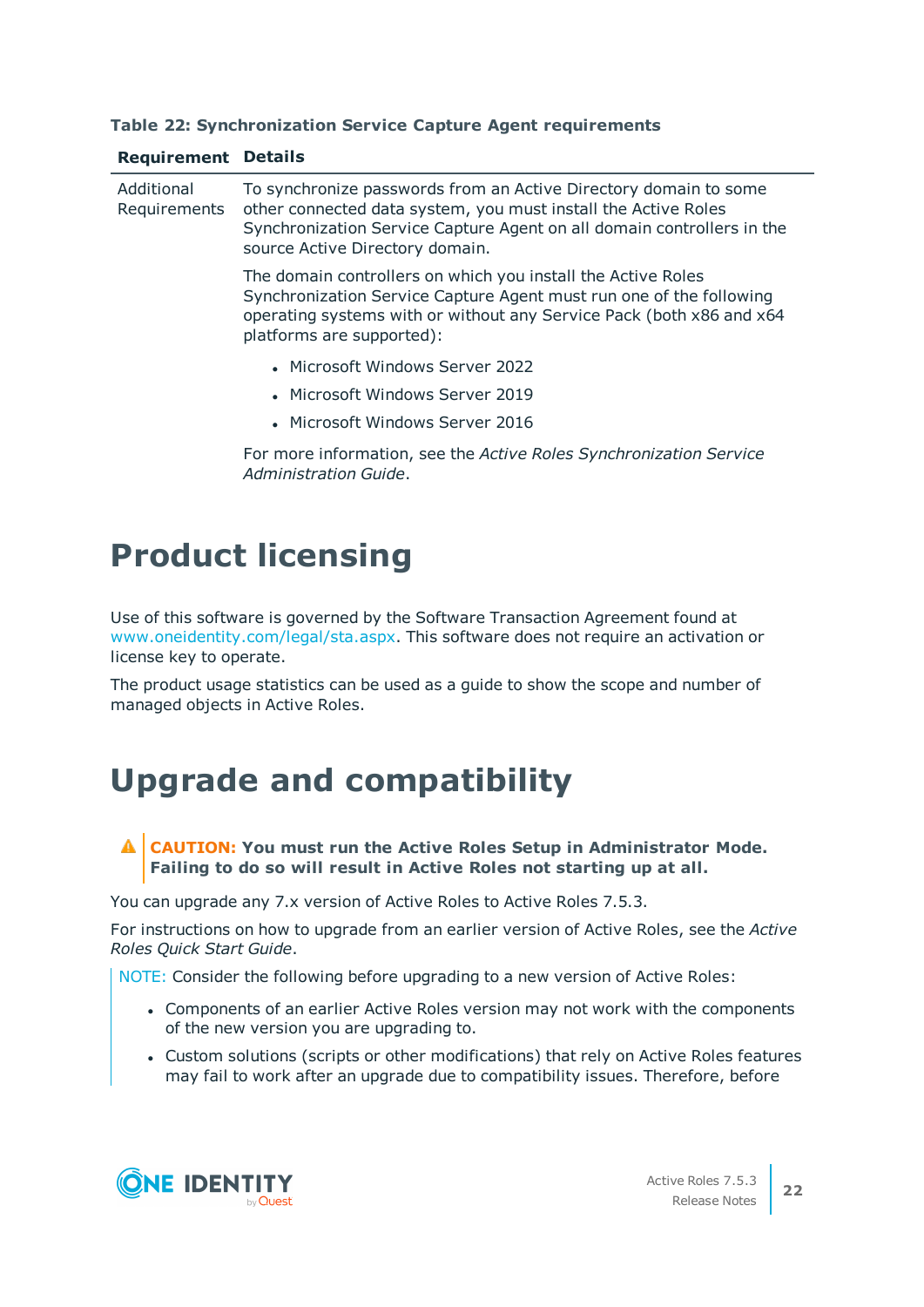starting the upgrade, test your existing solutions with the new version of Active Roles in a lab environment to verify that your custom solutions will continue to work.

TIP: When upgrading to a new Active Roles version, One Identity recommends to upgrade the Active Roles Administration Service first, and the client components (Active Roles Console and Active Roles Web Interface) afterwards.

# **Upgrade and installation instructions**

For instructions on how to upgrade from an earlier version of Active Roles or how to install and initially configure Active Roles, see the *Active Roles Quick Start Guide*.

For special considerations regarding the installation of Active Roles 7.5.3, see the following information.

### **Changes related to Azure tenants**

NOTE: If your organization has any Azure tenants that are managed with Active Roles, you need to reauthenticate and reconsent them after installing Active Roles 7.5.3. Otherwise, Active Roles will not receive the required permissions for managing existing Azure tenants, and tenant administration in Active Roles 7.5.3 will not work correctly. For more information, see *Reconfiguring Azure tenants during upgrade configuration* in the *Active Roles Quick Start Guide*.

### **Changes related to Active Roles Synchronization Service**

NOTE: Active Roles 7.5 introduced support for Modern Authentication in Azure BackSync workflows of the Active Roles Synchronization Service. After upgrading to Active Roles 7.5 or 7.5.3 from an earlier version, if you previously had an Azure BackSync workflow configured, you will be prompted to reconfigure it in the Active Roles Synchronization Service Console.

**CAUTION: If you previously had an Azure BackSync workflow configured in Active Roles Synchronization Service, and you use more than one Azure Active Directory (Azure AD) service in your deployment, you must specify the Azure AD for which you want to configure Azure BackSync. Failure to do so may either result in directory objects not synchronized at all, or synchronized to unintended locations.**

**For more information on how to specify the Azure AD used for backsynchronization, see** *Configuring automatic Azure BackSync* **in the** *Active Roles Synchronization Service Administration Guide***.**

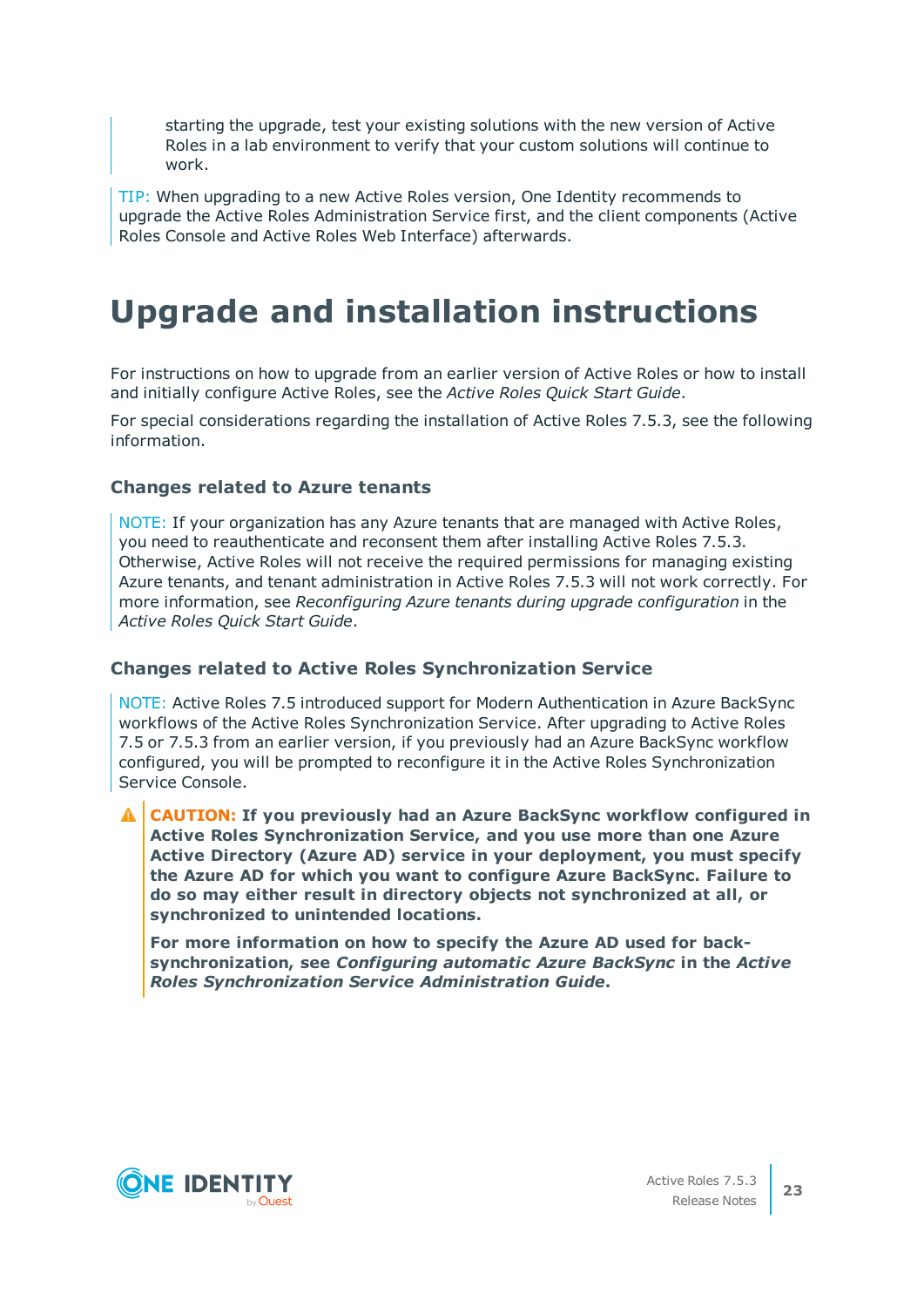# **More resources**

Additional information is available from the following resources:

- Online product documentation [\(https://support.oneidentity.com/active-roles/](https://support.oneidentity.com/active-roles/))
- Active Roles community [\(https://www.oneidentity.com/community/active-roles\)](https://www.oneidentity.com/community/active-roles)

# **Globalization**

This section contains information about installing and operating this product in non-English configurations, such as those needed by customers outside of North America. This section does not replace the materials about supported platforms and configurations found elsewhere in the product documentation.

This release is Unicode-enabled and supports any character set. It supports simultaneous operation with multilingual data. This release is targeted to support operations in the following regions: North America, Western Europe and Latin America, Central and Eastern Europe, Far-East Asia, Japan.

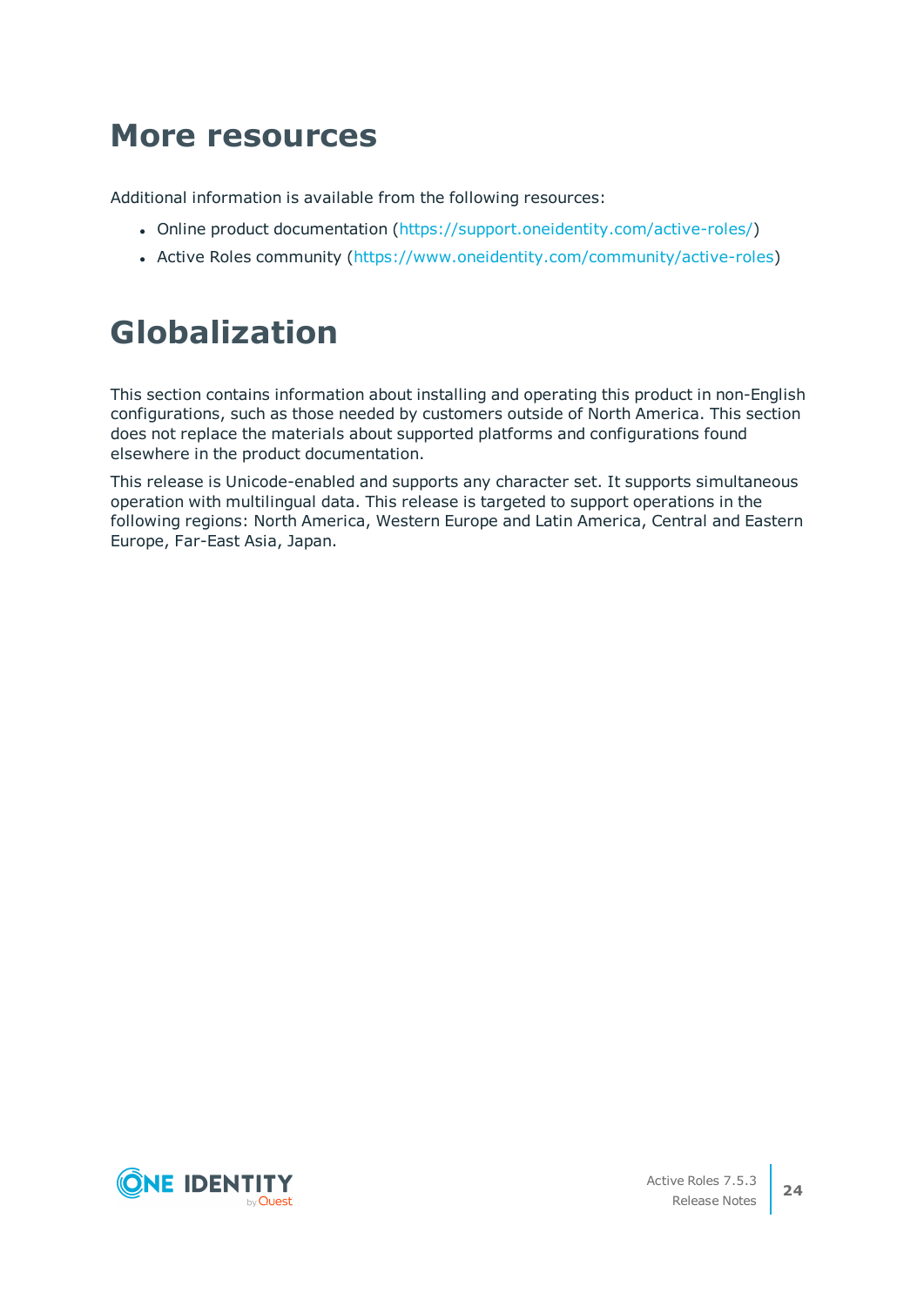# **About us**

One Identity solutions eliminate the complexities and time-consuming processes often required to govern identities, manage privileged accounts and control access. Our solutions enhance business agility while addressing your IAM challenges with on-premises, cloud and hybrid environments.

# **Contacting us**

For sales and other inquiries, such as licensing, support, and renewals, visit <https://www.oneidentity.com/company/contact-us.aspx>.

# **Technical support resources**

Technical support is available to One Identity customers with a valid maintenance contract and customers who have trial versions. You can access the Support Portal at [https://support.oneidentity.com/.](https://support.oneidentity.com/)

The Support Portal provides self-help tools you can use to solve problems quickly and independently, 24 hours a day, 365 days a year. The Support Portal enables you to:

- Submit and manage a Service Request
- View Knowledge Base articles
- Sign up for product notifications
- Download software and technical documentation
- View how-to videos at [www.YouTube.com/OneIdentity](http://www.youtube.com/OneIdentity)
- Engage in community discussions
- Chat with support engineers online
- View services to assist you with your product

#### **Copyright 2022 One Identity LLC.**

#### **ALL RIGHTS RESERVED.**

This guide contains proprietary information protected by copyright. The software described in this guide is furnished under a software license or nondisclosure agreement. This software may be used or copied only in accordance with the terms of the applicable agreement. No part of this guide may be reproduced or transmitted in any form or by any means, electronic or mechanical, including photocopying and recording for any purpose other than the purchaser's personal use without the written permission of One Identity LLC .

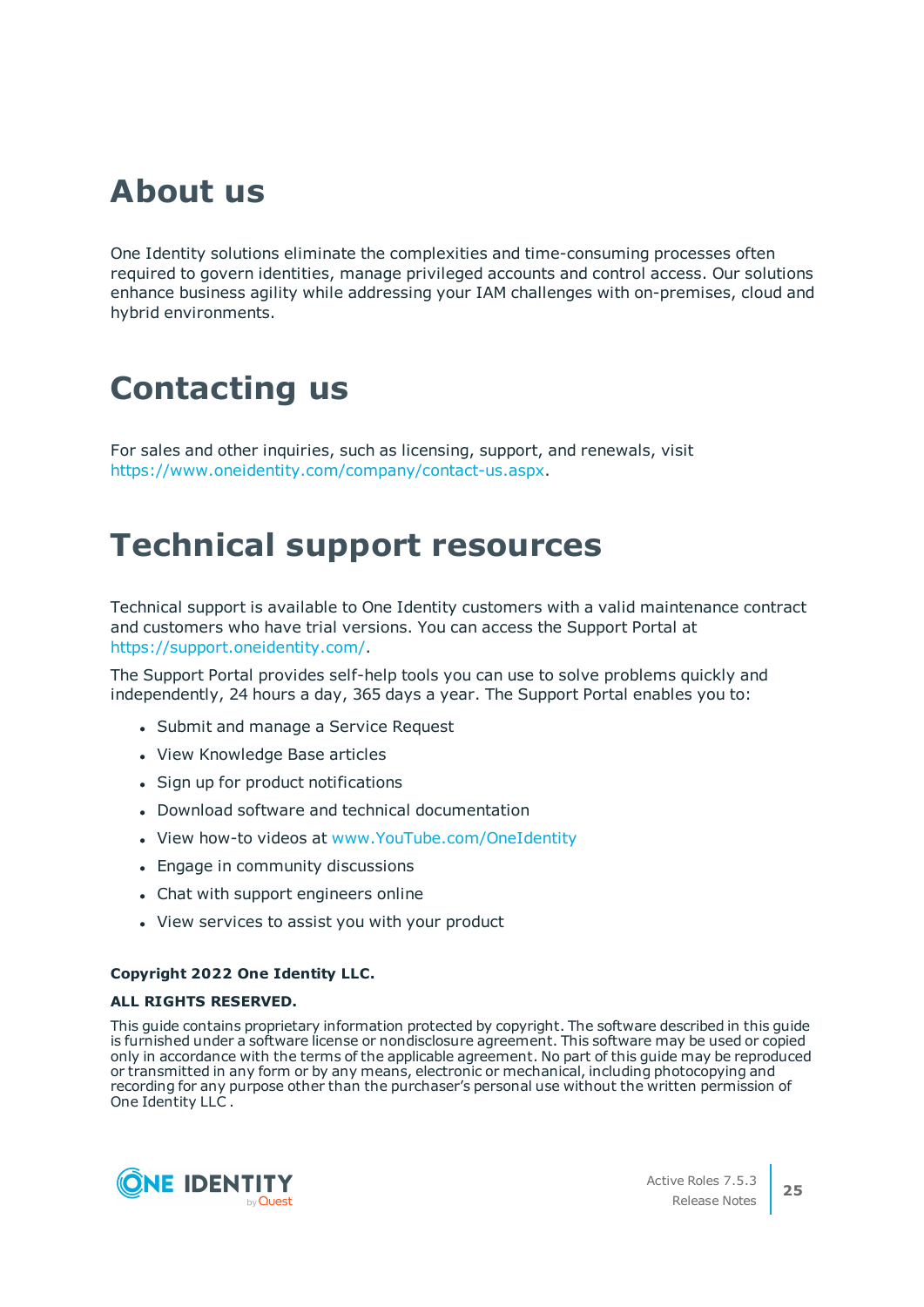The information in this document is provided in connection with One Identity products. No license, express or implied, by estoppel or otherwise, to any intellectual property right is granted by this document or in connection with the sale of One Identity LLC products. EXCEPT AS SET FORTH IN THE TERMS AND CONDITIONS AS SPECIFIED IN THE LICENSE AGREEMENT FOR THIS PRODUCT, ONE IDENTITY ASSUMES NO LIABILITY WHATSOEVER AND DISCLAIMS ANY EXPRESS, IMPLIED OR STATUTORY WARRANTY RELATING TO ITS PRODUCTS INCLUDING, BUT NOT LIMITED TO, THE IMPLIED WARRANTY OF MERCHANTABILITY, FITNESS FOR A PARTICULAR PURPOSE, OR NON-INFRINGEMENT. IN NO EVENT SHALL ONE IDENTITY BE LIABLE FOR ANY DIRECT, INDIRECT, CONSEQUENTIAL, PUNITIVE, SPECIAL OR INCIDENTAL DAMAGES (INCLUDING, WITHOUT LIMITATION, DAMAGES FOR LOSS OF PROFITS, BUSINESS INTERRUPTION OR LOSS OF INFORMATION) ARISING OUT OF THE USE OR INABILITY TO USE THIS DOCUMENT, EVEN IF ONE IDENTITY HAS BEEN ADVISED OF THE POSSIBILITY OF SUCH DAMAGES. One Identity makes no representations or warranties with respect to the accuracy or completeness of the contents of this document and reserves the right to make changes to specifications and product descriptions at any time without notice. One Identity does not make any commitment to update the information contained in this document.

If you have any questions regarding your potential use of this material, contact:

One Identity LLC. Attn: LEGAL Dept 4 Polaris Way Aliso Viejo, CA 92656

Refer to our Web site [\(http://www.OneIdentity.com](http://www.oneidentity.com/)) for regional and international office information.

#### **Patents**

One Identity is proud of our advanced technology. Patents and pending patents may apply to this product. For the most current information about applicable patents for this product, please visit our website at [http://www.OneIdentity.com/legal/patents.aspx.](http://www.oneidentity.com/legal/patents.aspx)

#### **Trademarks**

One Identity and the One Identity logo are trademarks and registered trademarks of One Identity LLC. in the U.S.A. and other countries. For a complete list of One Identity trademarks, please visit our website at [www.OneIdentity.com/legal.](http://www.oneidentity.com/legal) All other trademarks are the property of their respective owners.

#### **Legend**

- **WARNING: A WARNING icon highlights a potential risk of bodily injury or property damage, for which industry-standard safety precautions are advised. This icon is often associated with electrical hazards related to hardware.**
- **CAUTION: A CAUTION icon indicates potential damage to hardware or loss of data if instructions are not followed.**

# **Third-party contributions**

This product contains some third-party components (listed below). Copies of their licenses may be found at referencing [https://www.oneidentity.com/legal/license-agreements.aspx.](https://www.oneidentity.com/legal/license-agreements.aspx) Source code for components marked with an asterisk (\*) is available at [http://opensource.quest.com.](http://opensource.quest.com/)

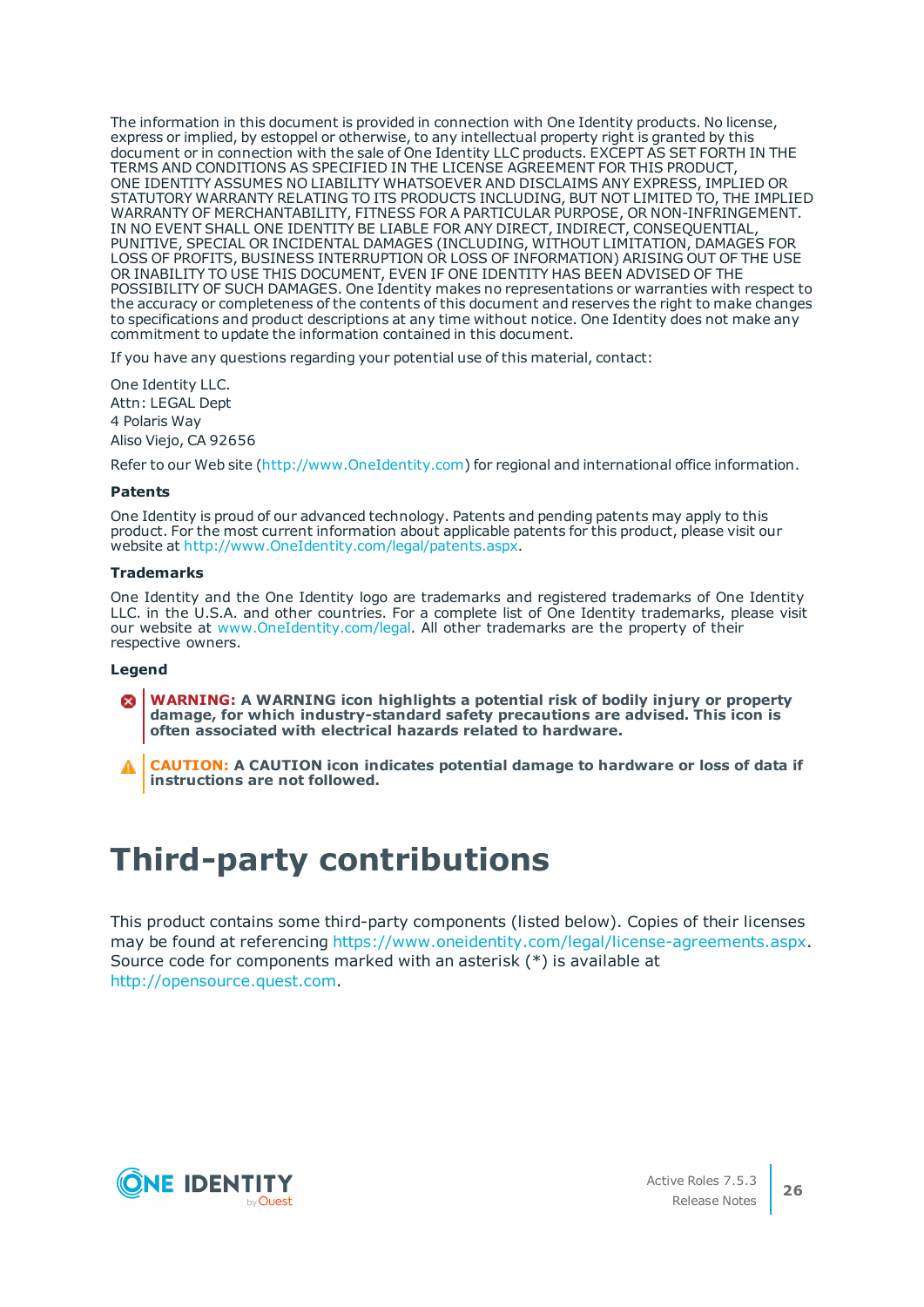| <b>Component</b>                                          | <b>License or Acknowledgment</b>                                                                                                        |
|-----------------------------------------------------------|-----------------------------------------------------------------------------------------------------------------------------------------|
| Active Directory Authentication Library 3.13.1            | Copyright (c) Microsoft Corporation. All<br>rights reserved. Licensed under the MIT<br>License (the "License");                         |
|                                                           | Open Source Initiative OSI - The MIT<br>License (MIT) 2012                                                                              |
| ASP.NET Ajax 4.0                                          | Microsoft Permissive License (Ms-PL)<br>N/A                                                                                             |
| Bootstrap 3.2                                             | MIT N/A                                                                                                                                 |
| jquery 3.4.1                                              | Copyright JS Foundation and other<br>contributors, https://js.foundation/                                                               |
|                                                           | The above copyright notice and this<br>permission notice shall be included in<br>all copies or substantial portions of the<br>Software. |
|                                                           | MIT N/A                                                                                                                                 |
| JQuery UI 1.12.1                                          | Copyright 2007, 2014 jQuery<br>Foundation and other contributors,<br>https://jquery.org/<br>MIT N/A                                     |
| Microsoft AspNet WebApi 5.0.0                             | Microsoft .Net Framework 4.5                                                                                                            |
| Microsoft Exchange Web Services (EWS)<br>Managed API 2.2  | Microsoft Exchange Web Services<br>Managed API 2.2                                                                                      |
| Microsoft Unity 3.5                                       | Apache 2.0                                                                                                                              |
| Microsoft.aspNet.SignalR.Core 2.3.0                       | MICROSOFT .NET LIBRARY 1.0                                                                                                              |
| Microsoft.IdentityModel.Clients.ActiveDirectory<br>3.19.8 | Copyright (c) Microsoft Corporation<br>MIT N/A                                                                                          |
| Microsoft.IdentityModel.Logging 5.2.2                     | Copyright (c) Microsoft Corporation. All<br>rights reserved.<br>MIT N/A                                                                 |
| Newtonsoft.Json 12.0.3                                    | Copyright 2007 James Newton-King<br>Copyright (c) James Newton-King 2008<br>Copyright (c) James Newton-King 2008<br>MIT Template 2020   |
| <b>NLog 3.1</b>                                           | Copyright (c) 2004-2011 Jaroslaw                                                                                                        |

### **Table 23: List of Third-Party Contributions**

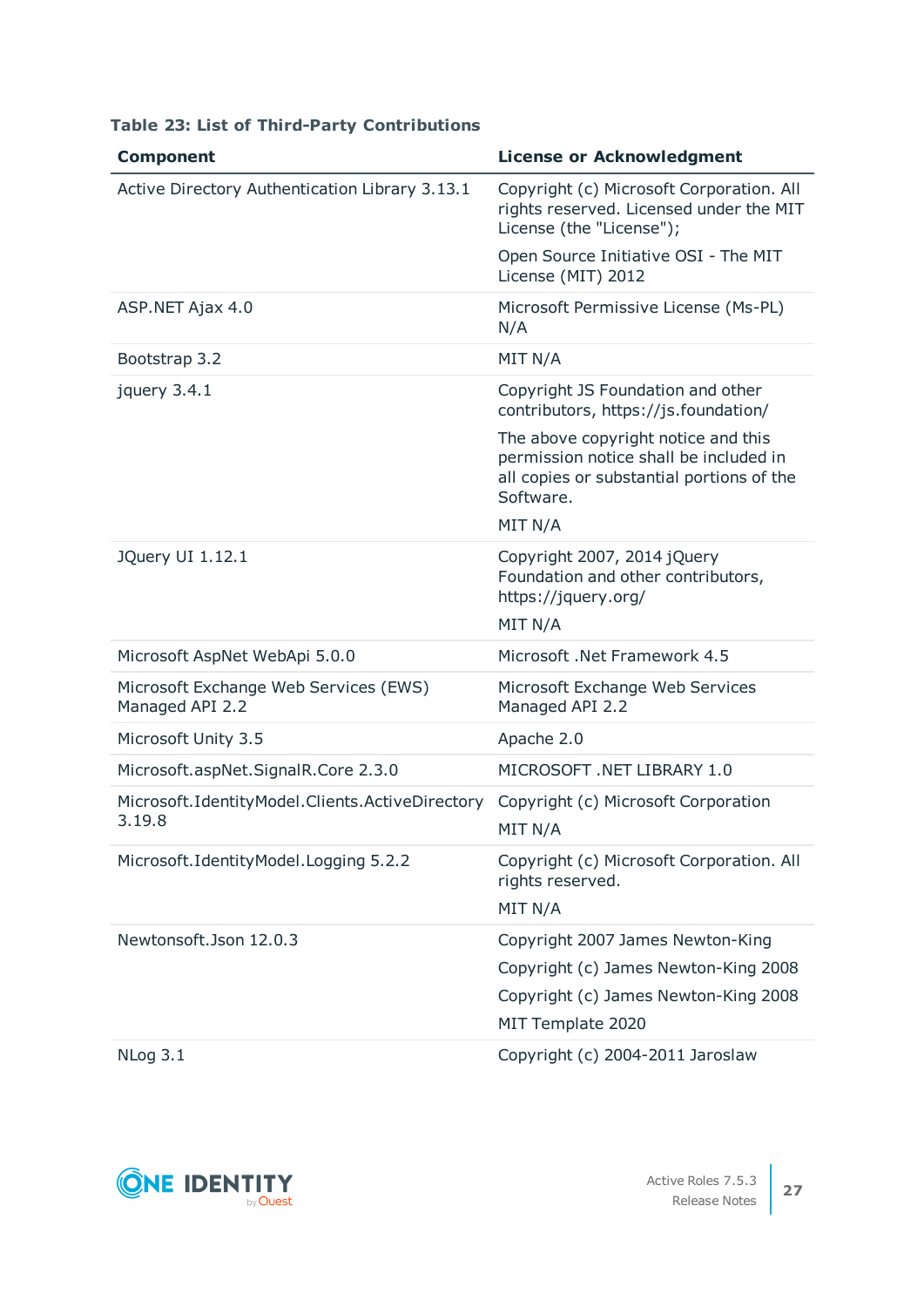| <b>Component</b>        | <b>License or Acknowledgment</b>                                                                                                        |
|-------------------------|-----------------------------------------------------------------------------------------------------------------------------------------|
|                         | Kowalski jaak@jkowalski.net                                                                                                             |
|                         | Redistributions of source code must<br>retain the above copyright notice.                                                               |
|                         | Redistributions in binary form must<br>reproduce the above copyright notice.                                                            |
|                         | BSD - Kowalski 2011                                                                                                                     |
| WCF Data Services 5.8.4 | Copyright (c) 2018 Microsoft. All rights<br>reserved.                                                                                   |
|                         | The above copyright notice and this<br>permission notice shall be included in<br>all copies or substantial portions of the<br>Software. |
|                         | MICROSOFT WCF DATA SERVICES N/A                                                                                                         |

### **Open Source Initiative OSI - The MIT License (MIT) 2012**

Copyright <year> <copyright holders>

Permission is hereby granted, free of charge, to any person obtaining a copy of this software and associated documentation files (the "Software"), to deal in the Software without restriction, including without limitation the rights to use, copy, modify, merge, publish, distribute, sublicense, and/or sell copies of the Software, and to permit persons to whom the Software is furnished to do so, subject to the following conditions:

The above copyright notice and this permission notice shall be included in all copies or substantial portions of the Software.

THE SOFTWARE IS PROVIDED "AS IS", WITHOUT WARRANTY OF ANY KIND, EXPRESS OR IMPLIED, INCLUDING BUT NOT LIMITED TO THE WARRANTIES OF MERCHANTABILITY, FITNESS FOR A PARTICULAR PURPOSE AND NONINFRINGEMENT. IN NO EVENT SHALL THE AUTHORS OR COPYRIGHT HOLDERS BE LIABLE FOR ANY CLAIM, DAMAGES OR OTHER LIABILITY, WHETHER IN AN ACTION OF CONTRACT, TORT OR OTHERWISE, ARISING FROM, OUT OF OR IN CONNECTION WITH THE SOFTWARE OR THE USE OR OTHER DEALINGS IN THE SOFTWARE.

### **MIT AngleSharp 0.16.00**

License URL is on this page: https://www.nuget.org/packages/AngleSharp/0.16.0?\_ src=template

SPDX identifier

MIT

License text

MIT License

Permission is hereby granted, free of charge, to any person obtaining a copy of  $\qquad$  (the "Software"), to deal in the Software without restriction, including without limitation the rights to use, copy, modify, merge, publish, distribute, sublicense, and/or sell copies of the

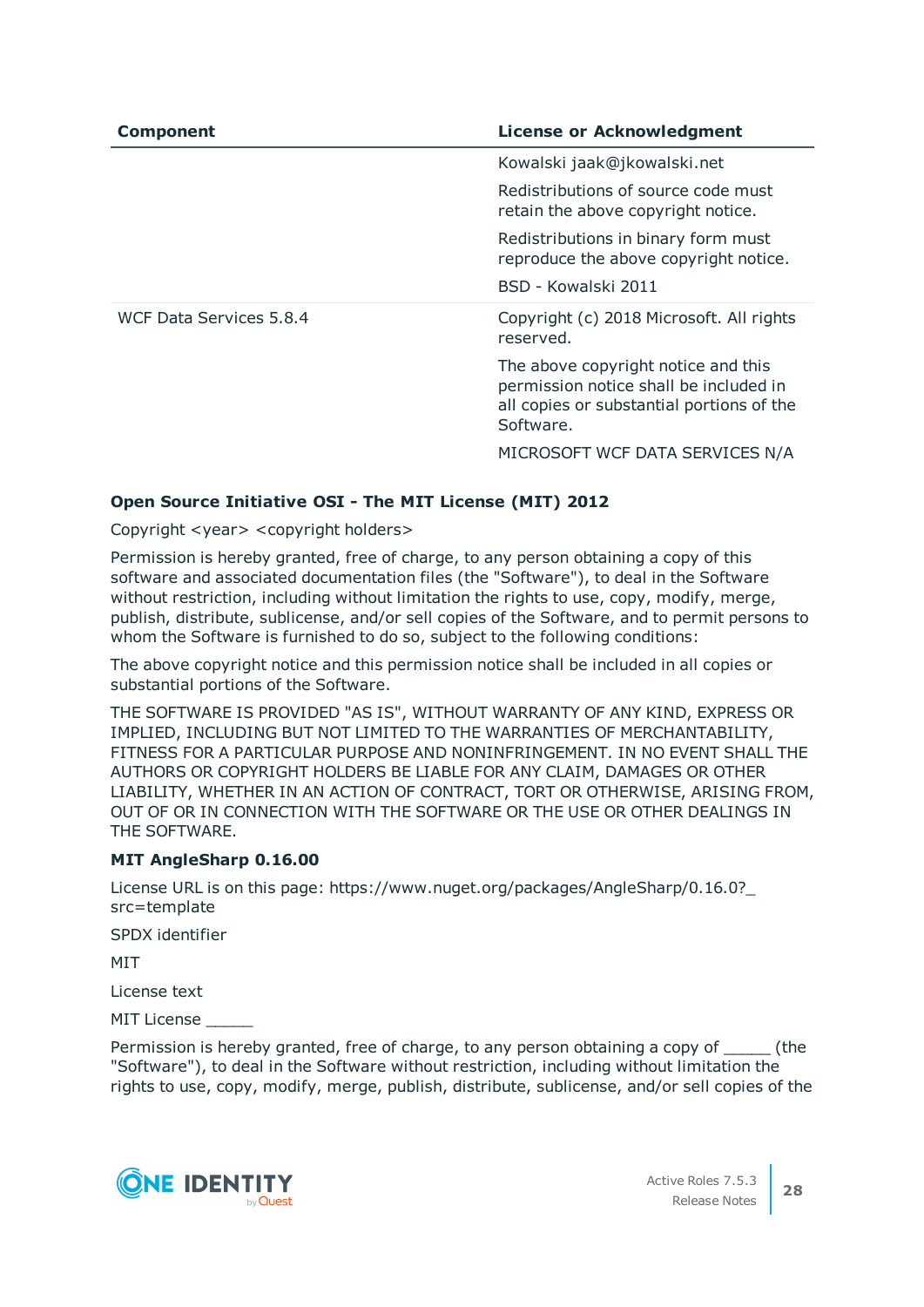Software, and to permit persons to whom the Software is furnished to do so, subject to the following conditions:

The above copyright notice and this permission notice (including the next paragraph) shall be included in all copies or substantial portions of the Software.

THE SOFTWARE IS PROVIDED "AS IS", WITHOUT WARRANTY OF ANY KIND, EXPRESS OR IMPLIED, INCLUDING BUT NOT LIMITED TO THE WARRANTIES OF MERCHANTABILITY, FITNESS FOR A PARTICULAR PURPOSE AND NONINFRINGEMENT. IN NO EVENT SHALL \_ BE LIABLE FOR ANY CLAIM, DAMAGES OR OTHER LIABILITY, WHETHER IN AN ACTION OF CONTRACT, TORT OR OTHERWISE, ARISING FROM, OUT OF OR IN CONNECTION WITH THE SOFTWARE OR THE USE OR OTHER DEALINGS IN THE SOFTWARE.

### **Microsoft Permissive License (Ms-PL) N/A**

### Microsoft AJAX Library

### Microsoft Permissive License (Ms-PL)

This license governs use of the accompanying software. If you use the software, you accept this license. If you do not accept the license, do not use the software.

1. Definitions

The terms "reproduce," "reproduction," "derivative works," and "distribution" have the same meaning here as under U.S. copyright law.

A "contribution" is the original software, or any additions or changes to the software.

A "contributor" is any person that distributes its contribution under this license.

"Licensed patents" are a contributor's patent claims that read directly on its contribution.

2. Grant of Rights

(A) Copyright Grant- Subject to the terms of this license, including the license conditions and limitations in section 3, each contributor grants you a non-exclusive, worldwide, royalty-free copyright license to reproduce its contribution, prepare derivative works of its contribution, and distribute its contribution or any derivative works that you create.

(B) Patent Grant- Subject to the terms of this license, including the license conditions and limitations in section 3, each contributor grants you a non-exclusive, worldwide, royaltyfree license under its licensed patents to make, have made, use, sell, offer for sale, import, and/or otherwise dispose of its contribution in the software or derivative works of the contribution in the software.

3. Conditions and Limitations

(A) No Trademark License- This license does not grant you rights to use any contributors' name, logo, or trademarks.

(B) If you bring a patent claim against any contributor over patents that you claim are infringed by the software, your patent license from such contributor to the software ends automatically.

(C) If you distribute any portion of the software, you must retain all copyright, patent, trademark, and attribution notices that are present in the software.

(D) If you distribute any portion of the software in source code form, you may do so only under this license by including a complete copy of this license with your distribution. If you

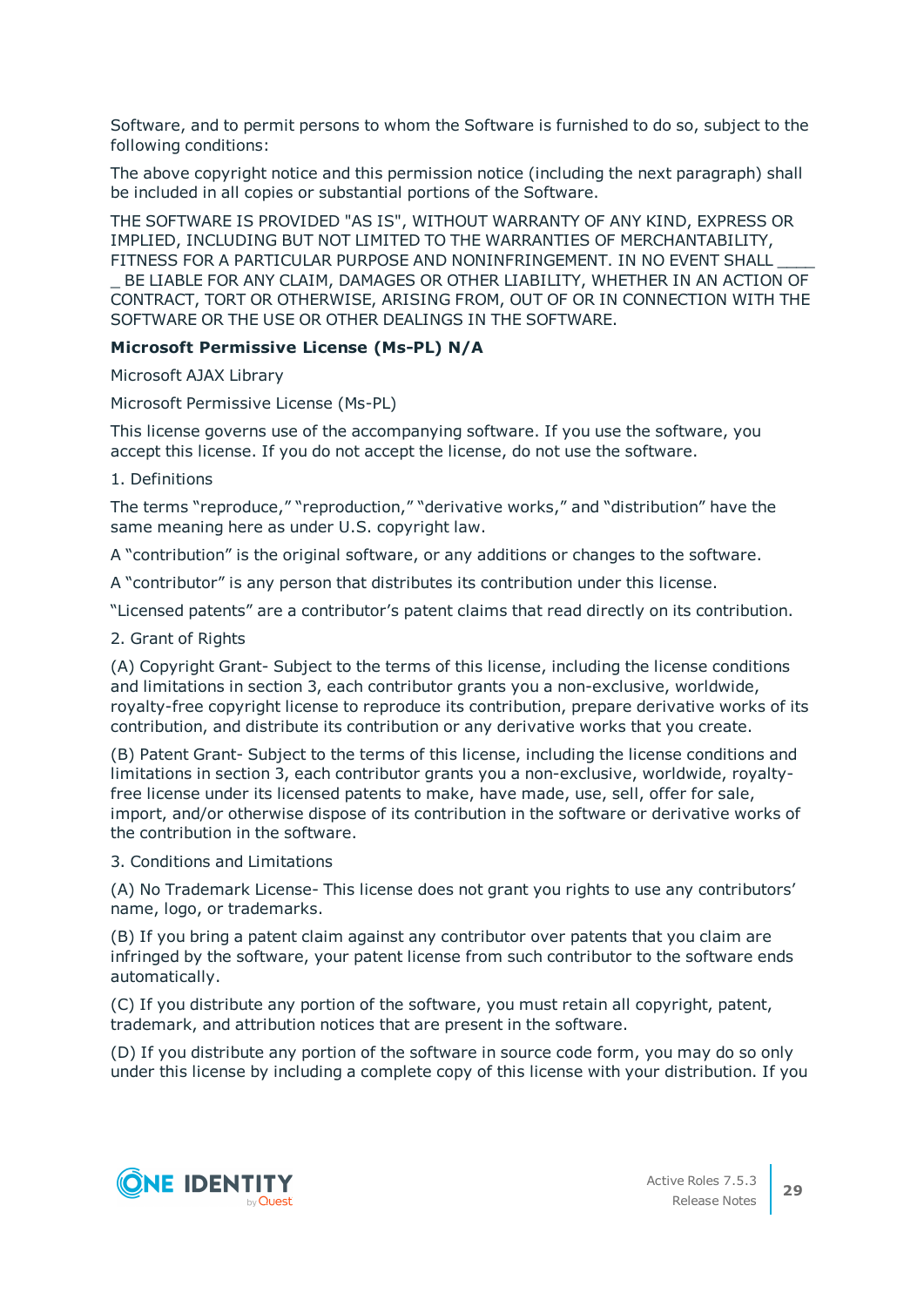distribute any portion of the software in compiled or object code form, you may only do so under a license that complies with this license.

(E) The software is licensed "as-is." You bear the risk of using it. The contributors give no express warranties, guarantees or conditions. You may have additional consumer rights under your local laws which this license cannot change. To the extent permitted under your local laws, the contributors exclude the implied warranties of merchantability, fitness for a particular purpose and non-infringement.

(F) If you distribute the software or derivative works with programs you develop, you agree to indemnify, defend, and hold harmless all contributors from any claims, including attorneys' fees, related to the distribution or use of your programs. For clarity, you have no such obligations to a contributor for any claims based solely on the unmodified contributions of that contributor.

(G) If you make any additions or changes to the original software, you may only distribute them under a new namespace. In addition, you will clearly identify your changes or additions as your own.

### **MIT Template 2020**

Copyright <YEAR> <COPYRIGHT HOLDER>

Permission is hereby granted, free of charge, to any person obtaining a copy of this software and associated documentation files (the "Software"), to deal in the Software without restriction, including without limitation the rights to use, copy, modify, merge, publish, distribute, sublicense, and/or sell copies of the Software, and to permit persons to whom the Software is furnished to do so, subject to the following conditions:

The above copyright notice and this permission notice shall be included in all copies or substantial portions of the Software.

THE SOFTWARE IS PROVIDED "AS IS", WITHOUT WARRANTY OF ANY KIND, EXPRESS OR IMPLIED, INCLUDING BUT NOT LIMITED TO THE WARRANTIES OF MERCHANTABILITY, FITNESS FOR A PARTICULAR PURPOSE AND NONINFRINGEMENT. IN NO EVENT SHALL THE AUTHORS OR COPYRIGHT HOLDERS BE LIABLE FOR ANY CLAIM, DAMAGES OR OTHER LIABILITY, WHETHER IN AN ACTION OF CONTRACT, TORT OR OTHERWISE, ARISING FROM, OUT OF OR IN CONNECTION WITH THE SOFTWARE OR THE USE OR OTHER DEALINGS IN THE SOFTWARE.

### **MIT N/A**

Copyright (c) <year> <copyright holders>

Permission is hereby granted, free of charge, to any person obtaining a copy of this software and associated documentation files (the "Software"), to deal in the Software without restriction, including without limitation the rights to use, copy, modify, merge, publish, distribute, sublicense, and/or sell copies of the Software, and to permit persons to whom the Software is furnished to do so, subject to the following conditions:

The above copyright notice and this permission notice shall be included in all copies or substantial portions of the Software.

THE SOFTWARE IS PROVIDED "AS IS", WITHOUT WARRANTY OF ANY KIND, EXPRESS OR IMPLIED, INCLUDING BUT NOT LIMITED TO THE WARRANTIES OF MERCHANTABILITY, FITNESS FOR A PARTICULAR PURPOSE AND NONINFRINGEMENT. IN NO EVENT SHALL THE AUTHORS OR COPYRIGHT HOLDERS BE LIABLE FOR ANY CLAIM, DAMAGES OR OTHER LIABILITY, WHETHER IN AN ACTION OF CONTRACT, TORT OR OTHERWISE, ARISING FROM,

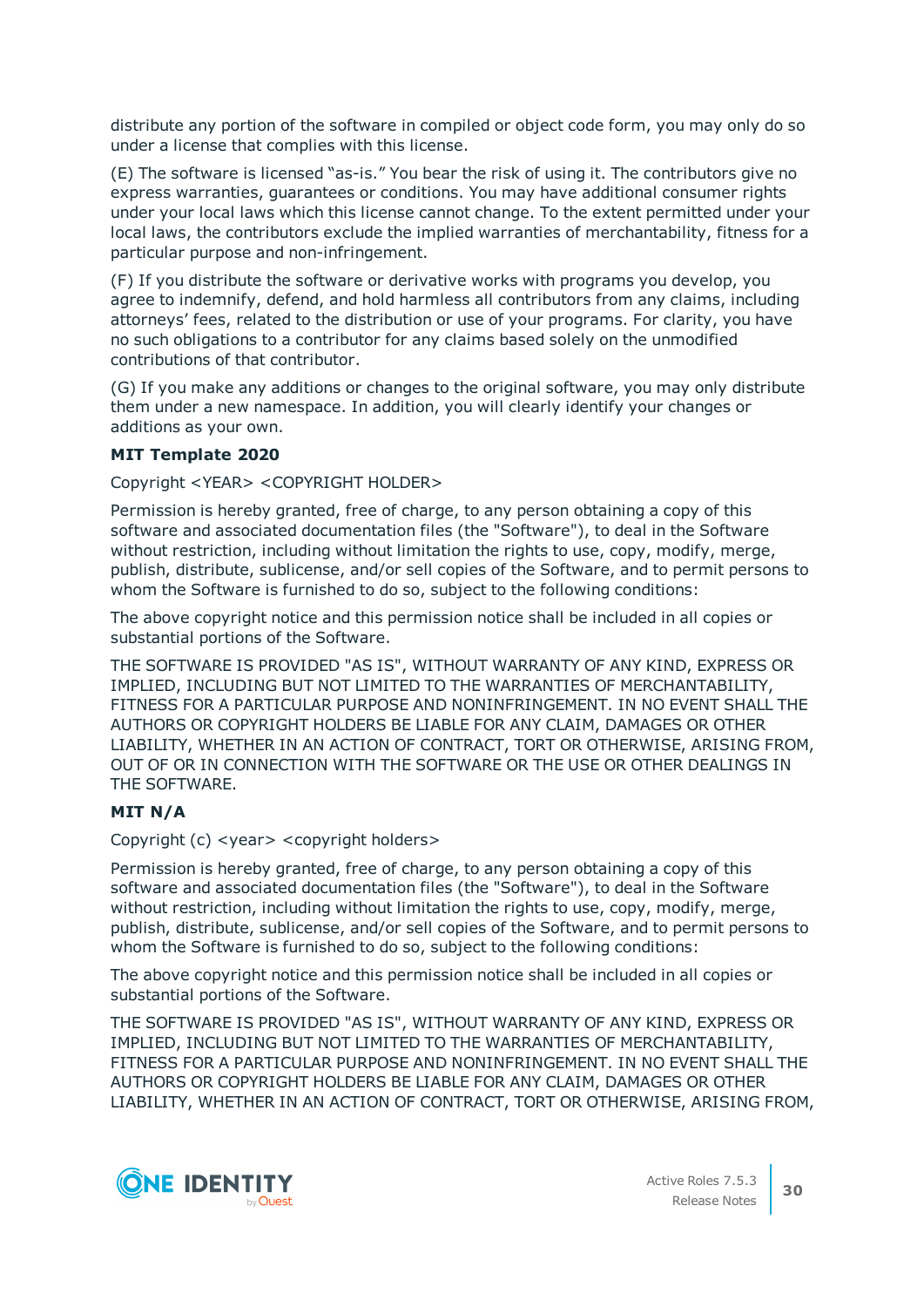### OUT OF OR IN CONNECTION WITH THE SOFTWARE OR THE USE OR OTHER DEALINGS IN THE SOFTWARE.

### **Component Art Web.UI Suite Enterprise License N/A**

Please review the following license agreement before installing or using the Web.UI suite, any individual ComponentArt software component or other software product, and/or all related materials. If you agree to the terms herein then you must click the "YES" button during the software installation process as confirmation before you are permitted to use this software and related documents.

### Definitions:

This ComponentArt Inc. End-User Software License Agreement ("EULA") is a legal agreement between you (either as an individual user, corporation or single entity) and ComponentArt Inc. ("ComponentArt") for the Web.UI suite or individual software product which includes computer software, and may include associated media, printed materials, and "online" or electronic documentation ("SOFTWARE PRODUCT" or "SOFTWARE"). By exercising your rights to install the SOFTWARE PRODUCT, you agree to be bound by the terms of this End User License Agreement ("EULA"), including the limitations and warranty disclaimers. If you do NOT agree to the terms of this EULA, you may not install nor use the SOFTWARE PRODUCT; If this is the case, please uninstall the SOFTWARE PRODUCT from your system immediately, and destroy all copies of the SOFTWARE PRODUCT and all of its component parts, source code, associated documentation, and related materials.

### SOFTWARE PRODUCT LICENSE:

The SOFTWARE PRODUCT is protected by copyright laws and international copyright treaties, as well as other intellectual property laws and treaties.

### 1. GRANT OF LICENSE.

This is a license agreement, and NOT an agreement for sale. ComponentArt retains ownership of the copy of THE SOFTWARE in your possession, and all copies you may be licensed to make. ComponentArt retains all rights not expressly granted to you in this LICENSE. ComponentArt hereby grants to you, and you accept, a non-exclusive, nontransferable license to use, copy and modify THE SOFTWARE only as authorized below.

Provided that you have accepted these terms contained herein by clicking the "YES" button at the end of this Agreement, this EULA grants you the following rights:

### Installation and Use:

DEVELOPER LICENSE: For single-version licenses, you are granted a license as a single developer (individual) to the particular licensed version of the SOFTWARE PRODUCT. For subscription-based licenses, you are granted a license as a single developer (individual) to all versions of the particular product released during the period of the subscription.

For the version(s) you are licensed for, you are granted a license as a single individual to distribute the SOFTWARE PRODUCT royalty-free with an unlimited number of different solutions to an unlimited number of web servers, provided they are developed solely by you. The term "different solutions" is understood to mean non-identical, non-"shrinkwrapped" applications to be resold or re-licensed by you. You may not distribute the product with more than 10 copies of an identical or similarly-functioning ("shrinkwrapped") solution or application. For royalty-free distribution of more than 10 identical or similarly-functioning copies of a solution or application, you must purchase a subscription-

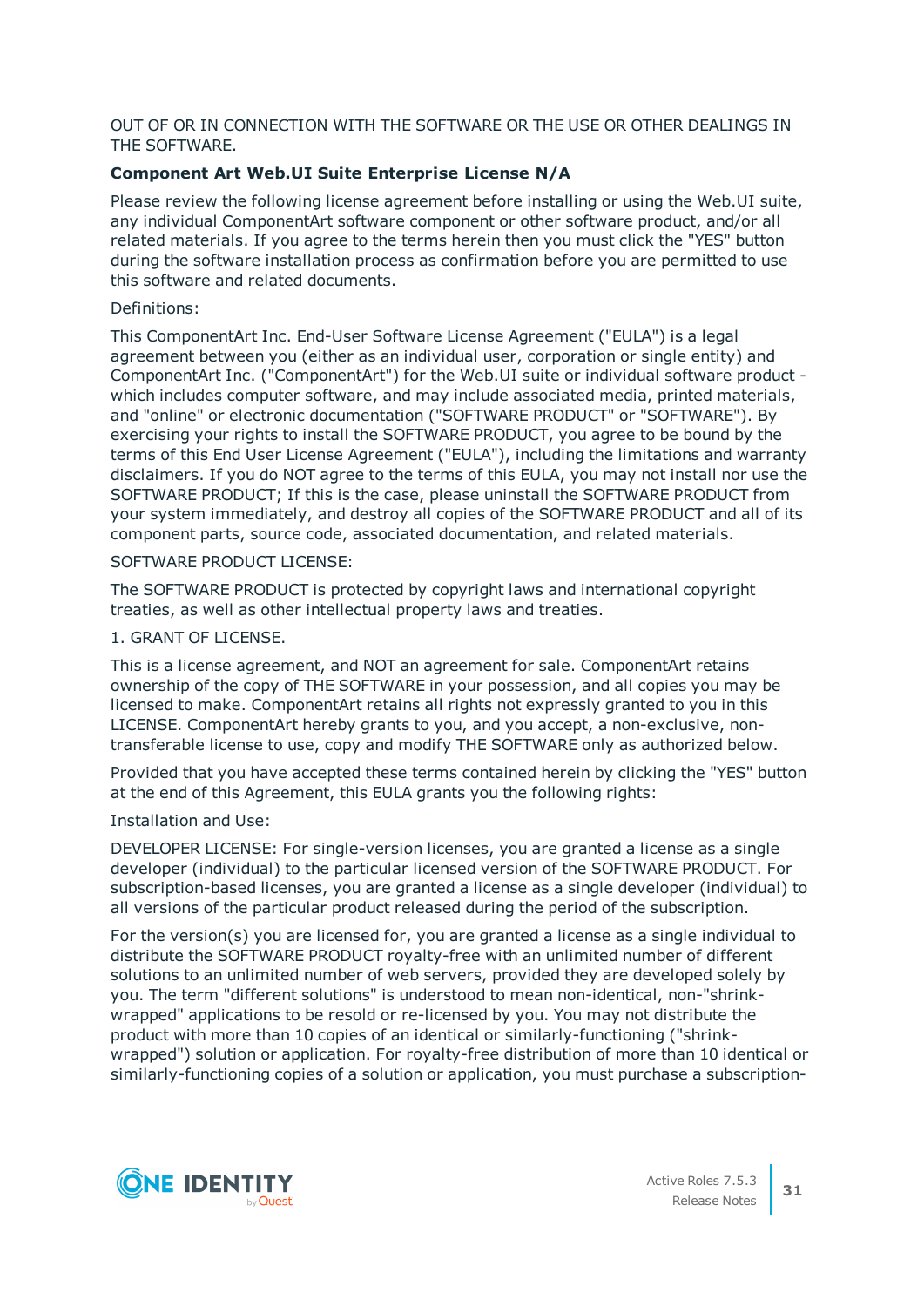level license or higher, and are required to modify the SOFTWARE PRODUCT code as per ComponentArt's instructions.

At no time may the SOFTWARE PRODUCT be used by more than one individual at the same time for development purposes -- nor may the SOFTWARE PRODUCT be distributed for use with applications other than those developed by you.

For subscription-based licenses, you are further licensed as a single individual to distribute the SOFTWARE PRODUCT royalty-free with an unlimited number of solutions or applications to an unlimited number of web servers, provided they are developed solely by you. This includes royalty-free distribution of multiple copies of identical or similarly-functioning ("shrink-wrapped") solutions or applications. For royalty-free distribution of more than 10 identical or similarly-functioning copies of a solution or application, you are required to modify the SOFTWARE PRODUCT code as per ComponentArt's instructions to ensure it cannot be re-used for any purpose outside of your distributed application.

For subscription-based licenses, you are also further licensed to view the source code to the SOFTWARE PRODUCT or part thereof, as permitted by the licensor, and modify it for your own needs. You may only re-distribute the source code as part of a compiled solution that adds significant functionality to THE SOFTWARE PRODUCT, and may not redistribute it in non-compiled form.

For Developer and Subscription-based licenses, you are required to reasonably ensure that the SOFTWARE PRODUCT is not reused by or with any application other than those with which you distribute it. For example, if you install the Menu for ASP.NET control along with a packaged application on a customer's server, that customer is not permitted to use the control independent of your application, and must be informed as such.

CORPORATE SITE LICENSE: You are granted a license for all developers/individuals who are part an entire single collective entity, organization, enterprise, or corporation AT A SINGLE PHYSICAL LOCATION - or up to ten (10) developers/individuals AT SEPARATE PHYSICAL LOCATIONS who are still part of a single collective entity, organization, enterprise or corporation - to all versions of the particular product released during the period of the Corporate Site License subscription.

For the version(s) you are licensed for, you are granted a license to distribute the SOFTWARE PRODUCT royalty-free with an unlimited number of solutions or applications to an unlimited number of web servers, provided they are developed solely within the single organization. The SOFTWARE PRODUCT may be used by an unlimited (or limited, as defined above) number of individuals employed by or belonging to the single organization, at the same time, for development purposes -- and the SOFTWARE PRODUCT may be distributed for use with an unlimited number of applications developed by the collective entity, organization, enterprise or corporation. This includes royalty-free distribution of multiple copies of identical or similarly-functioning ("shrink-wrapped") solutions or applications.

For applications distributed outside of the licensed organization, you are required to reasonably ensure that the SOFTWARE PRODUCT is not reused by or with any application other than those with which you distribute it. For example, if you install the Menu for ASP.NET control along with a packaged application on a customer's server, that customer is not permitted to use the control independent of your application, and must be informed as such.

For royalty-free distribution of more than 10 identical or similarly-functioning copies of a solution or application, you are required to modify the SOFTWARE PRODUCT code as per

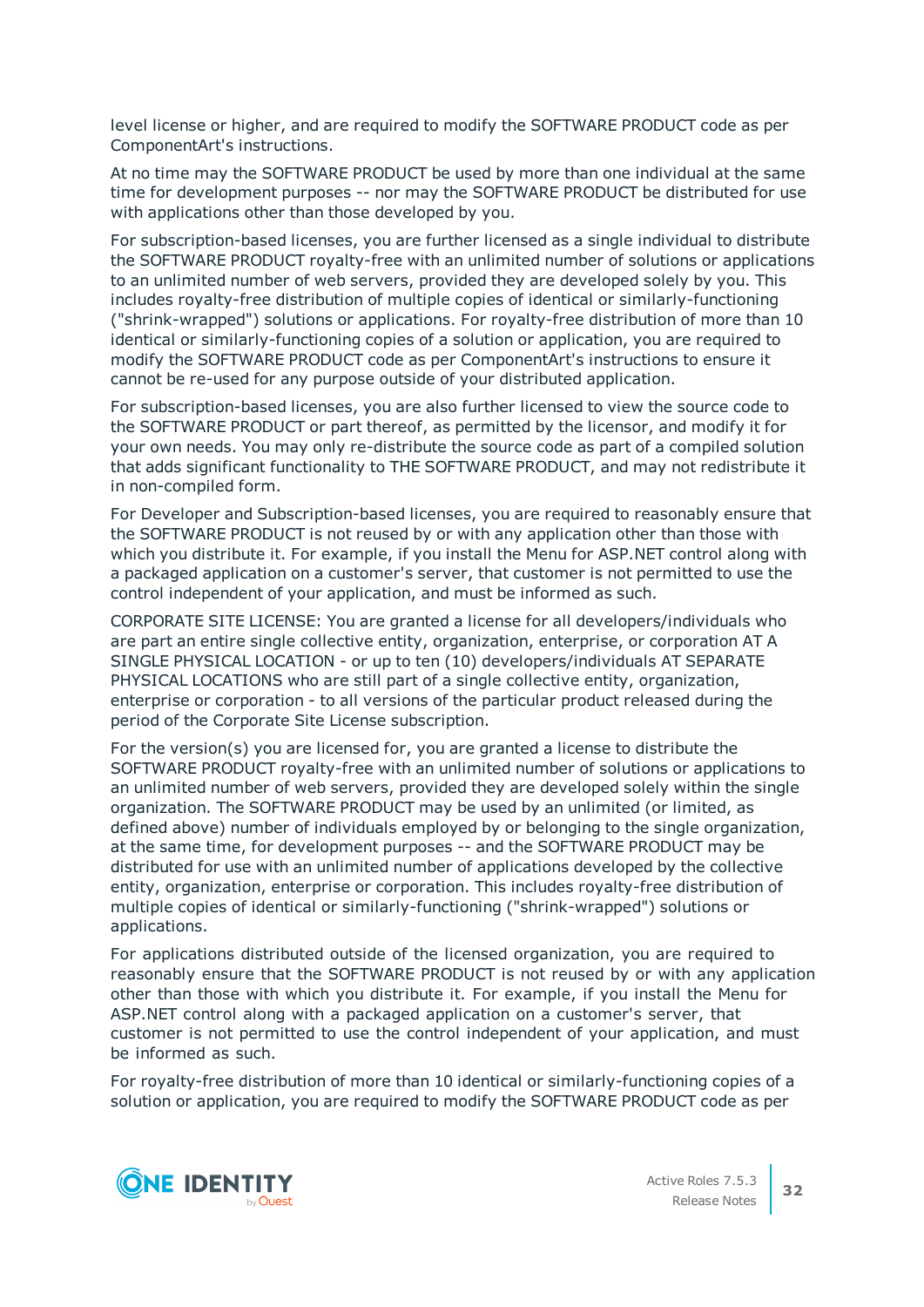ComponentArt's instructions to ensure it cannot be re-used for any purpose outside of your distributed application.

You are further licensed to view the source code to the SOFTWARE PRODUCT or part thereof, as permitted by the licensor, and modify it for your own needs. You may only redistribute the source code as part of a compiled solution that adds significant functionality to THE SOFTWARE PRODUCT, and may not redistribute it in non-compiled form.

FOR ALL LICENSES: In no case shall you rent, lease, lend, redistribute nor re-license THE SOFTWARE PRODUCT or any related source code to a 3rd party individual or entity, except as outlined above. In no case shall you grant further redistribution rights for THE SOFTWARE PRODUCT to the end-users of your solution.

UNDER NO CIRCUMSTANCES MAY THE SOURCE CODE OR THE COMPILED PRODUCT BE USED AS THE BASIS FOR CREATING A PRODUCT THAT CONTAINS THE SAME, OR SUBSTANTIALLY THE SAME, FUNCTIONALITY AS ANY COMPONENTART INC. PRODUCT.

2. DESCRIPTION OF OTHER RIGHTS AND LIMITATIONS.

MICROSOFT OFFICE 2007 USER INTERFACE: Some code and examples included with the ComponentArt Web.UI software mimic the look and behaviour of the interface introduced in the 2007 release of Microsoft Office. ComponentArt has officially licensed this UI from Microsoft for use in the Web.UI product line. Developers and organizations using Web.UI who wish to create their own products that utilize the Microsoft Office UI must similarly obtain a license from Microsoft. Detailed information on this licensing program is available at http://msdn.microsoft.com/officeui.

TERMINATION: Without prejudice to any other rights, ComponentArt Inc. may terminate this EULA if you fail to comply with the terms and conditions of this EULA. In such event, you must destroy all copies of the SOFTWARE PRODUCT and all of its component parts, source code, associated documentation, and related materials.

### 3. COPYRIGHT.

All title and copyrights in and to the SOFTWARE PRODUCT (including but not limited to any images, photographs, animations, video, audio, music, text, and "applets" incorporated into the SOFTWARE PRODUCT), the accompanying printed materials, and any copies of the SOFTWARE PRODUCT are owned by ComponentArt Inc. The SOFTWARE PRODUCT is protected by Canadian and U.S. copyright laws and international treaty provisions. Therefore, you must treat the SOFTWARE PRODUCT like any other copyrighted material.

### 4. LIMITED WARRANTY.

NO WARRANTIES. ComponentArt Inc. expressly disclaims any warranty for the SOFTWARE PRODUCT. The SOFTWARE PRODUCT and any related documentation is provided "as is" without warranty of any kind, either expressed or implied, including, without limitation, the implied warranties of merchantability, fitness for a particular purpose, or noninfringement. The entire risk arising out of use or performance of the SOFTWARE PRODUCT remains with you.

### 5. LIMITATION OF LIABILITY.

NO LIABILITY FOR CONSEQUENTIAL DAMAGES. In no event shall ComponentArt Inc. or its distributors be liable for any damages whatsoever (including, without limitation, damages for loss of business profits, business interruption, loss of business information, or any other pecuniary loss) arising out of the use of or inability to use this ComponentArt Inc. product (THE SOFTWARE PRODUCT) and related materials, even if ComponentArt Inc. has

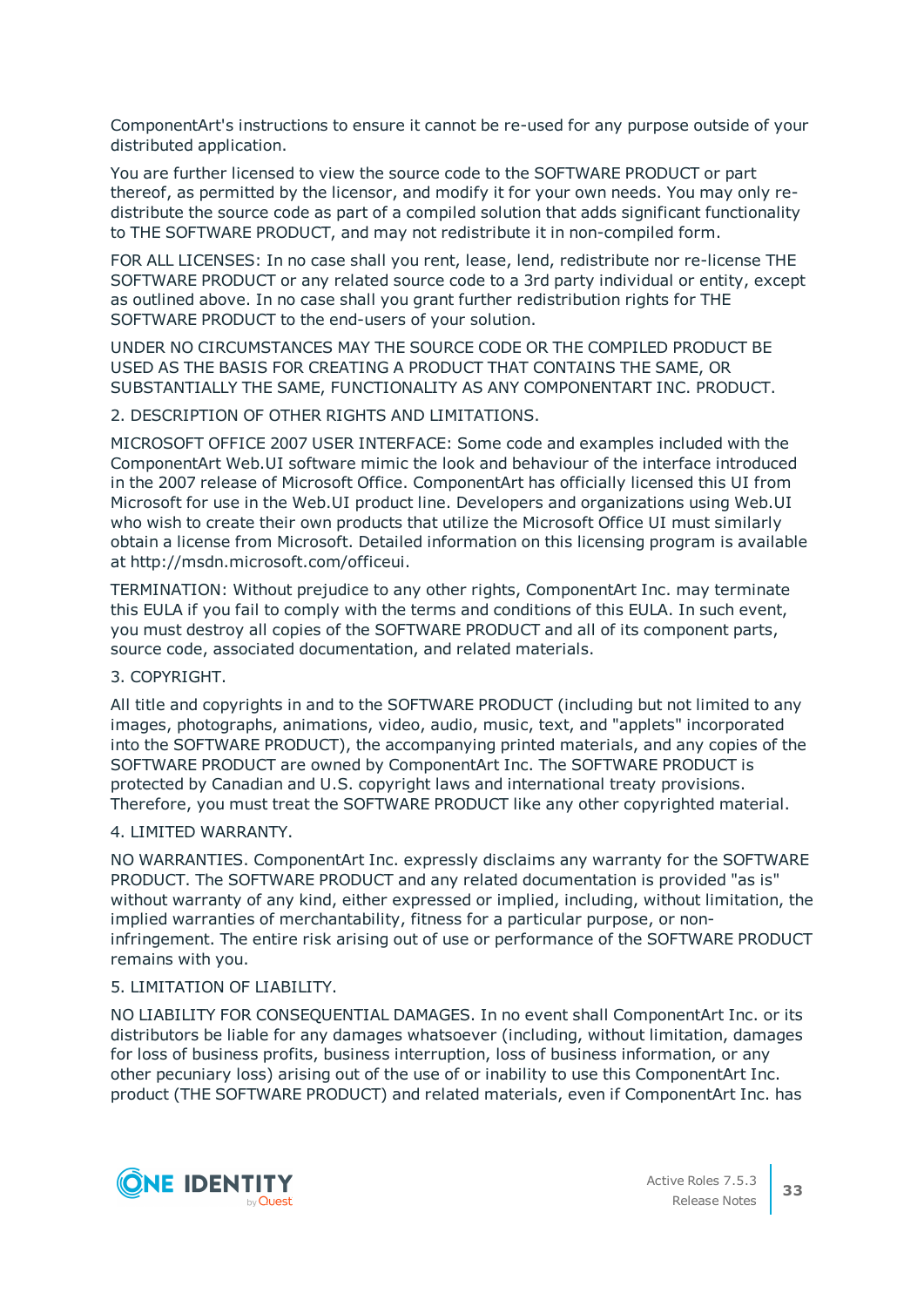been advised of the possibility of such damages. Because some states do not allow the exclusion or limitation of liability for consequential or incidental damages, the above limitation may not apply to you.

If you have any questions regarding this End User License Agreement, please write to:

ComponentArt Inc.

511 King Street West, Suite 400

Toronto, Ontario M5V 1K4

Canada

### **Microsoft .Net Framework 4.5**

MICROSOFT SOFTWARE SUPPLEMENTAL LICENSE TERMS

.NET FRAMEWORK 4.5 FOR MICROSOFT WINDOWS OPERATING SYSTEM AND ASSOCIATED LANGUAGE PACKS

Microsoft Corporation (or based on where you live, one of its affiliates) licenses this supplement to you. If you are licensed to use Microsoft Windows operating system software (the "software"), you may use this supplement. You may not use it if you do not have a license for the software. You may use this supplement with each validly licensed copy of the software.

The following license terms describe additional use terms for this supplement. These terms and the license terms for the software apply to your use of the supplement. If there is a conflict, these supplemental license terms apply.

By using this supplement, you accept these terms. If you do not accept them, do not use this supplement.

If you comply with these license terms, you have the rights below.

1. DISTRIBUTABLE CODE. The supplement is comprised of Distributable Code. "Distributable Code" is code that you are permitted to distribute in programs you develop if you comply with the terms below.

a. Right to Use and Distribute.

- You may copy and distribute the object code form of the supplement.
- Third Party Distribution. You may permit distributors of your programs to copy and distribute the Distributable Code as part of those programs.

b. Distribution Requirements. For any Distributable Code you distribute, you must

- . add significant primary functionality to it in your programs;
- for any Distributable Code having a filename extension of .lib, distribute only the results of running such Distributable Code through a linker with your program;
- distribute Distributable Code included in a setup program only as part of that setup program without modification;
- require distributors and external end users to agree to terms that protect it at least as much as this agreement;
- display your valid copyright notice on your programs; and

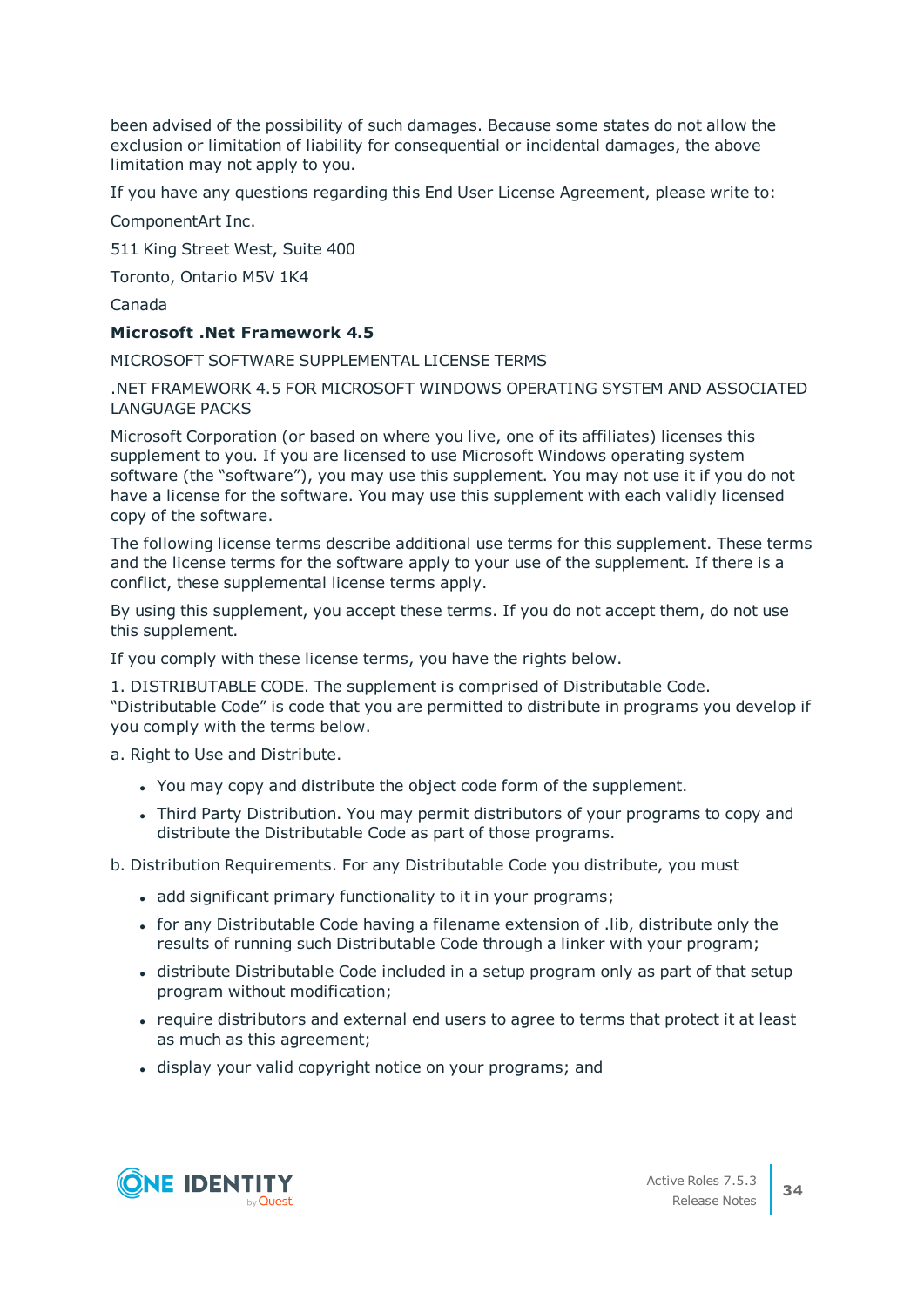- indemnify, defend, and hold harmless Microsoft from any claims, including attorneys' fees, related to the distribution or use of your programs.
- c. Distribution Restrictions. You may not
	- alter any copyright, trademark or patent notice in the Distributable Code;
	- use Microsoft's trademarks in your programs' names or in a way that suggests your programs come from or are endorsed by Microsoft;
	- distribute Distributable Code to run on a platform other than the Windows platform;
	- include Distributable Code in malicious, deceptive or unlawful programs; or
	- modify or distribute the source code of any Distributable Code so that any part of it becomes subject to an Excluded License. An Excluded License is one that requires, as a condition of use, modification or distribution, that
	- the code be disclosed or distributed in source code form; or
	- others have the right to modify it.

2. SUPPORT SERVICES FOR SUPPLEMENT. Microsoft provides support services for this software as described at www.support.microsoft.com/common/international.aspx.

3. MICROSOFT .NET FRAMEWORK BENCHMARK TESTING. The software includes one or more components of the .NET Framework (.NET Components). You may conduct internal benchmark testing of those components. You may disclose the results of any benchmark test of those components, provided that you comply with the conditions set forth at http://go.microsoft.com/fwlink/?LinkID=66406. Notwithstanding any other agreement you may have with Microsoft, if you disclose such benchmark test results, Microsoft shall have the right to disclose the results of benchmark tests it conducts of your products that compete with the applicable .NET Component, provided it complies with the same conditions set forth at http://go.microsoft.com/fwlink/?LinkID=66406.

### **Microsoft Exchange Web Services Managed API 2.2**

MICROSOFT SOFTWARE LICENSE TERMS

MICROSOFT EXCHANGE WEB SERVICES MANAGED API 2.0

These license terms are an agreement between Microsoft Corporation (or based on where you live, one of its affiliates) and You. Please read them. They apply to the software named above, which includes the media on which You received it, if any. The terms also apply to any Microsoft

- updates,
- supplements,
- Internet-based services, and
- support services

for this software, unless other terms accompany those items. If so, those terms apply.

BY INSTALLING, ACCESSING OR OTHERWISE USING THE SOFTWARE, YOU ACCEPT THE TERMS OF THIS LICENSE AGREEMENT. IF YOU DO NOT AGREE TO THE TERMS OF THIS LICENSE AGREEMENT, DO NOT INSTALL, ACCESS OR USE THE SOFTWARE.

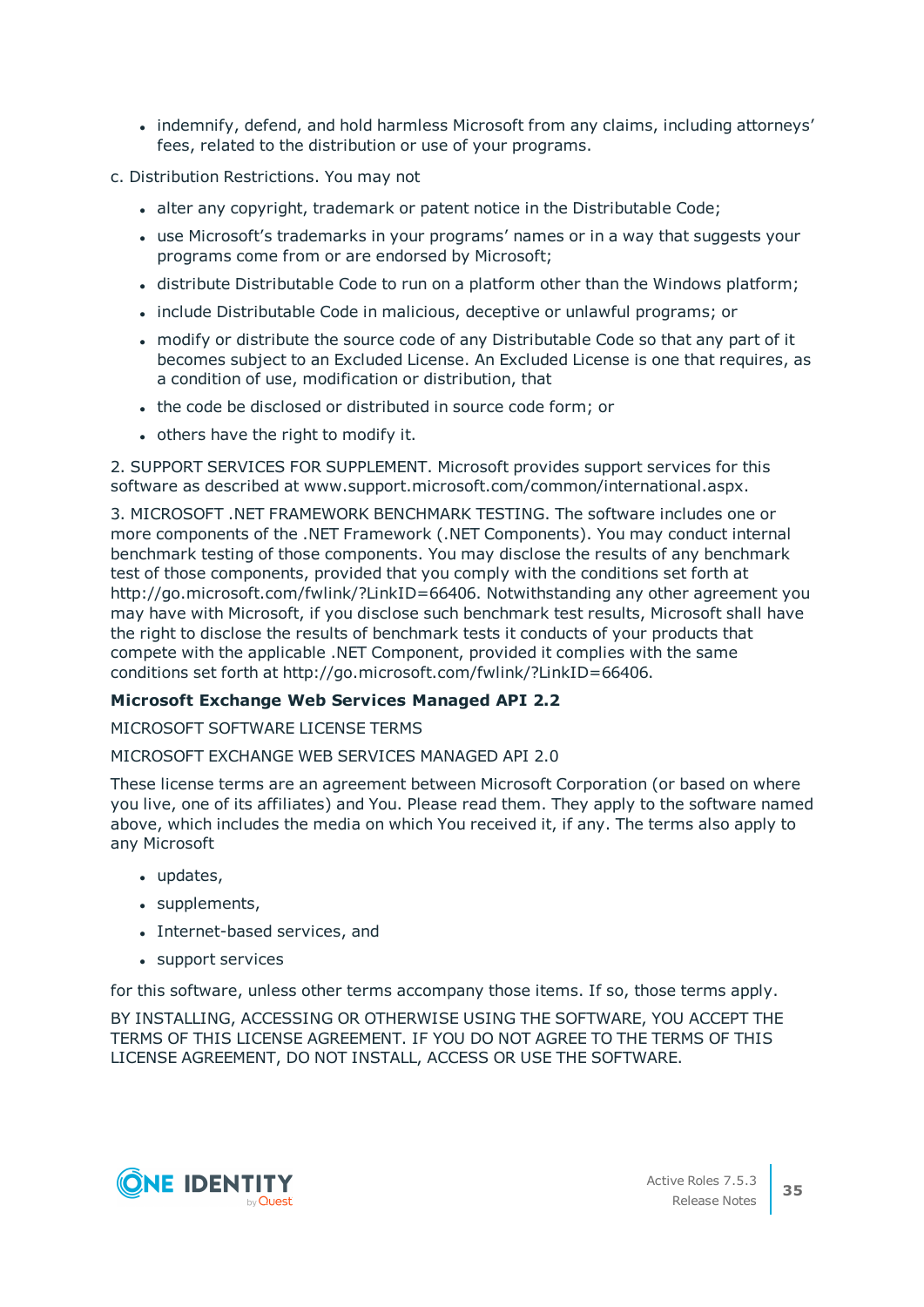YOU MAY USE THE SOFTWARE SOLELY IN PROGRAMS DEVELOPED BY YOU THAT INTEROPERATE WITH MICROSOFT EXCHANGE SERVER (REFERRED TO AS "AUTHORIZED PROGRAMS").

If You comply with these license terms, You have the rights below.

1. INSTALLATION AND USE. You may install and use any number of copies of the software on Your devices solely to design, develop and test Authorized Programs.

2. ADDITIONAL LICENSING REQUIREMENTS AND/OR USE RIGHTS.

a. Distributable Code. The software contains code that You are permitted to include in Authorized Programs if You comply with the terms below.

i. Right to Use and Distribute. The code and text files listed below are "Distributable Code."

- REDIST.TXT Files. You may copy and distribute the object code form of code listed in REDIST.TXT files.
- Redistribution. You may permit the distributors of Authorized Programs to copy and distribute the Distributable Code as part of those programs.

ii. Distribution Requirements. For any Distributable Code You distribute, You must

- add significant primary functionality to it in Authorized Programs;
- for any Distributable Code having a filename extension of .lib, distribute only the results of running such Distributable Code through a linker with your program;
- distribute Distributable Code included in a setup program only as part of that setup program without modification;
- require distributors and external end users to agree to terms that protect it at least as much as this agreement;
- display Your valid copyright notice on Authorized Programs; and
- indemnify, defend, and hold harmless Microsoft from any claims, including attorneys' fees, related to the distribution or use of Authorized Programs.

iii. Distribution Restrictions. You may not

- alter any copyright, trademark or patent notice in the Distributable Code;
- use Microsoft's trademarks in Your programs' names or in a way that suggests Your programs come from or are endorsed by Microsoft;
- include Distributable Code in malicious, deceptive or unlawful programs; or
- modify, distribute or convey any Distributable Code so that the Distributable Code or any application to which it links, or of which it is a part, becomes subject to an Excluded License. An Excluded License is any other license that requires, as a condition of use, modification, distribution or conveyance that,
- . the code be disclosed or distributed in source code form; or
- others have the right to modify or create derivative works of it.

3. INTERNET-BASED SERVICES. Microsoft provides Internet-based services with the software. It may change or cancel them at any time.

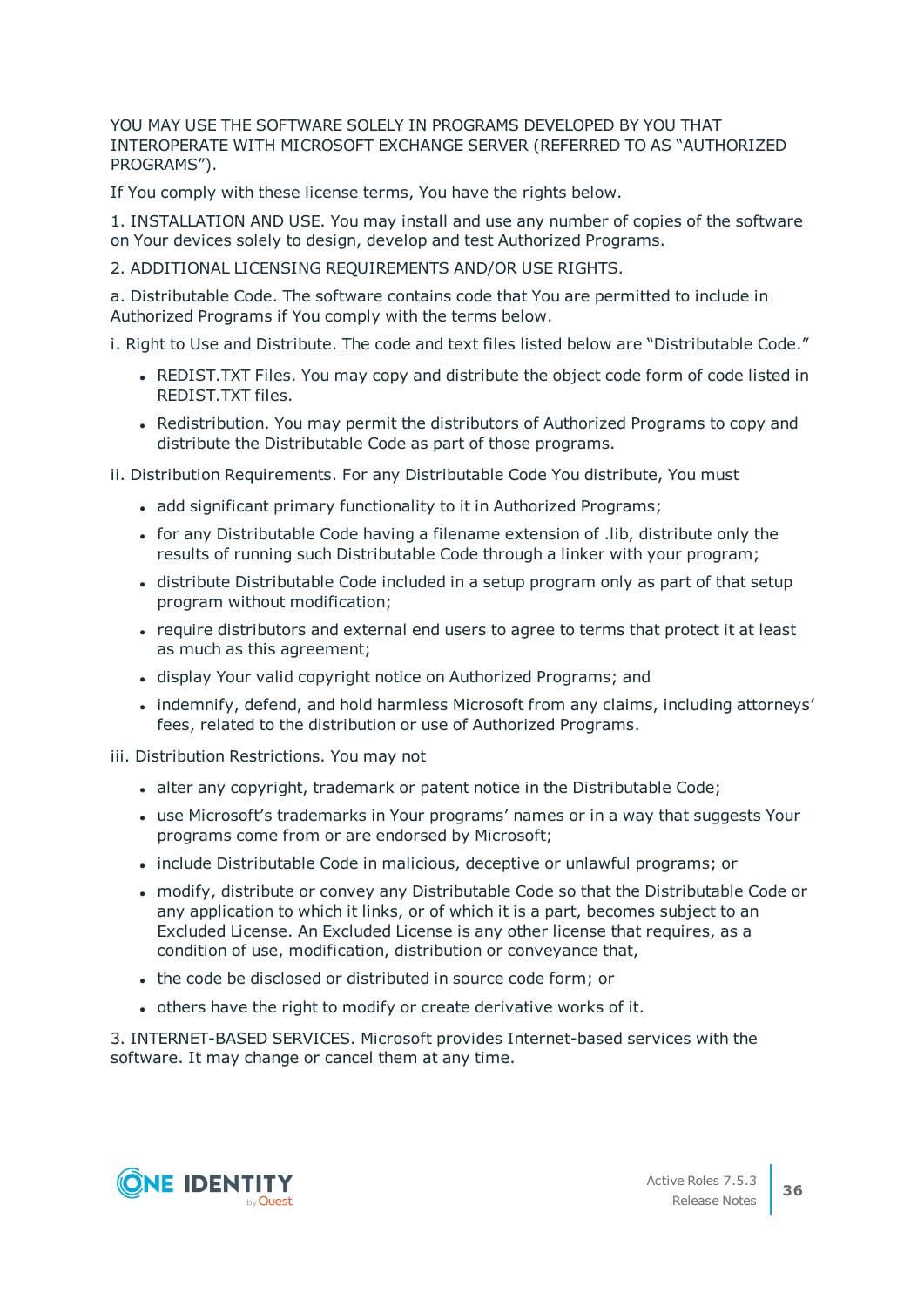4. SCOPE OF LICENSE. You may only use the software in Authorized Programs. The software is licensed, not sold. This agreement only gives You some rights to use the software. Microsoft reserves all other rights. Unless applicable law gives You more rights despite this limitation, You may use the software only as expressly permitted in this agreement. You may not:

- work around any explicit instructions in the software that limit or restrict their use;
- reverse engineer, decompile or disassemble the software, except and only to the extent that applicable law expressly permits, despite this limitation;
- use the software in any way that intentionally harms services provided by Microsoft or impairs anyone else's use of such services;
- . use the software to try to gain unauthorized access to any service, data, account or network by any means;
- make more copies of the software than reasonably necessary for You to exercise Your rights under this agreement;
- publish the software for others to copy;
- rent, lease or lend the software or
- publish the software as a hosted service without adding significant primary functionality to them in Authorized Programs.

5. TRANSFER TO A THIRD PARTY. The first user of the software may transfer them and this agreement directly to a third party. Before the transfer, that party must agree that this agreement applies to the transfer and use of the software. The first user must uninstall the software before transferring them separately from the device. The first user may not retain any copies.

6. EXPORT RESTRICTIONS. The software is subject to United States export laws and regulations. You must comply with all domestic and international export laws and regulations that apply to the software. These laws include restrictions on destinations, end users and end use. For additional information, see www.microsoft.com/exporting.

7. SUPPORT. Microsoft is not obligated to provide any technical or other support under this agreement ("Support Services") for the software to You. However, if Microsoft chooses to provide any Support Services to You, Your use of such Support Services will be governed by then-current Microsoft policies (i.e. terms separate from this agreement). With respect to any technical or other information You provide to Microsoft in connection with the Support Services, You agree that Microsoft has an unrestricted right to use such information for its business purposes, including for product support and development. Microsoft will not use such information in a form that personally identifies You.

8. RESERVATION OF RIGHTS. Except for the licenses expressly granted under this license, Microsoft and its suppliers retain all right, title and interest in and to the software, and all intellectual property rights therein. You are not authorized to alter, modify, copy, edit, format, create derivative works of or otherwise use any materials, content or technology provided under this license except as explicitly provided in this license or approved in advance in writing by Microsoft.

9. ENTIRE AGREEMENT. This agreement, and the terms for supplements, updates, Internetbased services and Support Services that You use, are the entire agreement with respect to the software.

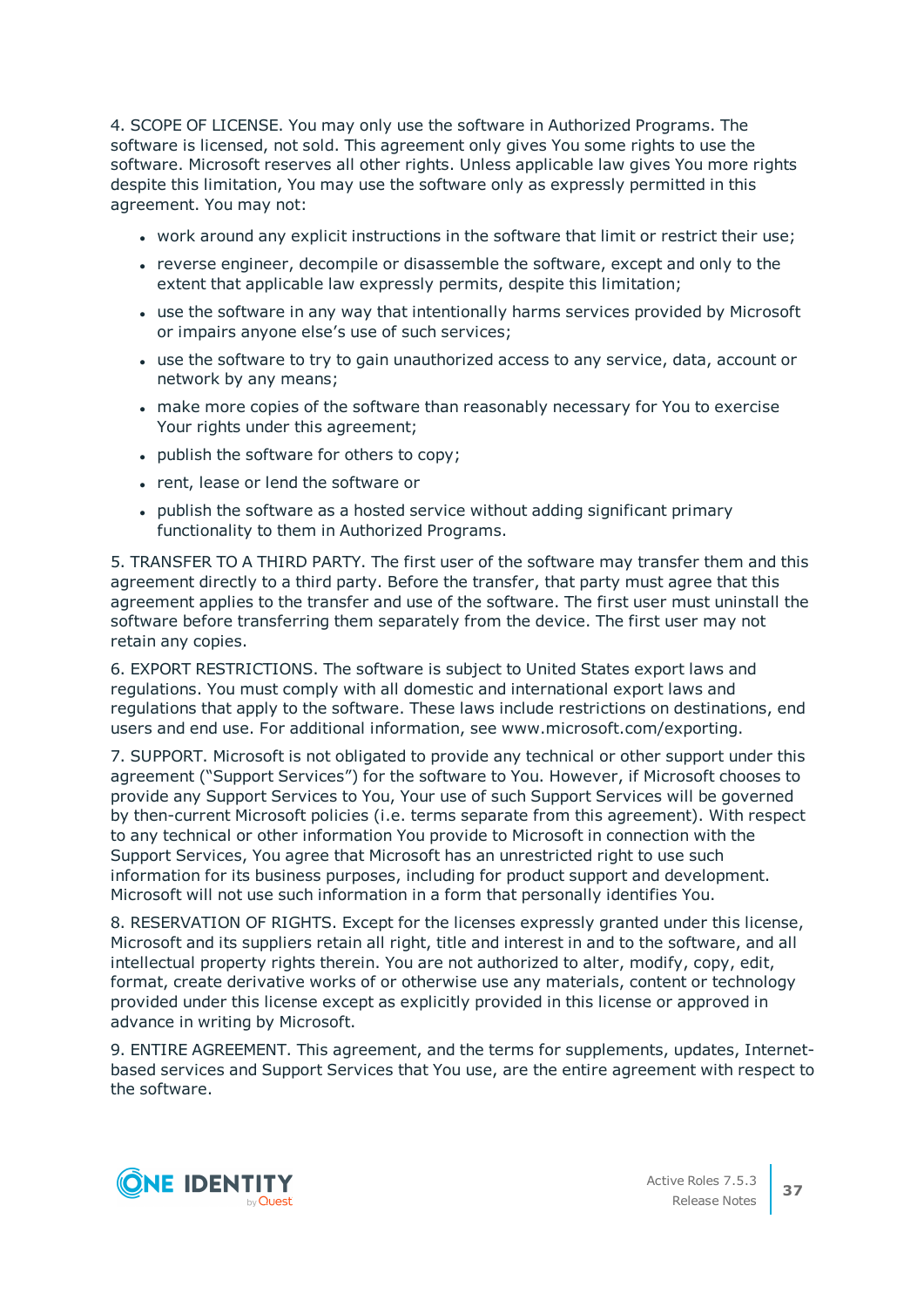### 10. APPLICABLE LAW.

a. United States. If You acquired the software in the United States, Washington state law governs the interpretation of this agreement and applies to claims for breach of it, regardless of conflict of laws principles. The laws of the state where You live govern all other claims, including claims under state consumer protection laws, unfair competition laws, and in tort.

b. Outside the United States. If You acquired the software in any other country, the laws of that country apply.

11. LEGAL EFFECT. This agreement describes certain legal rights. You may have other rights under the laws of Your country. You may also have rights with respect to the party from whom You acquired the software. This agreement does not change Your rights under the laws of Your country if the laws of Your country do not permit it to do so.

12. DISCLAIMER OF WARRANTY. The software is licensed "as-is." You bear the risk of using them. Microsoft gives no express warranties, guarantees or conditions. You may have additional consumer rights under Your local laws which this agreement cannot change. To the extent permitted under Your local laws, Microsoft excludes the implied warranties of merchantability, fitness for a particular purpose and non-infringement.

13. LIMITATION ON AND EXCLUSION OF REMEDIES AND DAMAGES. You can recover from Microsoft and its suppliers only direct damages up to U.S. \$5.00. You cannot recover any other damages, including consequential, lost profits, special, indirect or incidental damages.

This limitation applies to:

- anything related to the software, content (including code) on third party Internet sites, or third party programs; and
- <sup>l</sup> claims for breach of contract, breach of warranty, guarantee or condition, strict liability, negligence, or other tort to the extent permitted by applicable law.

It also applies even if Microsoft knew or should have known about the possibility of the damages. The above limitation or exclusion may not apply to You because Your country may not allow the exclusion or limitation of incidental, consequential or other damages.

### **Apache 2.0**

Apache License

Version 2.0, January 2004

http://www.apache.org/licenses/

TERMS AND CONDITIONS FOR USE, REPRODUCTION, AND DISTRIBUTION

1. Definitions.

"License" shall mean the terms and conditions for use, reproduction, and distribution as defined by Sections 1 through 9 of this document.

"Licensor" shall mean the copyright owner or entity authorized by the copyright owner that is granting the License.

"Legal Entity" shall mean the union of the acting entity and all other entities that control, are controlled by, or are under common control with that entity. For the purposes of this definition, "control" means (i) the power, direct or indirect, to cause the direction or

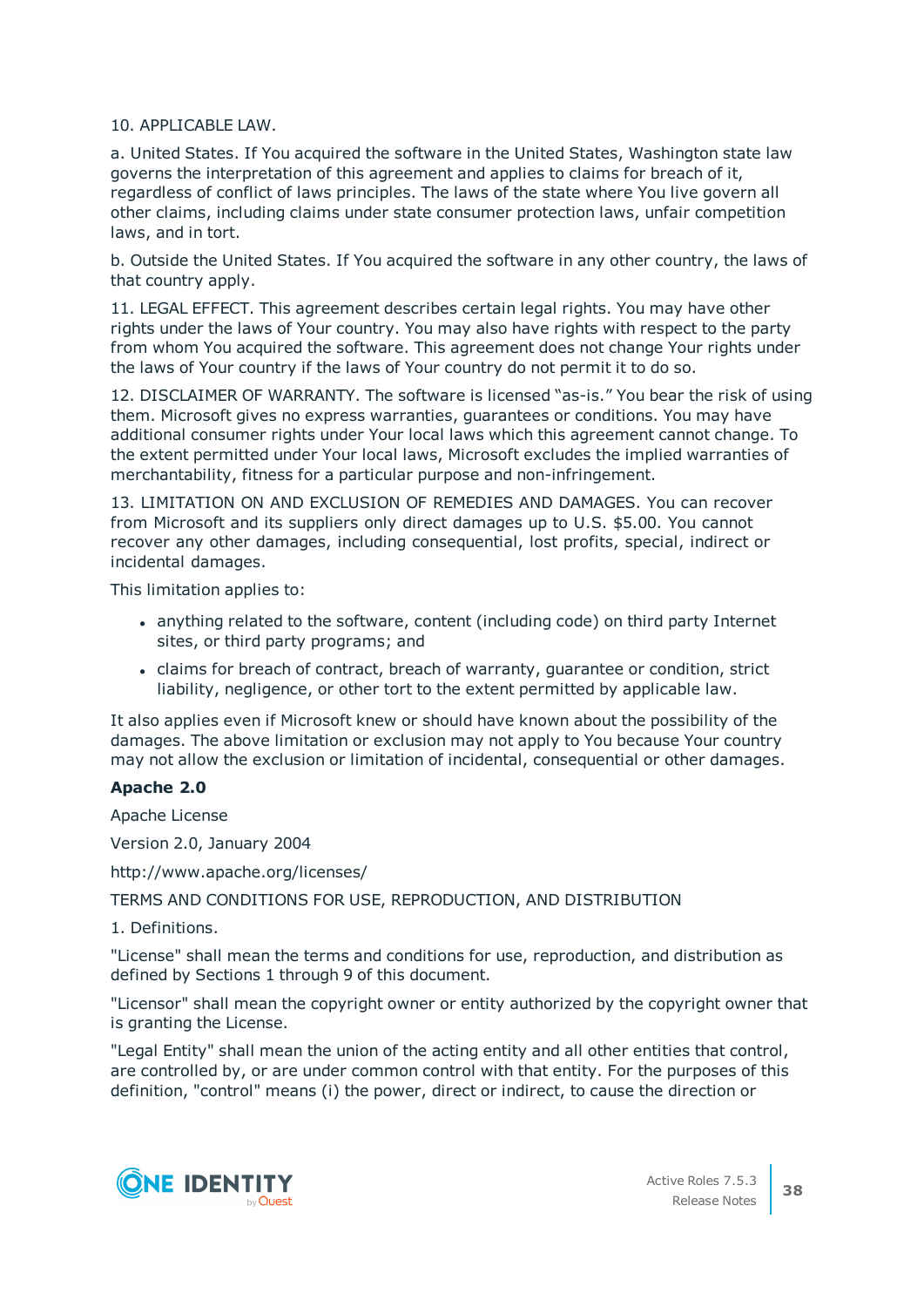management of such entity, whether by contract or otherwise, or (ii) ownership of fifty percent (50%) or more of the outstanding shares, or (iii) beneficial ownership of such entity.

"You" (or "Your") shall mean an individual or Legal Entity exercising permissions granted by this License.

"Source" form shall mean the preferred form for making modifications, including but not limited to software source code, documentation source, and configuration files.

"Object" form shall mean any form resulting from mechanical transformation or translation of a Source form, including but not limited to compiled object code, generated documentation, and conversions to other media types.

"Work" shall mean the work of authorship, whether in Source or Object form, made available under the License, as indicated by a copyright notice that is included in or attached to the work (an example is provided in the Appendix below).

"Derivative Works" shall mean any work, whether in Source or Object form, that is based on (or derived from) the Work and for which the editorial revisions, annotations, elaborations, or other modifications represent, as a whole, an original work of authorship. For the purposes of this License, Derivative Works shall not include works that remain separable from, or merely link (or bind by name) to the interfaces of, the Work and Derivative Works thereof.

"Contribution" shall mean any work of authorship, including the original version of the Work and any modifications or additions to that Work or Derivative Works thereof, that is intentionally submitted to Licensor for inclusion in the Work by the copyright owner or by an individual or Legal Entity authorized to submit on behalf of the copyright owner. For the purposes of this definition, "submitted" means any form of electronic, verbal, or written communication sent to the Licensor or its representatives, including but not limited to communication on electronic mailing lists, source code control systems, and issue tracking systems that are managed by, or on behalf of, the Licensor for the purpose of discussing and improving the Work, but excluding communication that is conspicuously marked or otherwise designated in writing by the copyright owner as "Not a Contribution."

"Contributor" shall mean Licensor and any individual or Legal Entity on behalf of whom a Contribution has been received by Licensor and subsequently incorporated within the Work.

2. Grant of Copyright License.

Subject to the terms and conditions of this License, each Contributor hereby grants to You a perpetual, worldwide, non-exclusive, no-charge, royalty-free, irrevocable copyright license to reproduce, prepare Derivative Works of, publicly display, publicly perform, sublicense, and distribute the Work and such Derivative Works in Source or Object form.

3. Grant of Patent License.

Subject to the terms and conditions of this License, each Contributor hereby grants to You a perpetual, worldwide, non-exclusive, no-charge, royalty-free, irrevocable (except as stated in this section) patent license to make, have made, use, offer to sell, sell, import, and otherwise transfer the Work, where such license applies only to those patent claims licensable by such Contributor that are necessarily infringed by their Contribution(s) alone or by combination of their Contribution(s) with the Work to which such Contribution(s) was submitted. If You institute patent litigation against any entity (including a cross-claim or counterclaim in a lawsuit) alleging that the Work or a Contribution incorporated within the

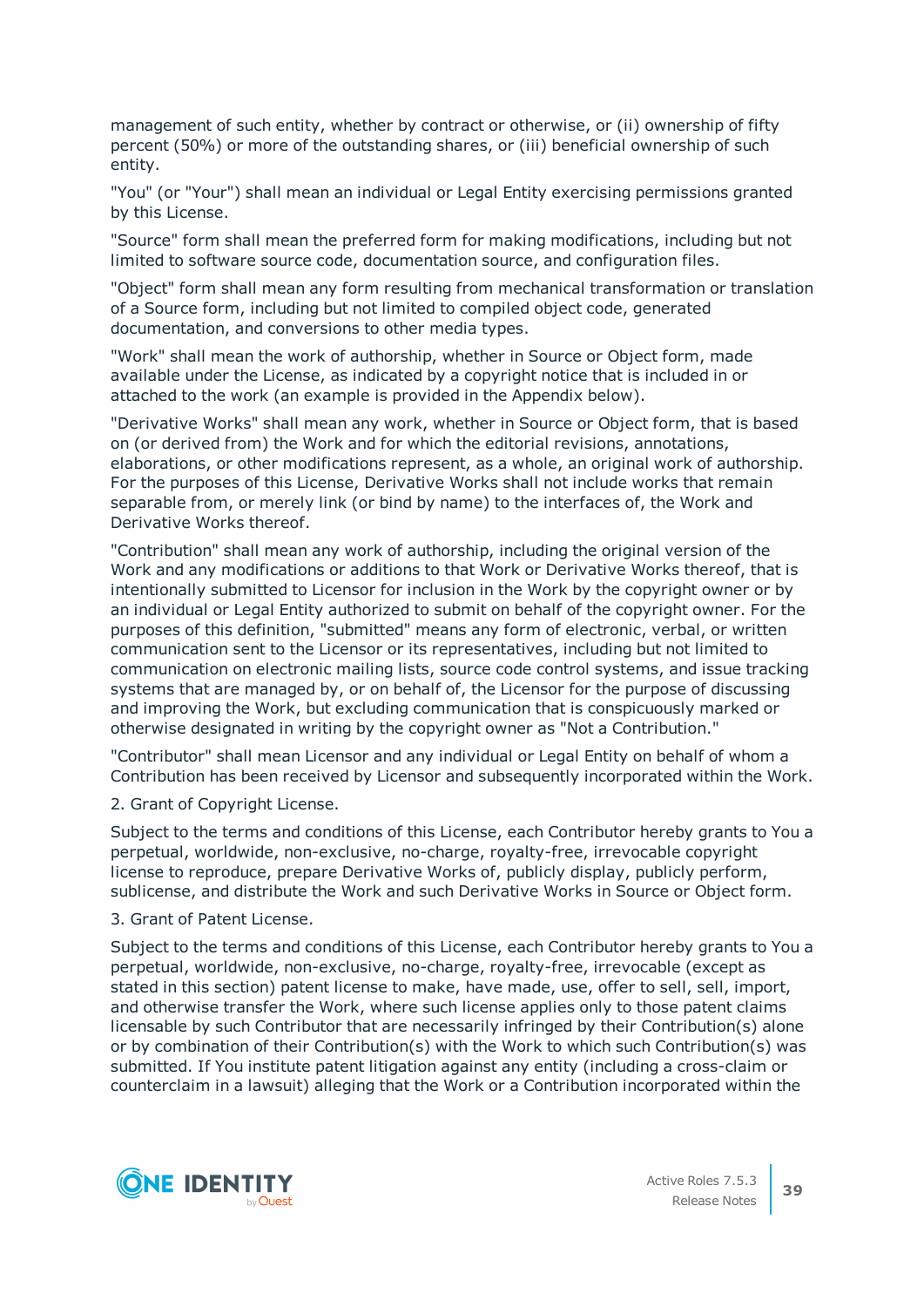Work constitutes direct or contributory patent infringement, then any patent licenses granted to You under this License for that Work shall terminate as of the date such litigation is filed.

4. Redistribution.

You may reproduce and distribute copies of the Work or Derivative Works thereof in any medium, with or without modifications, and in Source or Object form, provided that You meet the following conditions:

(a) You must give any other recipients of the Work or Derivative Works a copy of this License; and

(b) You must cause any modified files to carry prominent notices stating that You changed the files; and

(c) You must retain, in the Source form of any Derivative Works that You distribute, all copyright, patent, trademark, and attribution notices from the Source form of the Work, excluding those notices that do not pertain to any part of the Derivative Works; and

(d) If the Work includes a "NOTICE" text file as part of its distribution, then any Derivative Works that You distribute must include a readable copy of the attribution notices contained within such NOTICE file, excluding those notices that do not pertain to any part of the Derivative Works, in at least one of the following places: within a NOTICE text file distributed as part of the Derivative Works; within the Source form or documentation, if provided along with the Derivative Works; or, within a display generated by the Derivative Works, if and wherever such third-party notices normally appear. The contents of the NOTICE file are for informational purposes only and do not modify the License. You may add Your own attribution notices within Derivative Works that You distribute, alongside or as an addendum to the NOTICE text from the Work, provided that such additional attribution notices cannot be construed as modifying the License. You may add Your own copyright statement to Your modifications and may provide additional or different license terms and conditions for use, reproduction, or distribution of Your modifications, or for any such Derivative Works as a whole, provided Your use, reproduction, and distribution of the Work otherwise complies with the conditions stated in this License.

5. Submission of Contributions. Unless You explicitly state otherwise, any Contribution intentionally submitted for inclusion in the Work by You to the Licensor shall be under the terms and conditions of this License, without any additional terms or conditions. Notwithstanding the above, nothing herein shall supersede or modify the terms of any separate license agreement you may have executed with Licensor regarding such Contributions.

6. Trademarks.

This License does not grant permission to use the trade names, trademarks, service marks, or product names of the Licensor, except as required for reasonable and customary use in describing the origin of the Work and reproducing the content of the NOTICE file.

### 7. Disclaimer of Warranty.

Unless required by applicable law or agreed to in writing, Licensor provides the Work (and each Contributor provides its Contributions) on an "AS IS" BASIS, WITHOUT WARRANTIES OR CONDITIONS OF ANY KIND, either express or implied, including, without limitation, any warranties or conditions of TITLE, NON-INFRINGEMENT, MERCHANTABILITY, or FITNESS FOR A PARTICULAR PURPOSE. You are solely responsible for determining the

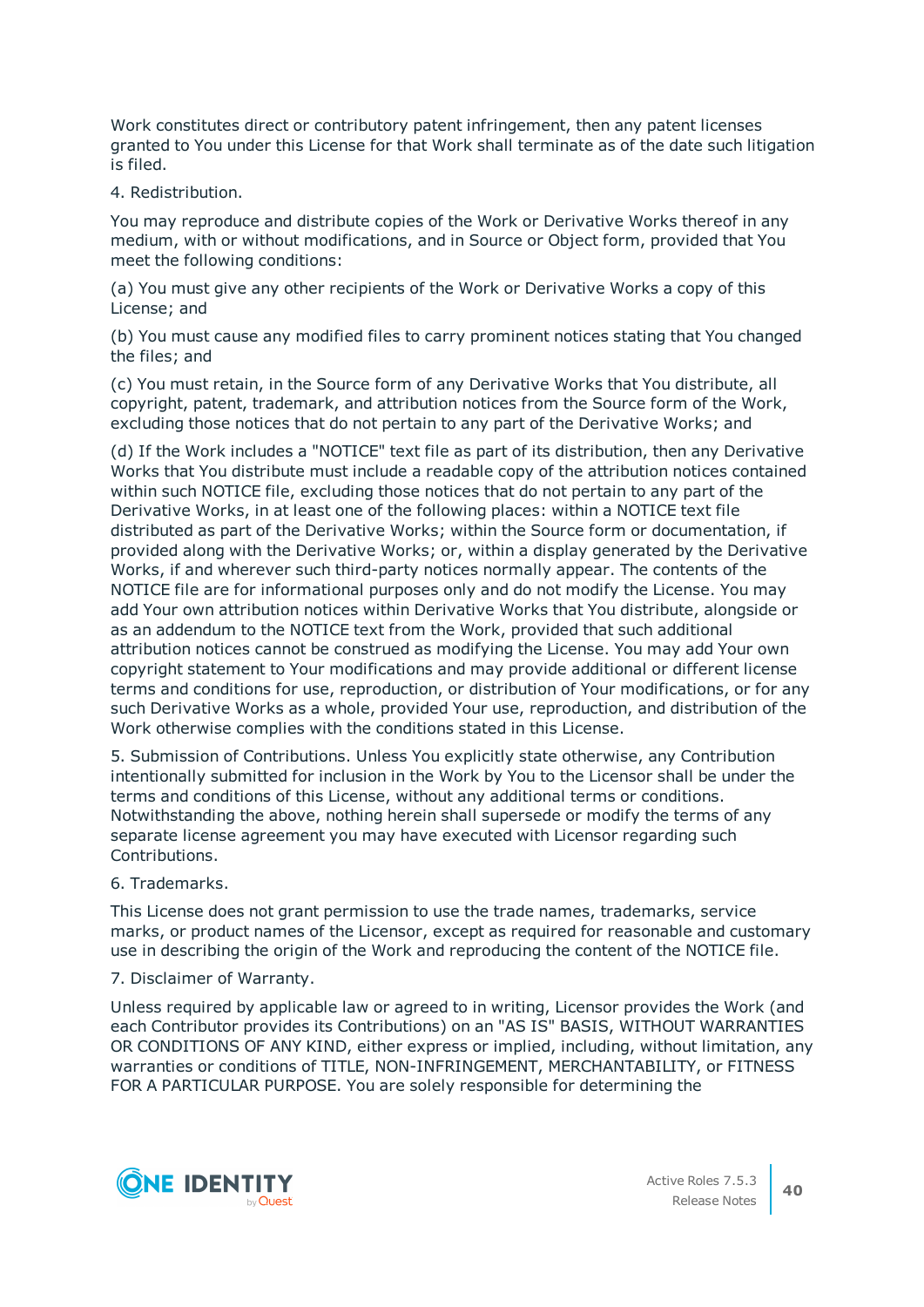appropriateness of using or redistributing the Work and assume any risks associated with Your exercise of permissions under this License.

8. Limitation of Liability.

In no event and under no legal theory, whether in tort (including negligence), contract, or otherwise, unless required by applicable law (such as deliberate and grossly negligent acts) or agreed to in writing, shall any Contributor be liable to You for damages, including any direct, indirect, special, incidental, or consequential damages of any character arising as a result of this License or out of the use or inability to use the Work (including but not limited to damages for loss of goodwill, work stoppage, computer failure or malfunction, or any and all other commercial damages or losses), even if such Contributor has been advised of the possibility of such damages.

9. Accepting Warranty or Additional Liability.

While redistributing the Work or Derivative Works thereof, You may choose to offer, and charge a fee for, acceptance of support, warranty, indemnity, or other liability obligations and/or rights consistent with this License. However, in accepting such obligations, You may act only on Your own behalf and on Your sole responsibility, not on behalf of any other Contributor, and only if You agree to indemnify, defend, and hold each Contributor harmless for any liability incurred by, or claims asserted against, such Contributor by reason of your accepting any such warranty or additional liability.

END OF TERMS AND CONDITIONS

### **MICROSOFT .NET LIBRARY 1.0**

MICROSOFT SOFTWARE LICENSE TERMS

### MICROSOFT .NET LIBRARY

These license terms are an agreement between Microsoft Corporation (or based on where you live, one of its affiliates) and you. Please read them. They apply to the software named above, which includes the media on which you received it, if any. The terms also apply to any Microsoft

- updates,
- supplements,
- Internet-based services, and
- support services

for this software, unless other terms accompany those items. If so, those terms apply.

BY USING THE SOFTWARE, YOU ACCEPT THESE TERMS. IF YOU DO NOT ACCEPT THEM, DO NOT USE THE SOFTWARE.

IF YOU COMPLY WITH THESE LICENSE TERMS, YOU HAVE THE PERPETUAL RIGHTS BELOW.

1. INSTALLATION AND USE RIGHTS.

a. Installation and Use. You may install and use any number of copies of the software to design, develop and test your programs.

b. Third Party Programs. The software may include third party programs that Microsoft, not the third party, licenses to you under this agreement. Notices, if any, for the third party program are included for your information only.

2. ADDITIONAL LICENSING REQUIREMENTS AND/OR USE RIGHTS.

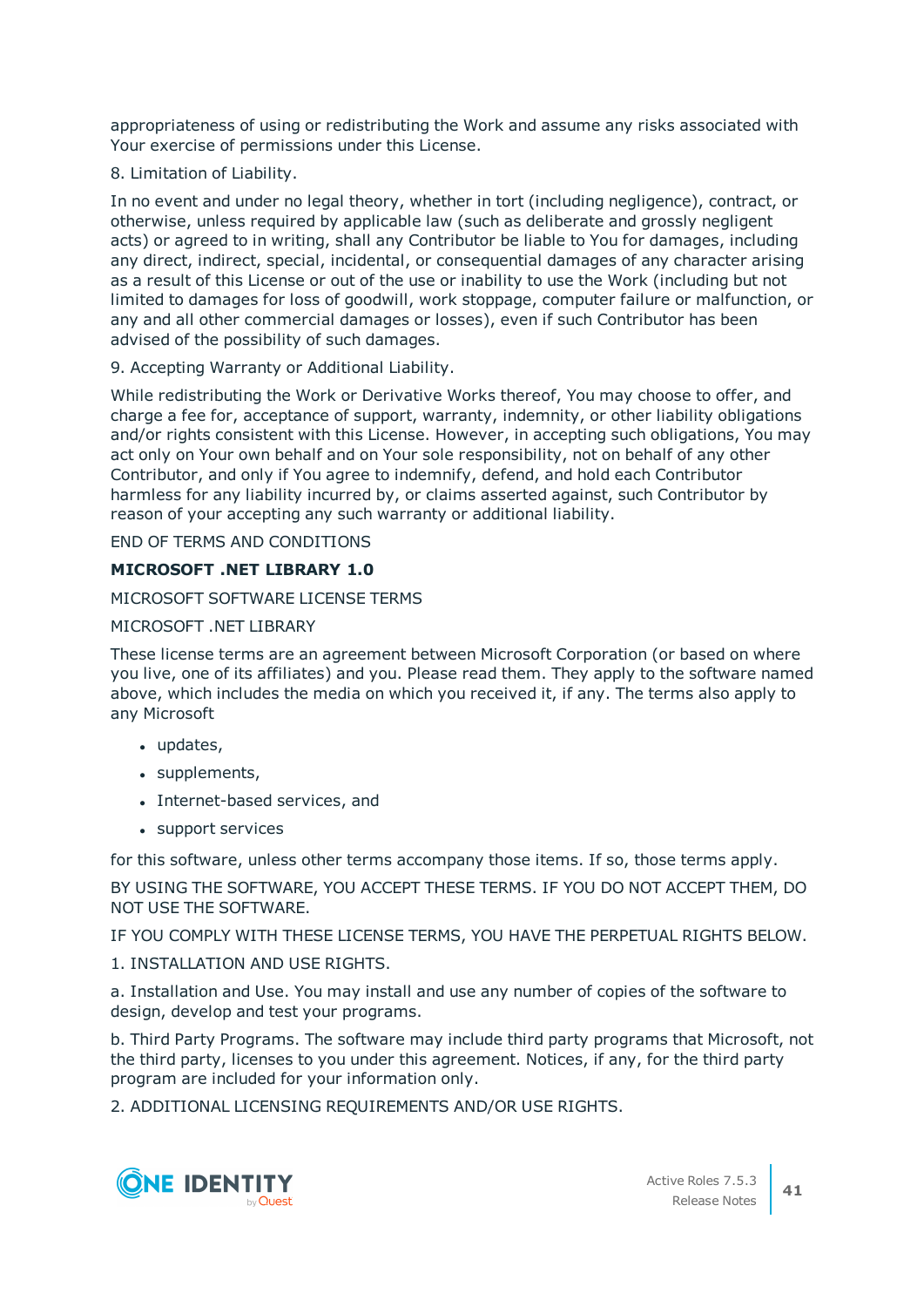a. DISTRIBUTABLE CODE. The software is comprised of Distributable Code. "Distributable Code" is code that you are permitted to distribute in programs you develop if you comply with the terms below.

i. Right to Use and Distribute.

- You may copy and distribute the object code form of the software.
- Third Party Distribution. You may permit distributors of your programs to copy and distribute the Distributable Code as part of those programs.

ii. Distribution Requirements. For any Distributable Code you distribute, you must

- . add significant primary functionality to it in your programs;
- require distributors and external end users to agree to terms that protect it at least as much as this agreement;
- display your valid copyright notice on your programs; and
- indemnify, defend, and hold harmless Microsoft from any claims, including attorneys' fees, related to the distribution or use of your programs.

iii. Distribution Restrictions. You may not

- alter any copyright, trademark or patent notice in the Distributable Code;
- use Microsoft's trademarks in your programs' names or in a way that suggests your programs come from or are endorsed by Microsoft;
- include Distributable Code in malicious, deceptive or unlawful programs; or
- modify or distribute the source code of any Distributable Code so that any part of it becomes subject to an Excluded License. An Excluded License is one that requires, as a condition of use, modification or distribution, that
- the code be disclosed or distributed in source code form; or
- others have the right to modify it.

3. SCOPE OF LICENSE. The software is licensed, not sold. This agreement only gives you some rights to use the software. Microsoft reserves all other rights. Unless applicable law gives you more rights despite this limitation, you may use the software only as expressly permitted in this agreement. In doing so, you must comply with any technical limitations in the software that only allow you to use it in certain ways. You may not

- work around any technical limitations in the software;
- reverse engineer, decompile or disassemble the software, except and only to the extent that applicable law expressly permits, despite this limitation;
- publish the software for others to copy;
- rent, lease or lend the software;
- transfer the software or this agreement to any third party; or
- use the software for commercial software hosting services.

4. BACKUP COPY. You may make one backup copy of the software. You may use it only to reinstall the software.

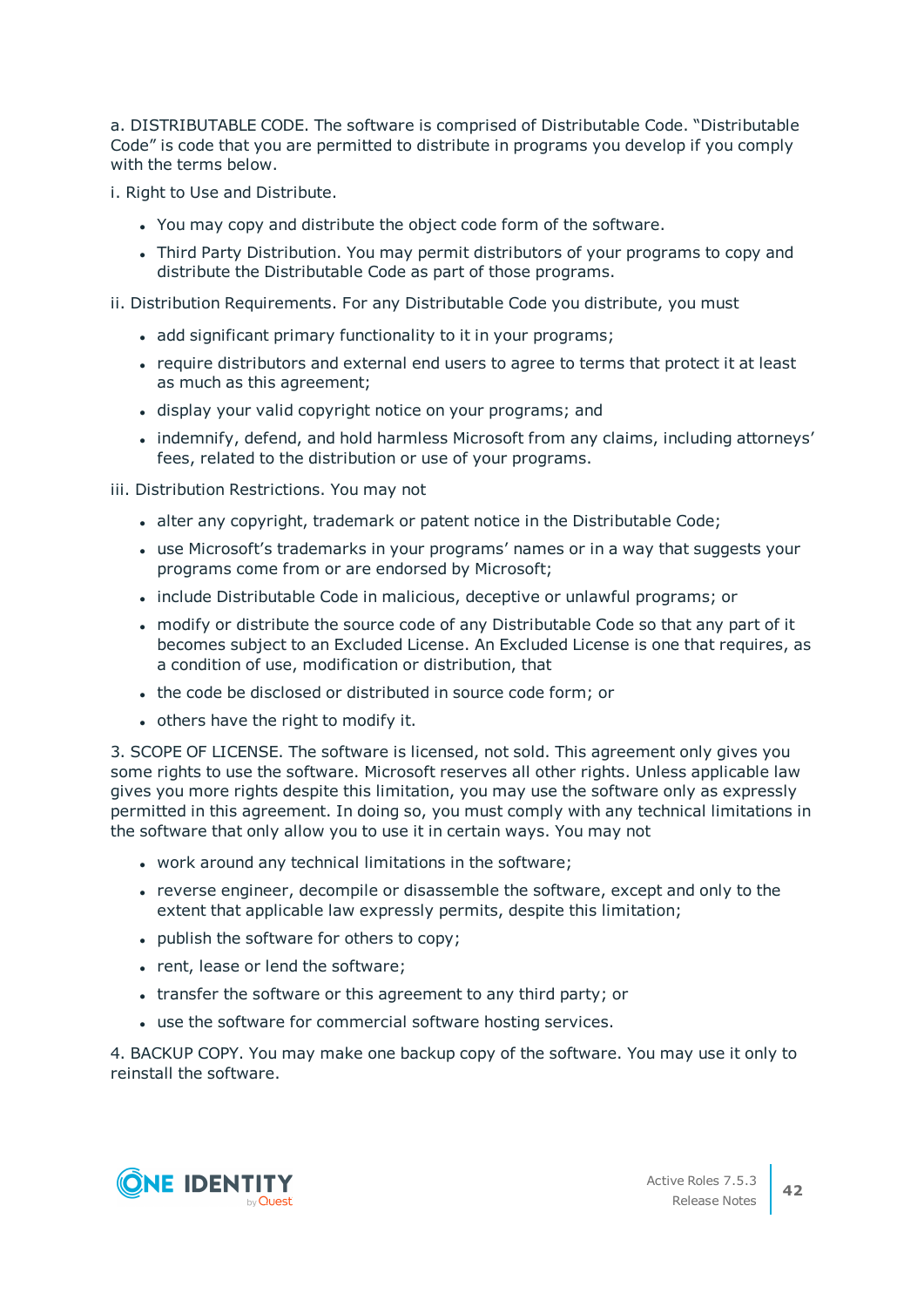5. DOCUMENTATION. Any person that has valid access to your computer or internal network may copy and use the documentation for your internal, reference purposes.

6. EXPORT RESTRICTIONS. The software is subject to United States export laws and regulations. You must comply with all domestic and international export laws and regulations that apply to the software. These laws include restrictions on destinations, end users and end use. For additional information, see www.microsoft.com/exporting.

7. SUPPORT SERVICES. Because this software is "as is," we may not provide support services for it.

8. ENTIRE AGREEMENT. This agreement, and the terms for supplements, updates, Internetbased services and support services that you use, are the entire agreement for the software and support services.

9. APPLICABLE LAW.

a. United States. If you acquired the software in the United States, Washington state law governs the interpretation of this agreement and applies to claims for breach of it, regardless of conflict of laws principles. The laws of the state where you live govern all other claims, including claims under state consumer protection laws, unfair competition laws, and in tort.

b. Outside the United States. If you acquired the software in any other country, the laws of that country apply.

10. LEGAL EFFECT. This agreement describes certain legal rights. You may have other rights under the laws of your country. You may also have rights with respect to the party from whom you acquired the software. This agreement does not change your rights under the laws of your country if the laws of your country do not permit it to do so.

11. DISCLAIMER OF WARRANTY. THE SOFTWARE IS LICENSED "AS-IS." YOU BEAR THE RISK OF USING IT. MICROSOFT GIVES NO EXPRESS WARRANTIES, GUARANTEES OR CONDITIONS. YOU MAY HAVE ADDITIONAL CONSUMER RIGHTS OR STATUTORY GUARANTEES UNDER YOUR LOCAL LAWS WHICH THIS AGREEMENT CANNOT CHANGE. TO THE EXTENT PERMITTED UNDER YOUR LOCAL LAWS, MICROSOFT EXCLUDES THE IMPLIED WARRANTIES OF MERCHANTABILITY, FITNESS FOR A PARTICULAR PURPOSE AND NON-INFRINGEMENT.

FOR AUSTRALIA – YOU HAVE STATUTORY GUARANTEES UNDER THE AUSTRALIAN CONSUMER LAW AND NOTHING IN THESE TERMS IS INTENDED TO AFFECT THOSE RIGHTS.

12. LIMITATION ON AND EXCLUSION OF REMEDIES AND DAMAGES. YOU CAN RECOVER FROM MICROSOFT AND ITS SUPPLIERS ONLY DIRECT DAMAGES UP TO U.S. \$5.00. YOU CANNOT RECOVER ANY OTHER DAMAGES, INCLUDING CONSEQUENTIAL, LOST PROFITS, SPECIAL, INDIRECT OR INCIDENTAL DAMAGES.

This limitation applies to

- anything related to the software, services, content (including code) on third party Internet sites, or third party programs; and
- claims for breach of contract, breach of warranty, guarantee or condition, strict liability, negligence, or other tort to the extent permitted by applicable law.

It also applies even if Microsoft knew or should have known about the possibility of the damages. The above limitation or exclusion may not apply to you because your country may not allow the exclusion or limitation of incidental, consequential or other damages.

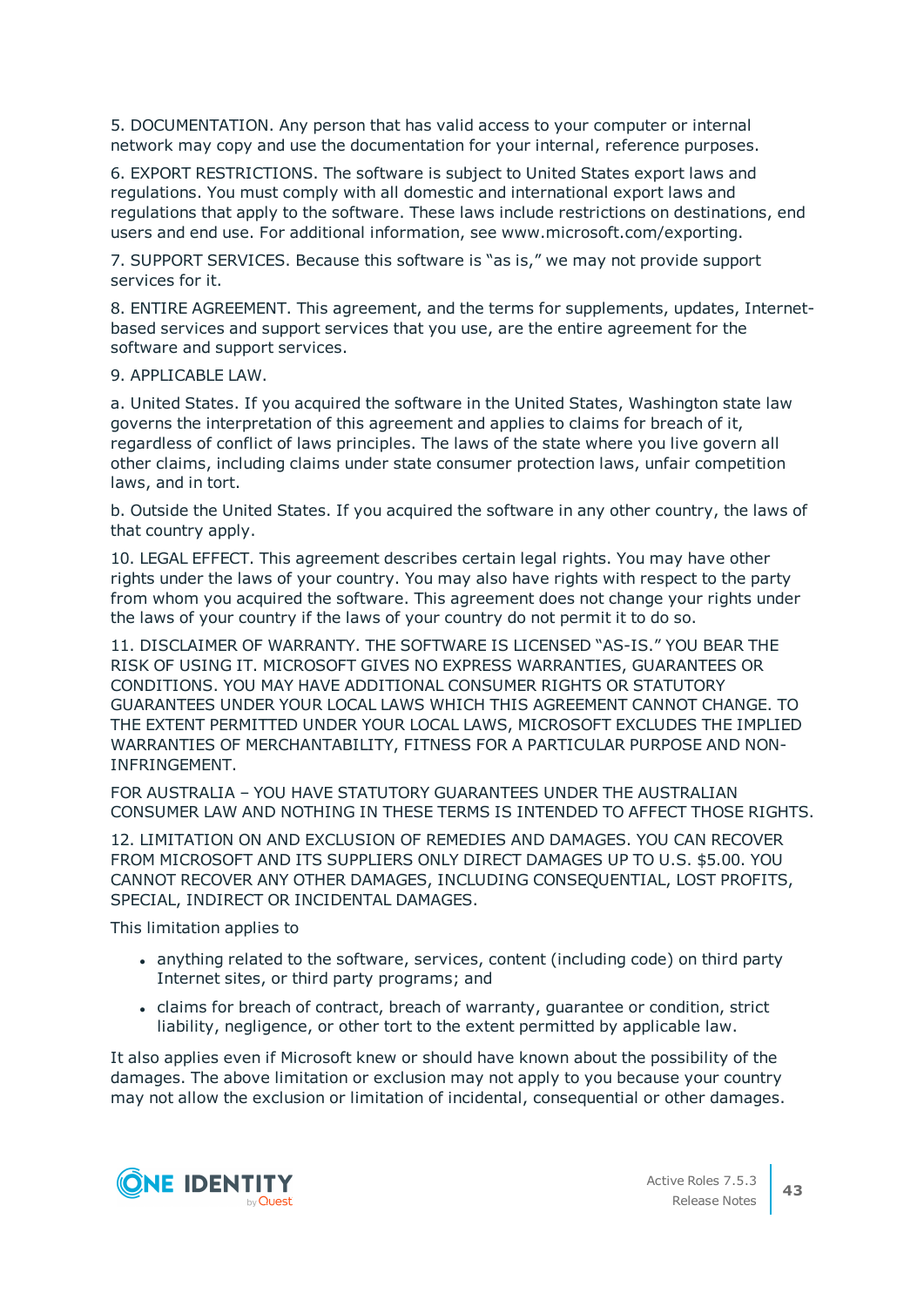Please note: As this software is distributed in Quebec, Canada, some of the clauses in this agreement are provided below in French.

Remarque : Ce logiciel étant distribué au Québec, Canada, certaines des clauses dans ce contrat sont fournies ci-dessous en français.

EXONÉRATION DE GARANTIE. Le logiciel visé par une licence est offert « tel quel ». Toute utilisation de ce logiciel est à votre seule risque et péril. Microsoft n'accorde aucune autre garantie expresse. Vous pouvez bénéficier de droits additionnels en vertu du droit local sur la protection des consommateurs, que ce contrat ne peut modifier. La ou elles sont permises par le droit locale, les garanties implicites de qualité marchande, d'adéquation à un usage particulier et d'absence de contrefaçon sont exclues.

LIMITATION DES DOMMAGES-INTÉRÊTS ET EXCLUSION DE RESPONSABILITÉ POUR LES DOMMAGES. Vous pouvez obtenir de Microsoft et de ses fournisseurs une indemnisation en cas de dommages directs uniquement à hauteur de 5,00 \$ US. Vous ne pouvez prétendre à aucune indemnisation pour les autres dommages, y compris les dommages spéciaux, indirects ou accessoires et pertes de bénéfices.

Cette limitation concerne :

- i tout ce qui est relié au logiciel, aux services ou au contenu (y compris le code) figurant sur des sites Internet tiers ou dans des programmes tiers ; et
- les réclamations au titre de violation de contrat ou de garantie, ou au titre de responsabilité stricte, de négligence ou d'une autre faute dans la limite autorisée par la loi en vigueur.

Elle s'applique également, même si Microsoft connaissait ou devrait connaître l'éventualité d'un tel dommage. Si votre pays n'autorise pas l'exclusion ou la limitation de responsabilité pour les dommages indirects, accessoires ou de quelque nature que ce soit, il se peut que la limitation ou l'exclusion ci-dessus ne s'appliquera pas à votre égard.

EFFET JURIDIQUE. Le présent contrat décrit certains droits juridiques. Vous pourriez avoir d'autres droits prévus par les lois de votre pays. Le présent contrat ne modifie pas les droits que vous confèrent les lois de votre pays si celles-ci ne le permettent pas.

### **MS-.NET-Library-JS License N/A**

MICROSOFT SOFTWARE LICENSE TERMS

### MICROSOFT .NET LIBRARY

These license terms are an agreement between Microsoft Corporation (or based on where you live, one of its affiliates) and you. Please read them. They apply to the software named above, which includes the media on which you received it, if any. The terms also apply to any Microsoft

- $\bullet$  updates,
- supplements,
- Internet-based services, and
- support services

for this software, unless other terms accompany those items. If so, those terms apply.

BY USING THE SOFTWARE, YOU ACCEPT THESE TERMS. IF YOU DO NOT ACCEPT THEM, DO NOT USE THE SOFTWARE.

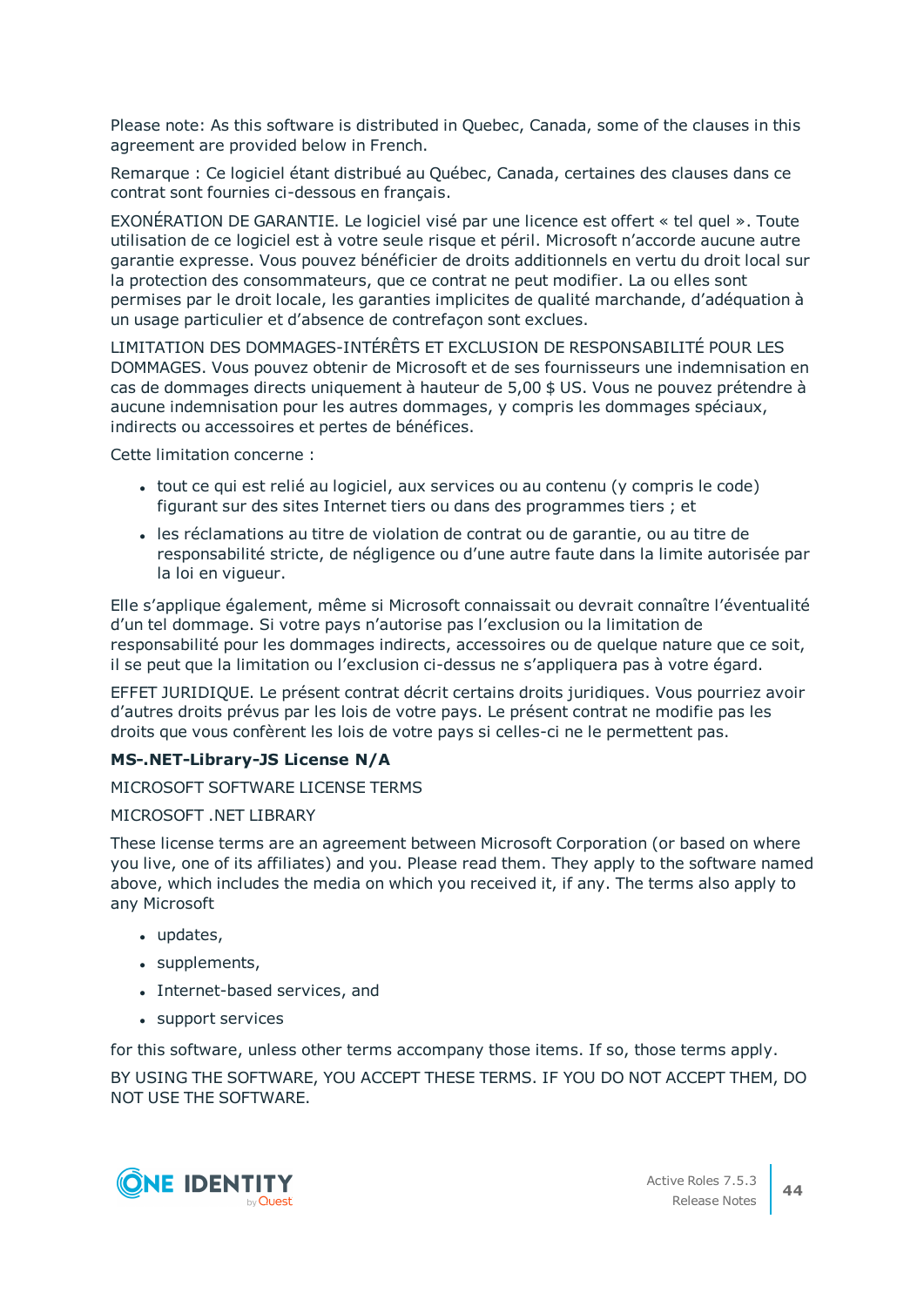IF YOU COMPLY WITH THESE LICENSE TERMS, YOU HAVE THE PERPETUAL RIGHTS BELOW.

1. INSTALLATION AND USE RIGHTS.

a. Installation and Use. You may install and use any number of copies of the software to design, develop and test your programs. You may modify, copy, distribute or deploy any .js files contained in the software as part of your programs.

b. Third Party Programs. The software may include third party programs that Microsoft, not the third party, licenses to you under this agreement. Notices, if any, for the third party program are included for your information only.

2. ADDITIONAL LICENSING REQUIREMENTS AND/OR USE RIGHTS.

a. DISTRIBUTABLE CODE. In addition to the .js files described above, the software is comprised of Distributable Code. "Distributable Code" is code that you are permitted to distribute in programs you develop if you comply with the terms below.

i. Right to Use and Distribute.

- You may copy and distribute the object code form of the software.
- Third Party Distribution. You may permit distributors of your programs to copy and distribute the Distributable Code as part of those programs.

ii. Distribution Requirements. For any Distributable Code you distribute, you must

- use the Distributable Code in your programs and not as a standalone distribution;
- require distributors and external end users to agree to terms that protect it at least as much as this agreement;
- display your valid copyright notice on your programs; and
- indemnify, defend, and hold harmless Microsoft from any claims, including attorneys' fees, related to the distribution or use of your programs.

iii. Distribution Restrictions. You may not

- alter any copyright, trademark or patent notice in the Distributable Code;
- use Microsoft's trademarks in your programs' names or in a way that suggests your programs come from or are endorsed by Microsoft;
- <sup>l</sup> include Distributable Code in malicious, deceptive or unlawful programs; or
- modify or distribute the source code of any Distributable Code so that any part of it becomes subject to an Excluded License. An Excluded License is one that requires, as a condition of use, modification or distribution, that
- the code be disclosed or distributed in source code form; or
- others have the right to modify it.

3. SCOPE OF LICENSE. The software is licensed, not sold. This agreement only gives you some rights to use the software. Microsoft reserves all other rights. Unless applicable law gives you more rights despite this limitation, you may use the software only as expressly permitted in this agreement. In doing so, you must comply with any technical limitations in the software that only allow you to use it in certain ways. You may not

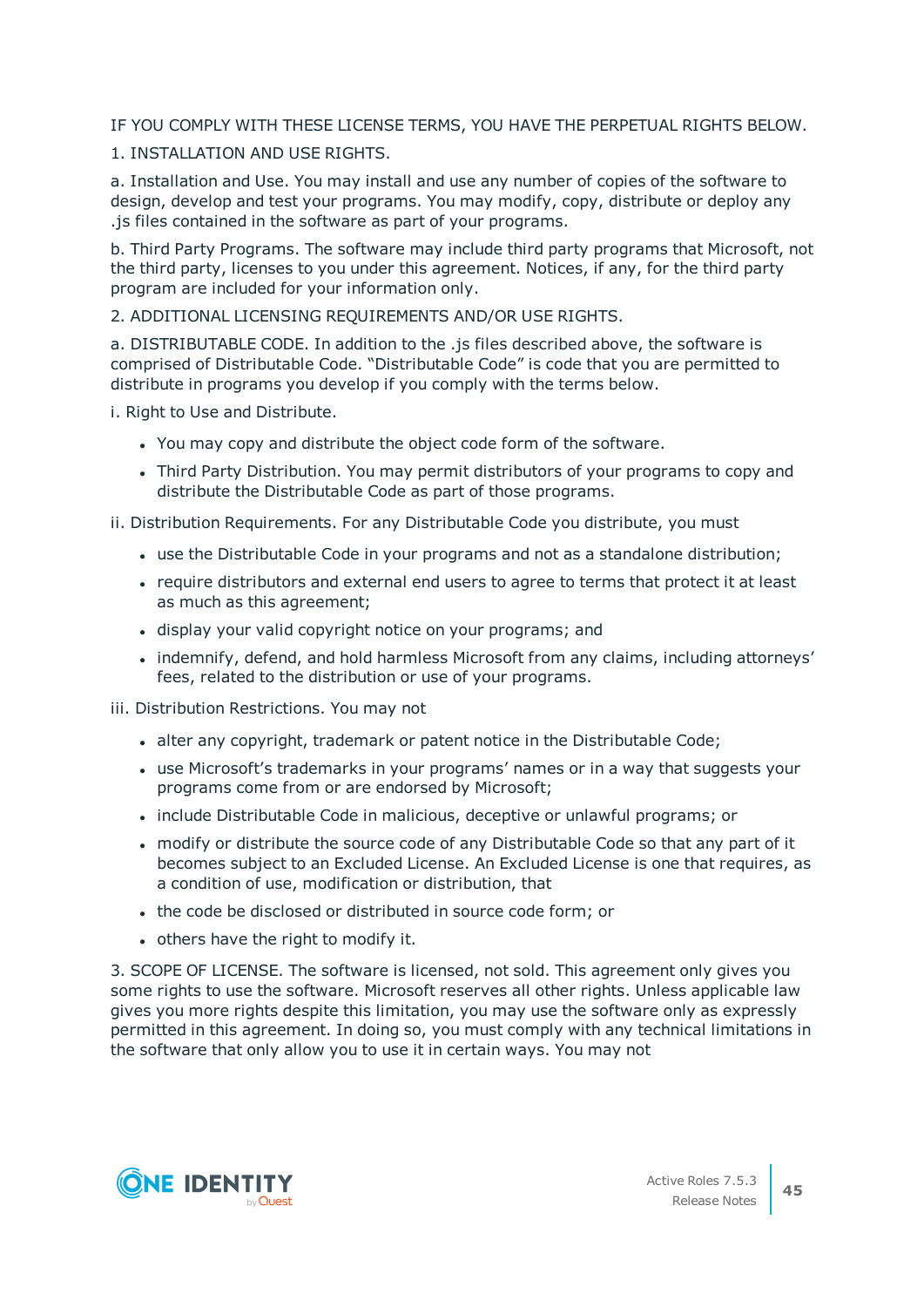- work around any technical limitations in the software;
- reverse engineer, decompile or disassemble the software, except and only to the extent that applicable law expressly permits, despite this limitation;
- publish the software for others to copy;
- rent, lease or lend the software; or
- transfer the software or this agreement to any third party.

4. BACKUP COPY. You may make one backup copy of the software. You may use it only to reinstall the software.

5. DOCUMENTATION. Any person that has valid access to your computer or internal network may copy and use the documentation for your internal, reference purposes.

6. EXPORT RESTRICTIONS. The software is subject to United States export laws and regulations. You must comply with all domestic and international export laws and regulations that apply to the software. These laws include restrictions on destinations, end users and end use. For additional information, see www.microsoft.com/exporting.

7. SUPPORT SERVICES. Because this software is "as is," we may not provide support services for it.

8. ENTIRE AGREEMENT. This agreement, and the terms for supplements, updates, Internetbased services and support services that you use, are the entire agreement for the software and support services.

### 9. APPLICABLE LAW.

a. United States. If you acquired the software in the United States, Washington state law governs the interpretation of this agreement and applies to claims for breach of it, regardless of conflict of laws principles. The laws of the state where you live govern all other claims, including claims under state consumer protection laws, unfair competition laws, and in tort.

b. Outside the United States. If you acquired the software in any other country, the laws of that country apply.

10. LEGAL EFFECT. This agreement describes certain legal rights. You may have other rights under the laws of your country. You may also have rights with respect to the party from whom you acquired the software. This agreement does not change your rights under the laws of your country if the laws of your country do not permit it to do so.

11. DISCLAIMER OF WARRANTY. THE SOFTWARE IS LICENSED "AS-IS." YOU BEAR THE RISK OF USING IT. MICROSOFT GIVES NO EXPRESS WARRANTIES, GUARANTEES OR CONDITIONS. YOU MAY HAVE ADDITIONAL CONSUMER RIGHTS OR STATUTORY GUARANTEES UNDER YOUR LOCAL LAWS WHICH THIS AGREEMENT CANNOT CHANGE. TO THE EXTENT PERMITTED UNDER YOUR LOCAL LAWS, MICROSOFT EXCLUDES THE IMPLIED WARRANTIES OF MERCHANTABILITY, FITNESS FOR A PARTICULAR PURPOSE AND NON-INFRINGEMENT.

FOR AUSTRALIA – YOU HAVE STATUTORY GUARANTEES UNDER THE AUSTRALIAN CONSUMER LAW AND NOTHING IN THESE TERMS IS INTENDED TO AFFECT THOSE RIGHTS.

12. LIMITATION ON AND EXCLUSION OF REMEDIES AND DAMAGES. YOU CAN RECOVER FROM MICROSOFT AND ITS SUPPLIERS ONLY DIRECT DAMAGES UP TO U.S. \$5.00. YOU

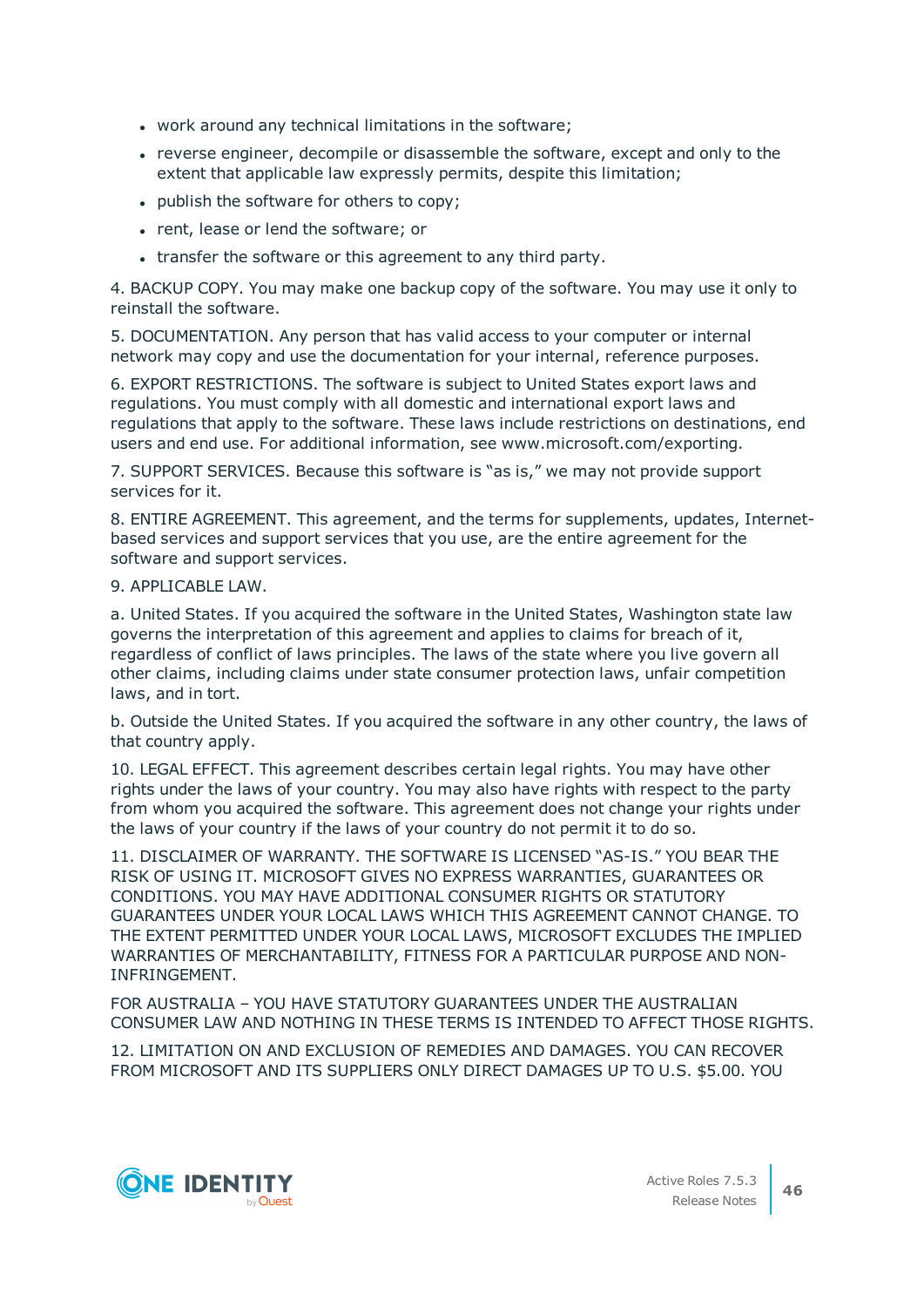### CANNOT RECOVER ANY OTHER DAMAGES, INCLUDING CONSEQUENTIAL, LOST PROFITS, SPECIAL, INDIRECT OR INCIDENTAL DAMAGES.

This limitation applies to

- anything related to the software, services, content (including code) on third party Internet sites, or third party programs; and
- <sup>l</sup> claims for breach of contract, breach of warranty, guarantee or condition, strict liability, negligence, or other tort to the extent permitted by applicable law.

It also applies even if Microsoft knew or should have known about the possibility of the damages. The above limitation or exclusion may not apply to you because your country may not allow the exclusion or limitation of incidental, consequential or other damages.

Please note: As this software is distributed in Quebec, Canada, some of the clauses in this agreement are provided below in French.

Remarque : Ce logiciel étant distribué au Québec, Canada, certaines des clauses dans ce contrat sont fournies ci-dessous en français.

EXONÉRATION DE GARANTIE. Le logiciel visé par une licence est offert « tel quel ». Toute utilisation de ce logiciel est à votre seule risque et péril. Microsoft n'accorde aucune autre garantie expresse. Vous pouvez bénéficier de droits additionnels en vertu du droit local sur la protection des consommateurs, que ce contrat ne peut modifier. La ou elles sont permises par le droit locale, les garanties implicites de qualité marchande, d'adéquation à un usage particulier et d'absence de contrefaçon sont exclues.

LIMITATION DES DOMMAGES-INTÉRÊTS ET EXCLUSION DE RESPONSABILITÉ POUR LES DOMMAGES. Vous pouvez obtenir de Microsoft et de ses fournisseurs une indemnisation en cas de dommages directs uniquement à hauteur de 5,00 \$ US. Vous ne pouvez prétendre à aucune indemnisation pour les autres dommages, y compris les dommages spéciaux, indirects ou accessoires et pertes de bénéfices.

Cette limitation concerne :

- i tout ce qui est relié au logiciel, aux services ou au contenu (y compris le code) figurant sur des sites Internet tiers ou dans des programmes tiers ; et
- les réclamations au titre de violation de contrat ou de garantie, ou au titre de responsabilité stricte, de négligence ou d'une autre faute dans la limite autorisée par la loi en vigueur.

Elle s'applique également, même si Microsoft connaissait ou devrait connaître l'éventualité d'un tel dommage. Si votre pays n'autorise pas l'exclusion ou la limitation de responsabilité pour les dommages indirects, accessoires ou de quelque nature que ce soit, il se peut que la limitation ou l'exclusion ci-dessus ne s'appliquera pas à votre égard.

EFFET JURIDIQUE. Le présent contrat décrit certains droits juridiques. Vous pourriez avoir d'autres droits prévus par les lois de votre pays. Le présent contrat ne modifie pas les droits que vous confèrent les lois de votre pays si celles-ci ne le permettent pas.

### **BSD - Kowalski 2011**

Copyright (c) 2004-2011 Jaroslaw Kowalski <jaak@jkowalski.net> All rights reserved.

Redistribution and use in source and binary forms, with or without modification, are permitted provided that the following conditions

are met:

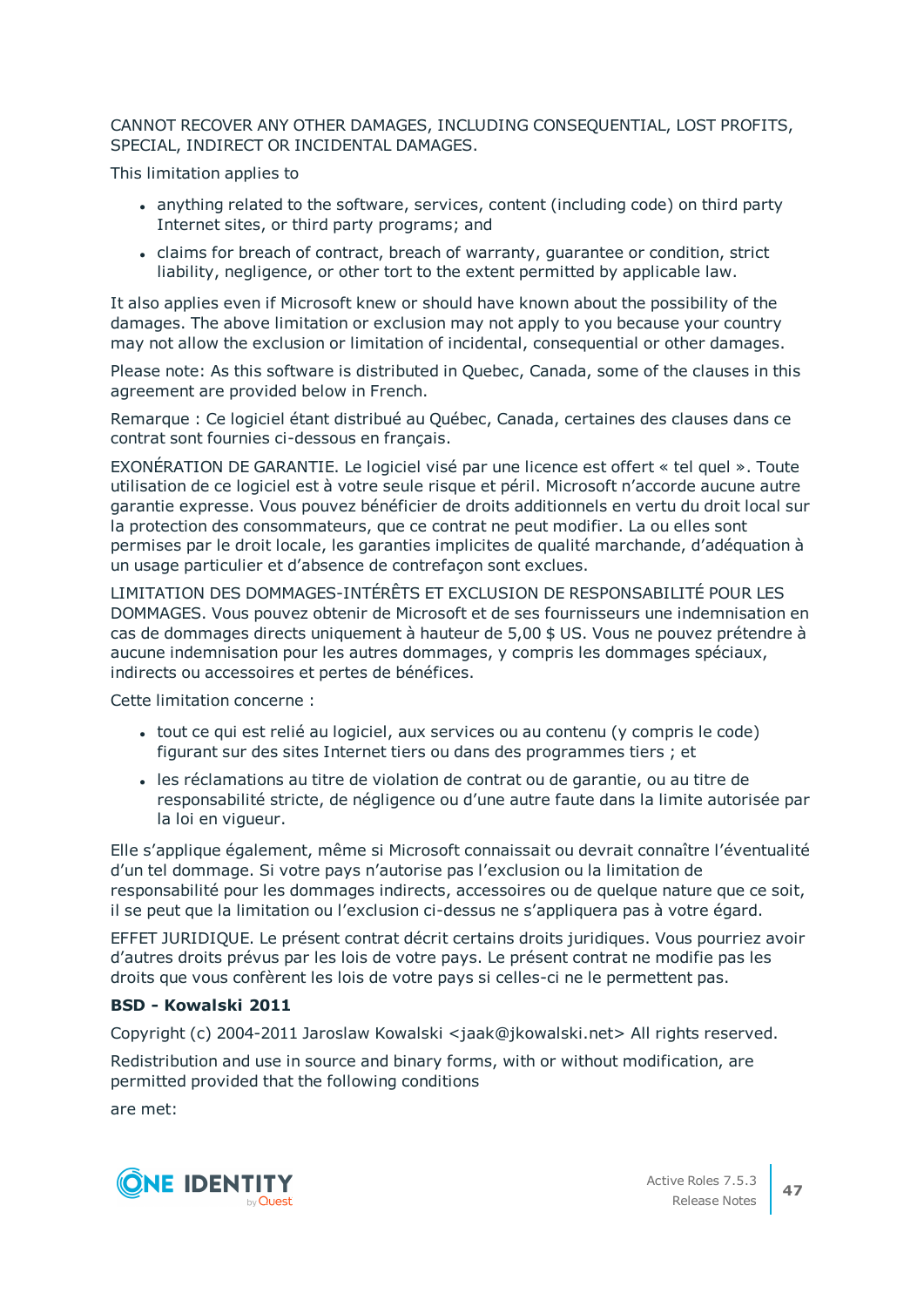\* Redistributions of source code must retain the above copyright notice, this list of conditions and the following disclaimer.

\* Redistributions in binary form must reproduce the above copyright notice, this list of conditions and the following disclaimer in the documentation and/or other materials provided with the distribution.

\* Neither the name of Jaroslaw Kowalski nor the names of its contributors may be used to endorse or promote products derived from this software without specific prior written permission.

THIS SOFTWARE IS PROVIDED BY THE COPYRIGHT HOLDERS AND CONTRIBUTORS "AS IS" AND ANY EXPRESS OR IMPLIED WARRANTIES, INCLUDING, BUT NOT LIMITED TO, THE IMPLIED WARRANTIES OF MERCHANTABILITY AND FITNESS FOR A PARTICULAR PURPOSE ARE DISCLAIMED. IN NO EVENT SHALL THE COPYRIGHT OWNER OR CONTRIBUTORS BE LIABLE FOR ANY DIRECT, INDIRECT, INCIDENTAL, SPECIAL, EXEMPLARY, OR CONSEQUENTIAL DAMAGES (INCLUDING, BUT NOT LIMITED TO, PROCUREMENT OF SUBSTITUTE GOODS OR SERVICES; LOSS OF USE, DATA, OR PROFITS; OR BUSINESS INTERRUPTION) HOWEVER CAUSED AND ON ANY THEORY OF LIABILITY, WHETHER IN CONTRACT, STRICT LIABILITY, OR TORT (INCLUDING NEGLIGENCE OR OTHERWISE) ARISING IN ANY WAY OUT OF THE USE OF THIS SOFTWARE, EVEN IF ADVISED OF THE POSSIBILITY OF SUCH DAMAGE.

### **MICROSOFT WCF DATA SERVICES N/A**

MICROSOFT SOFTWARE LICENSE TERMS

#### MICROSOFT WCF DATA SERVICES

These license terms are an agreement between Microsoft Corporation (or based on where you live, one of its affiliates) and you. Please read them. They apply to the software named above, which includes the media on which you received it, if any. The terms also apply to any Microsoft

- updates,
- supplements,
- Internet-based services, and
- support services

for this software, unless other terms accompany those items. If so, those terms apply.

By using the software, you accept these terms. If you do not accept them, do not use the software.

If you comply with these license terms, you have the perpetual rights below.

1. INSTALLATION AND USE RIGHTS. You may install and use any number of copies of the software on your devices.

2. ADDITIONAL LICENSING REQUIREMENTS AND/OR USE RIGHTS.

a. Distributable Code. The software contains code that you are permitted to distribute in programs you develop if you comply with the terms below.

i. Right to Use and Distribute. The code and text files listed below are "Distributable Code."

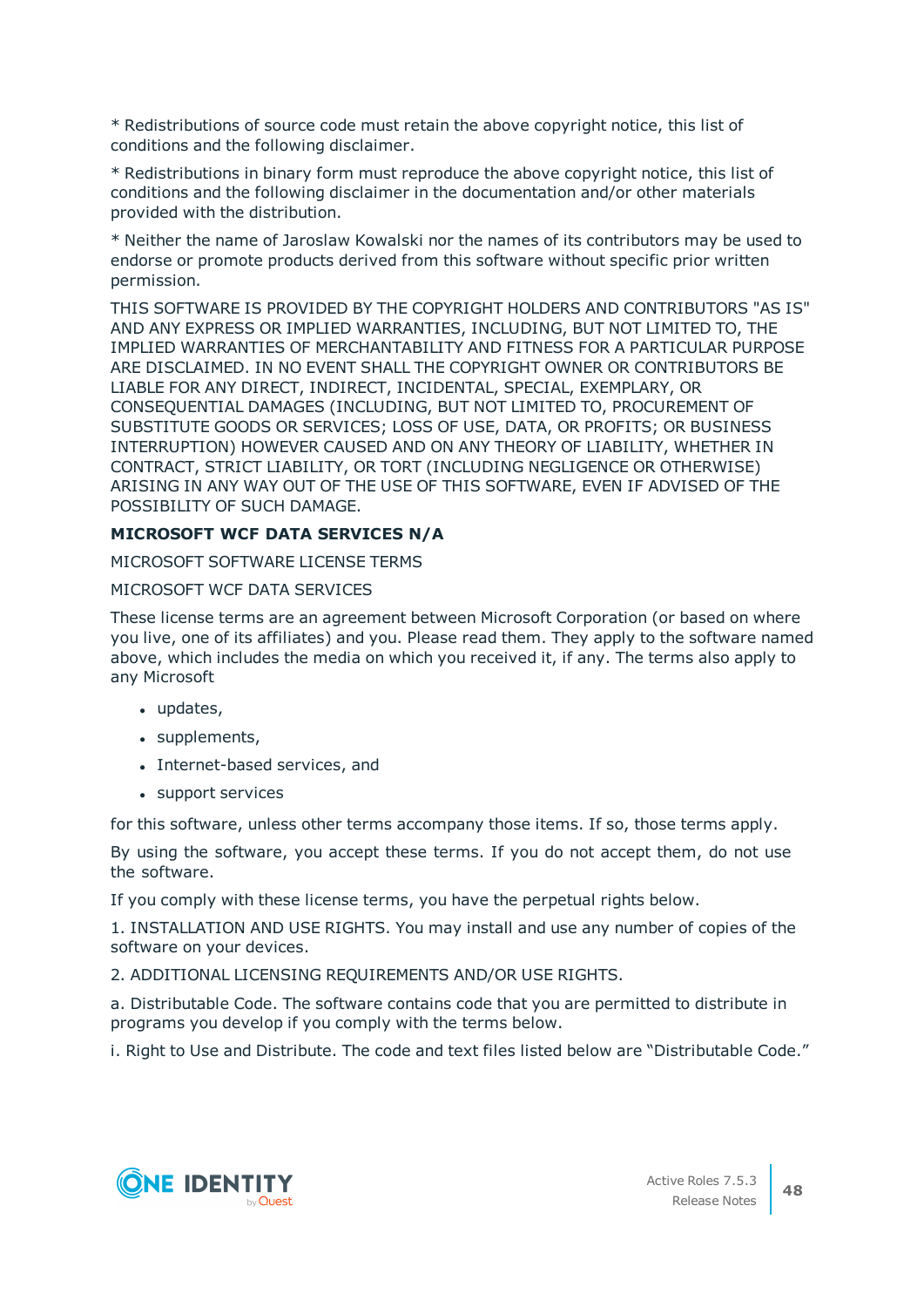- REDIST.TXT Files. You may copy and distribute the object code form of code listed in REDIST.TXT files.
- Third Party Distribution. You may permit distributors of your programs to copy and distribute the Distributable Code as part of those programs.

ii. Distribution Requirements. For any Distributable Code you distribute, you must

- . add significant primary functionality to it in your programs;
- for any Distributable Code having a filename extension of .lib, distribute only the results of running such Distributable Code through a linker with your program;
- distribute Distributable Code included in a setup program only as part of that setup program without modification;
- require distributors and external end users to agree to terms that protect it at least as much as this agreement;
- display your valid copyright notice on your programs; and
- indemnify, defend, and hold harmless Microsoft from any claims, including attorneys' fees, related to the distribution or use of your programs.

iii. Distribution Restrictions. You may not

- alter any copyright, trademark or patent notice in the Distributable Code;
- use Microsoft's trademarks in your programs' names or in a way that suggests your programs come from or are endorsed by Microsoft;
- distribute Distributable Code to run on a platform other than the Windows platform;
- <sup>l</sup> include Distributable Code in malicious, deceptive or unlawful programs; or
- modify or distribute the source code of any Distributable Code so that any part of it becomes subject to an Excluded License. An Excluded License is one that requires, as a condition of use, modification or distribution, that
- . the code be disclosed or distributed in source code form; or
- others have the right to modify it.

3. SCOPE OF LICENSE. The software is licensed, not sold. This agreement only gives you some rights to use the software. Microsoft reserves all other rights. Unless applicable law gives you more rights despite this limitation, you may use the software only as expressly permitted in this agreement. In doing so, you must comply with any technical limitations in the software that only allow you to use it in certain ways. You may not

- work around any technical limitations in the software;
- reverse engineer, decompile or disassemble the software, except and only to the extent that applicable law expressly permits, despite this limitation;
- make more copies of the software than specified in this agreement or allowed by applicable law, despite this limitation;
- publish the software for others to copy;
- rent, lease or lend the software; or
- . use the software for commercial software hosting services.

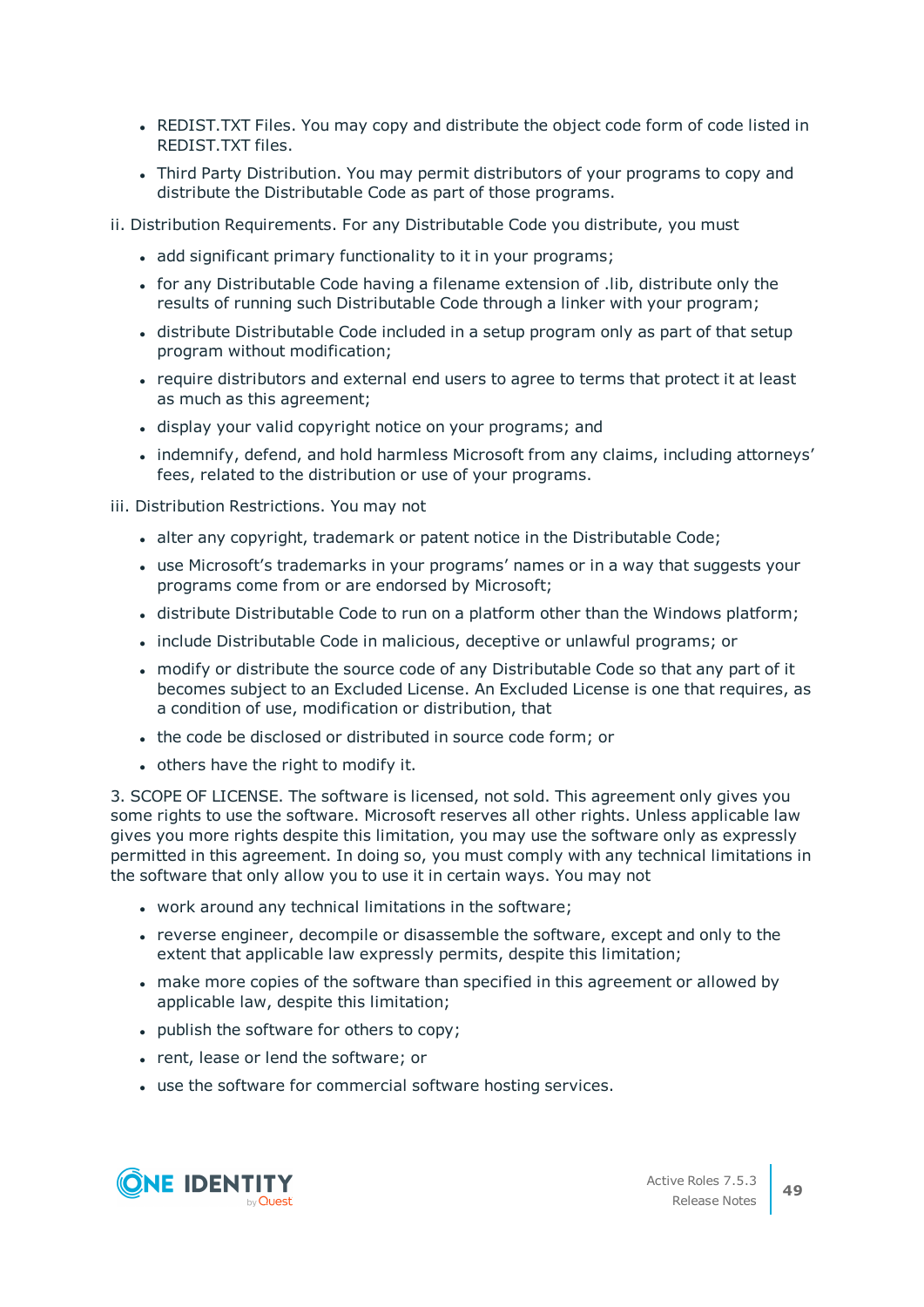4. BACKUP COPY. You may make one backup copy of the software. You may use it only to reinstall the software.

5. DOCUMENTATION. Any person that has valid access to your computer or internal network may copy and use the documentation for your internal, reference purposes.

6. TRANSFER TO A THIRD PARTY. The first user of the software may transfer it and this agreement directly to a third party. Before the transfer, that party must agree that this agreement applies to the transfer and use of the software. The first user must uninstall the software before transferring it separately from the device. The first user may not retain any copies.

7. EXPORT RESTRICTIONS. The software is subject to United States export laws and regulations. You must comply with all domestic and international export laws and regulations that apply to the software. These laws include restrictions on destinations, end users and end use. For additional information, see www.microsoft.com/exporting.

8. SUPPORT SERVICES. Because this software is "as is," we may not provide support services for it.

9. ENTIRE AGREEMENT. This agreement, and the terms for supplements, updates, Internetbased services and support services that you use, are the entire agreement for the software and support services.

10. APPLICABLE LAW.

a. United States. If you acquired the software in the United States, Washington state law governs the interpretation of this agreement and applies to claims for breach of it, regardless of conflict of laws principles. The laws of the state where you live govern all other claims, including claims under state consumer protection laws, unfair competition laws, and in tort.

b. Outside the United States. If you acquired the software in any other country, the laws of that country apply.

11. LEGAL EFFECT. This agreement describes certain legal rights. You may have other rights under the laws of your country. You may also have rights with respect to the party from whom you acquired the software. This agreement does not change your rights under the laws of your country if the laws of your country do not permit it to do so.

12. DISCLAIMER OF WARRANTY. The software is licensed "as-is." You bear the risk of using it. Microsoft gives no express warranties, guarantees or conditions. You may have additional consumer rights or statutory guarantees under your local laws which this agreement cannot change. To the extent permitted under your local laws, Microsoft excludes the implied warranties of merchantability, fitness for a particular purpose and non-infringement.

FOR AUSTRALIA – You have statutory guarantees under the Australian Consumer Law and nothing in these terms is intended to affect those rights.

13. LIMITATION ON AND EXCLUSION OF REMEDIES AND DAMAGES. You can recover from Microsoft and its suppliers only direct damages up to U.S. \$5.00. You cannot recover any other damages, including consequential, lost profits, special, indirect or incidental damages.

This limitation applies to